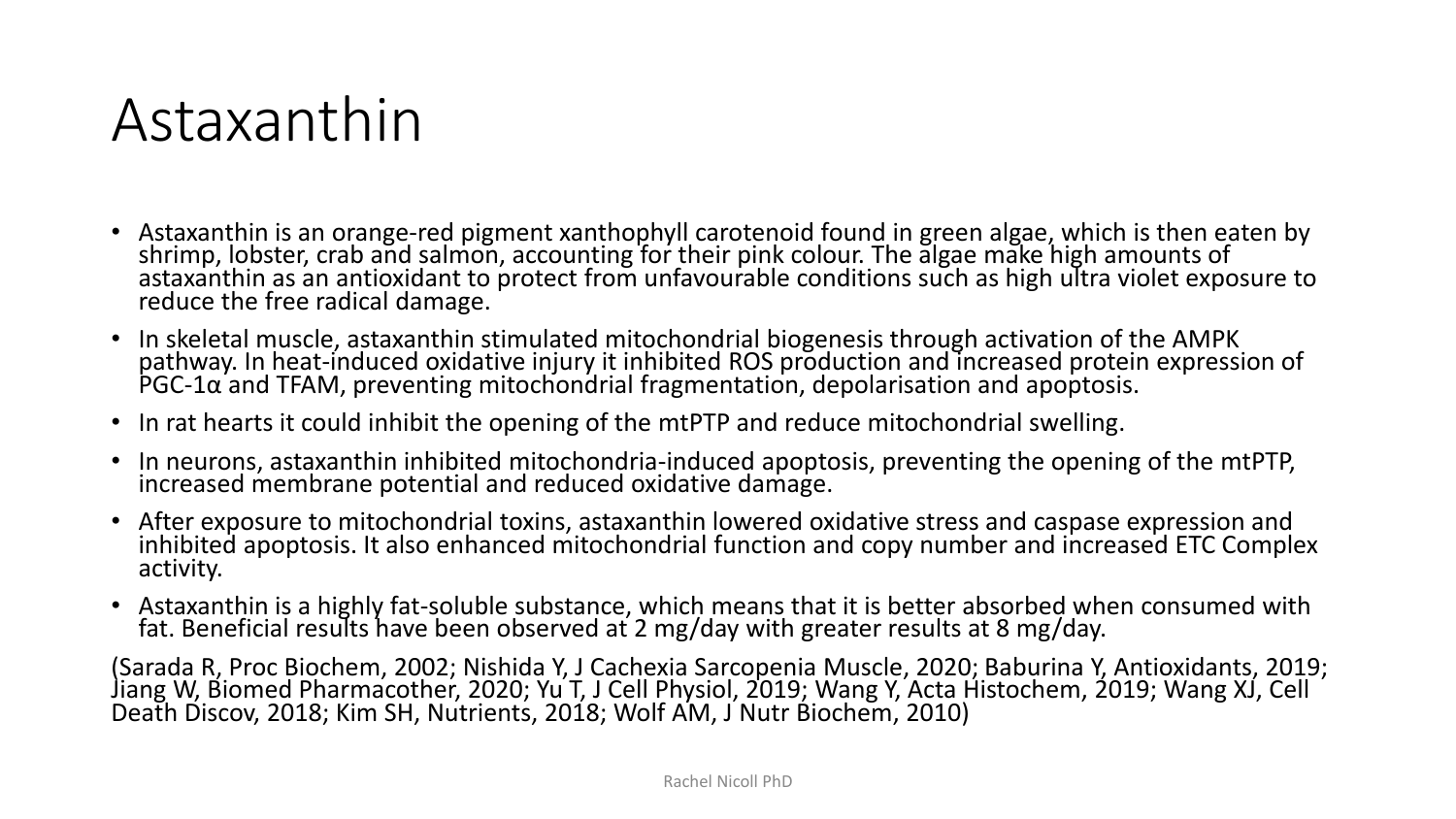### B vitamins

- Of all the true vitamins, B vitamins have the greatest impact on cellular metabolism and energy production.
- Vitamin B1 (thiamine) functions in carbohydrate metabolism to convert pyruvate to acetyl-CoA for entry into the TCA cycle; it also facilitates some steps in the ETC. Deficiency disrupts mitochondrial membrane potential.
- Vitamin B2 (riboflavin) plays an important role in fatty acid metabolism and is a major component of Complex I and Complex II of the ETC, is also required for many other metabolic enzymes and is the basis of the electron carrier FAD.
- Vitamin B3 (niacin) is the precursor of NADH and NAD<sup>+</sup>and therefore possibly the most important micronutrient for NAD metabolism. It is the rate-limiting substrate for the sirtuins and can also reduce mitochondrial oxidative stress.
- Vitamin B5 (pantothenic acid) is a precursor of Coenzyme A, essential for the metabolism of carbohydrates and fats and the transport of pyruvate into the TCA cycle. B5 also protects against mitochondrial oxidative stress and increases glutathione content.
- Vitamin B6 (active form: pyridoxal-5-phosphate) is required for functioning of >70 enzymes that participate in energy metabolism and is critical for the delivery of oxygen to the ETC.
- Vitamin B12 (active form methylcobalamin) is involved in several mitochondrial processes including fatty acid metabolism, the formation of creatine and components of protein subunits in the ETC complexes. It also protects against oxidative damage, apoptosis and excess intracellular calcium.
- Folate (active form methyltetrahydrofolate) is a methyl donor, essential for mitochondrial protein and nucleic acid synthesis. It is also needed for de novo purine synthesis.

(Jhala SS, Biochem Biophys Res Commun, 2014; Henriques BJ, Curr Drug Targets, 2016; Henriques BJ, Curr Med Chem, 2010; Pereira LC, Drug Chem Toxicol, 2020; Slyshenkoଜ୍ଞା(୪ୋମିଣେ Biol Med, 1996; Wang M, J Cell Biochem, 2019; Froese DS, J Inherit Metab Dis, 2019; Depeint F, Chem Biol Interact, 2006)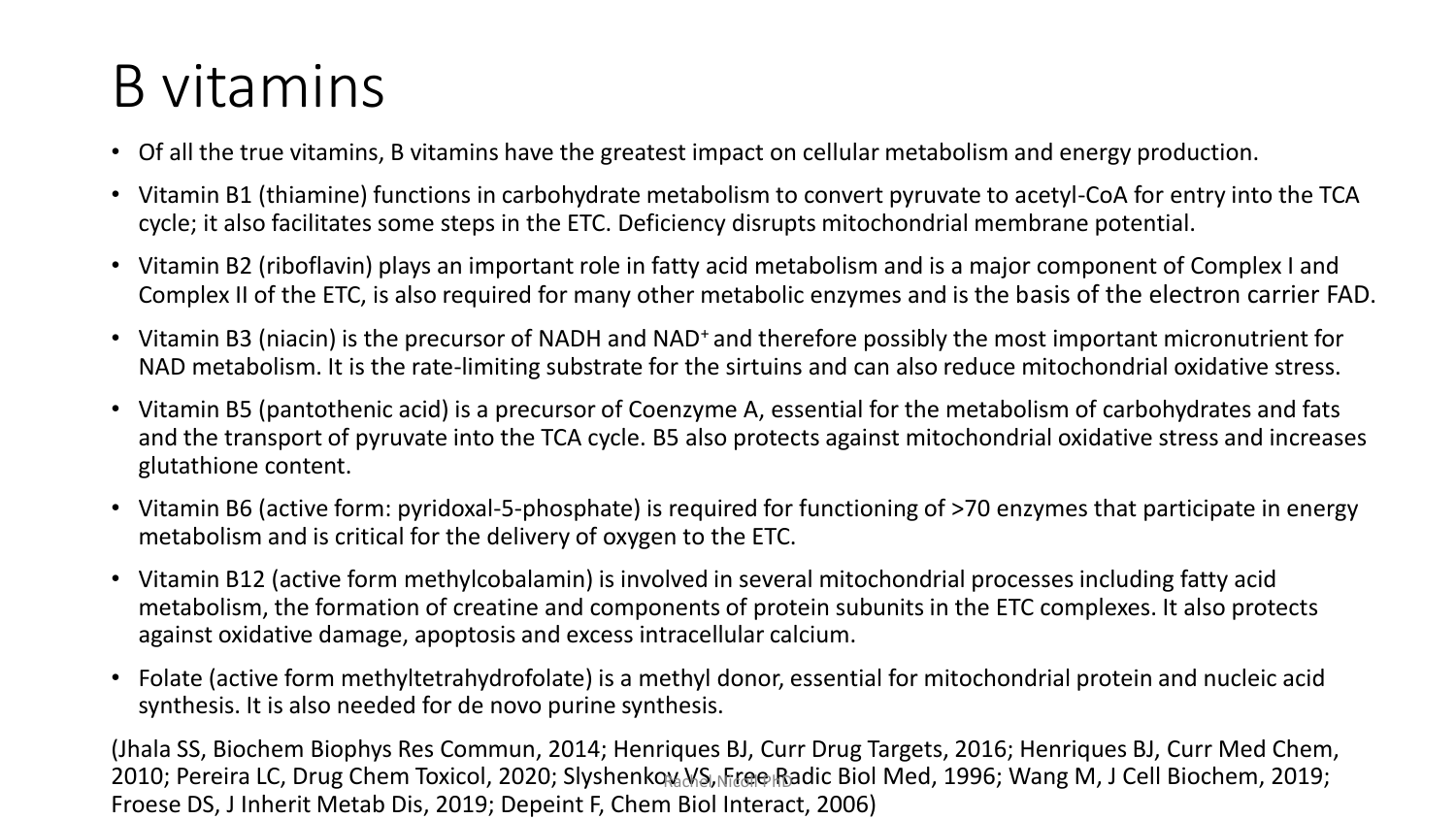### β-lapachone

- Derived from the lining of the bark of the South American Pau d'arco, or lapacho, tree, which contains lapachol and β-lapachone, a quinone.
- In obese mice, β-lapachone stimulated the browning of WAT through increased expression of BAT genes for UCP1 and increased energy expenditure relative to controls.
- In mice, β-lapachone increased the ratio of NAD+ to NADH, which resulted in a higher number of intact mitochondria with normal structure, less damage to mitochondrial proteins, increased energy expenditure as measured by oxygen consumption and heat generation. It also improved fatty acid oxidation through upregulation of AMPK and the carnitine shuttle and increased gene expression of PGC-1α, Nrf1 and SIRT1.
- Other studies have confirmed the increase in NAD+ levels, upregulation of UCP1 and increase in mitochondrial number.
- β-lapachone can also stimulate fatty acid oxidation in mouse muscle by upregulation of AMPK and induce mitochondrial biogenesis through activation of SIRT1. In vitro, it can restore mitochondrial membrane potential and normalise elevated ROS levels to a greater extent than CoQ10.

(Choi WH, Diabetes, 2016; Lee JS, PLoS One, 2012; Oh GS, Kidney Int, 2014; Shin S, Cell Signal, 2014; Jeong MH, PLoS One, 2014; Kwak HJ, Am J Chin Med, 2019; Jeong MH, Biochem Biophys Res Commun, 2014; Hwang JH, Diabetes, 2009)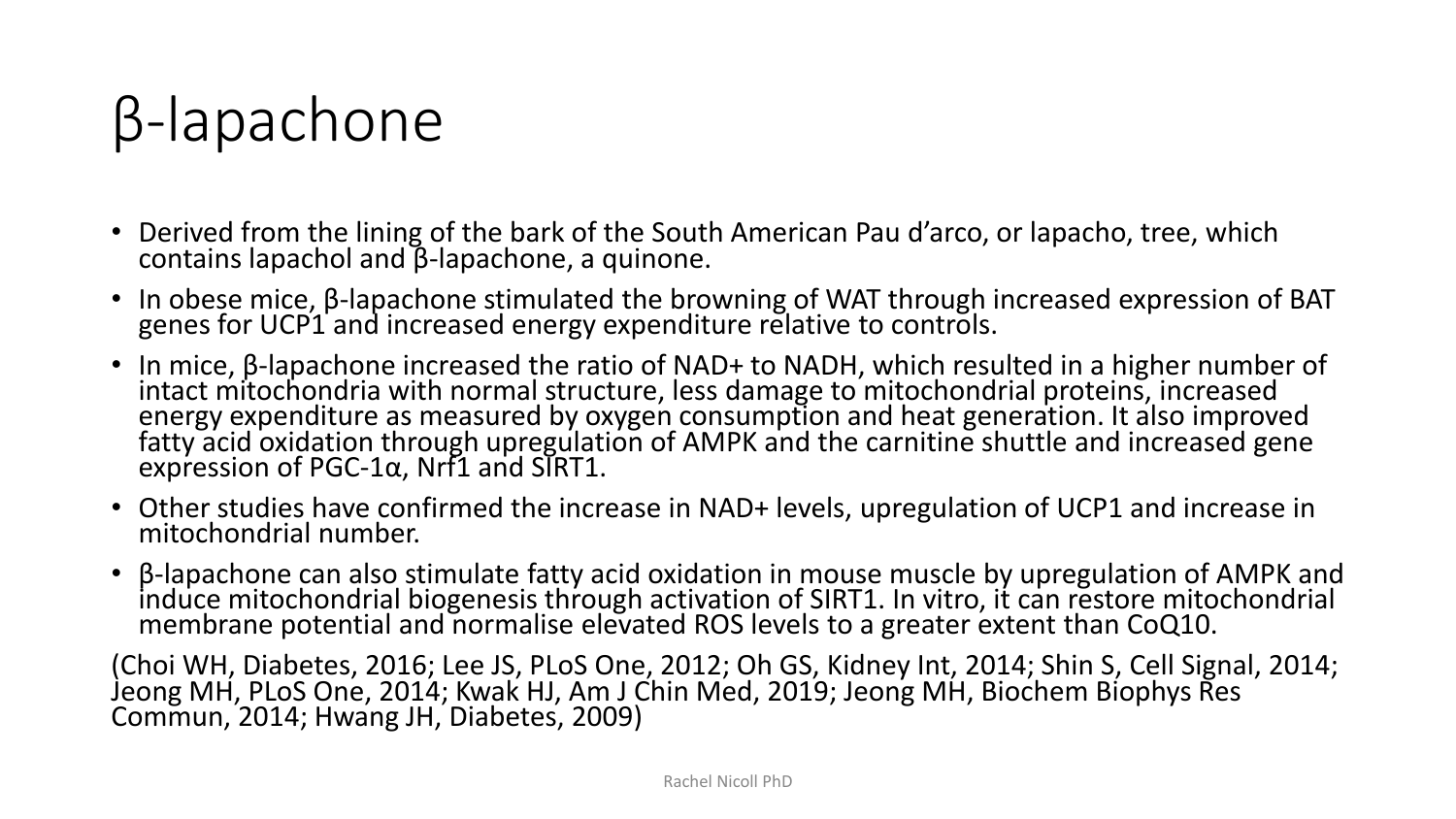### Berberine

- Berberine is a natural isoquinoline alkaloid found in several herbs, including berberis, goldenseal, Orgeon grape and tree turmeric.
- Berberine promotes β-oxidation, upregulates AMPK and SIRT1 and it normalises lipid, glucose and energy imbalances. Specifically, it reduces acetyl CoA accumulation and limited mitochondrial pyruvate supply for gluconeogenesis.
- It protects against the loss of mitochondrial membrane potential and excess mitochondrial fission.
- Berberine can also boost mitochondrial biogenesis by upregulating  $PGC-1\alpha$ .
- It also acts as a fasting mimetic to promote autophagy.
- Berberine has shown many of the same effects as metformin.
- Berberine has a short half-life in the body, so to keep blood levels stable it should be taken 3 times per day, dosage totalling up to 1500mg/day before meals.

(Zhu N, Cell Stress Chaperones, 2020; Qin X, Br J Pharmacol, 2019; Qin X, Theranostics, 2019; Li A, EBioMedicine, 2018; Schor J, Nat Med J, 2012)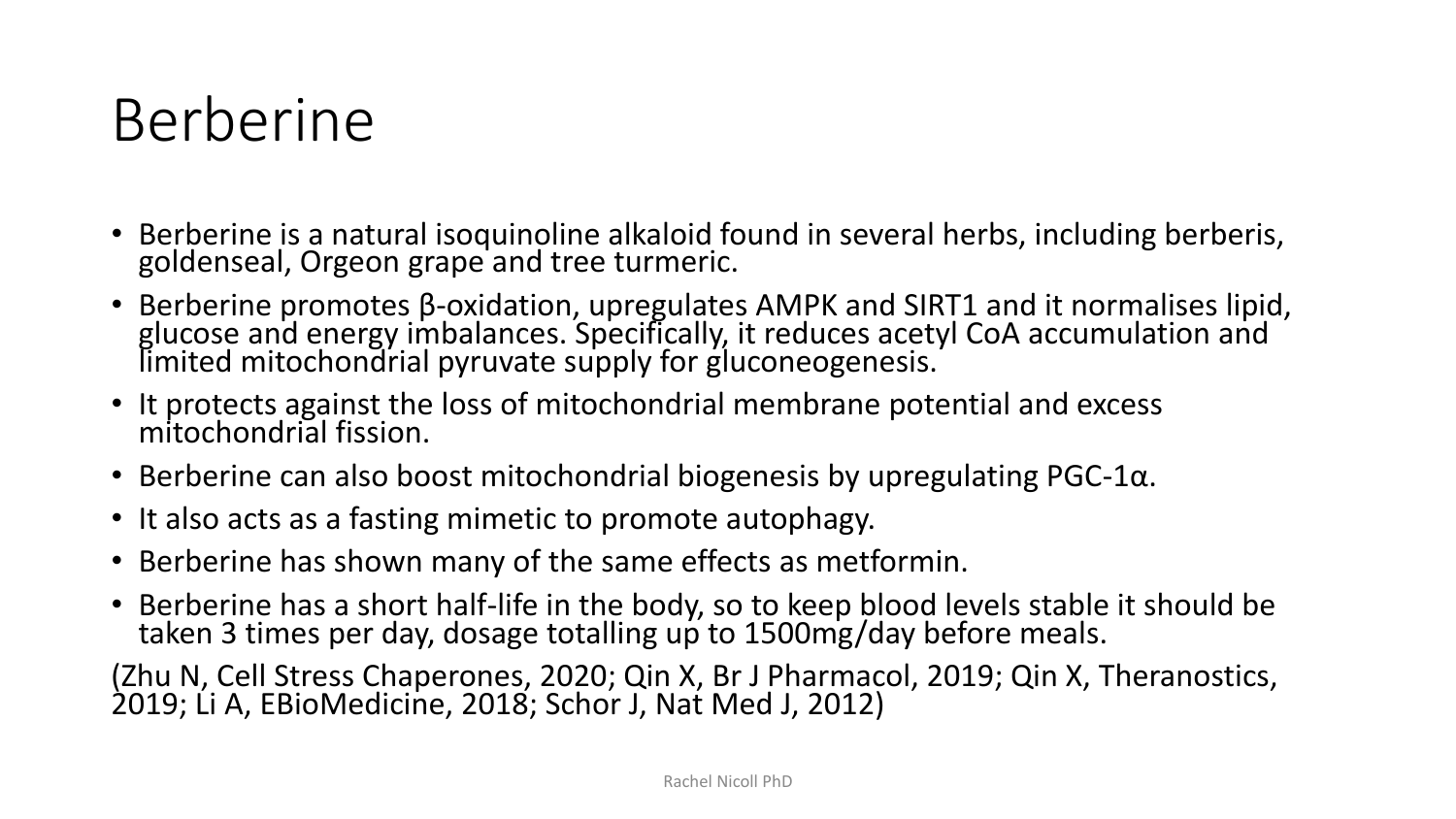### Butyrate (as sodium butyrate)

- Butyrate is a short chain fatty acid which is a product of microbial fermentation of dietary fibre in the gastrointestinal tract but can also be supplemented. It is the preferred energy source for colonocytes. It functions by inhibiting histone deacetylase (HDAC), the enzyme that facilitates the protection of nuclear DNA by histones, thereby increasing nuclear gene expression.
- In pancreatic β-cells, butyrate prevented toxin-induced apoptosis, mitochondrial dysfunction, overproduction of ROS and normalising the activity of mitochondrial fission and fusion genes.
- In skeletal muscle, butyrate increased AMP and ADP content, mtDNA copy number, OXPHOS, β-oxidation, AMPK, UCP3 and PGC-1 $\alpha$ , both directly and by feeding butyrate to pregnant rats, when offspring also showed higher TFAM, ATP content and cytochrome c oxidase.
- In damaged hepatocytes, butyrate increased mitochondrial antioxidant activity by upregulating Nrf2, increased expression of AMPK, PGC-1α and mtDNA copy number and reduced apoptosis. It also decreased glycolysis, increased β-oxidation and enhanced activity of the TCA cycle and OXPHOS.
- In adipocytes, butyrate increased the expression of several mitochondrial genes and upregulated PGC-1 $\alpha$ and cytochrome c oxidase.
- However, one study found that a combination of butyrate and DHA induced increased mitochondrialmediated apoptosis through intracellular calcium overload in colonocytes.
- Butyrate may also be attached to calcium and magnesium, but almost no studies have been carried out on this combination.

(Hu S, Int J Mol Sci, 2020; Zhang Y, J Anim Sci, 2019; Xing X, J Physiol Biochem, 2016; Mollica MP, Diabetes, 2017; Huang Y, Br J Nutr, 2017; Jia Y, Exp Physiol, 2017, નિંબાજીનુ, Oncotarget, 2016; Kolar S, Cancer, 2011)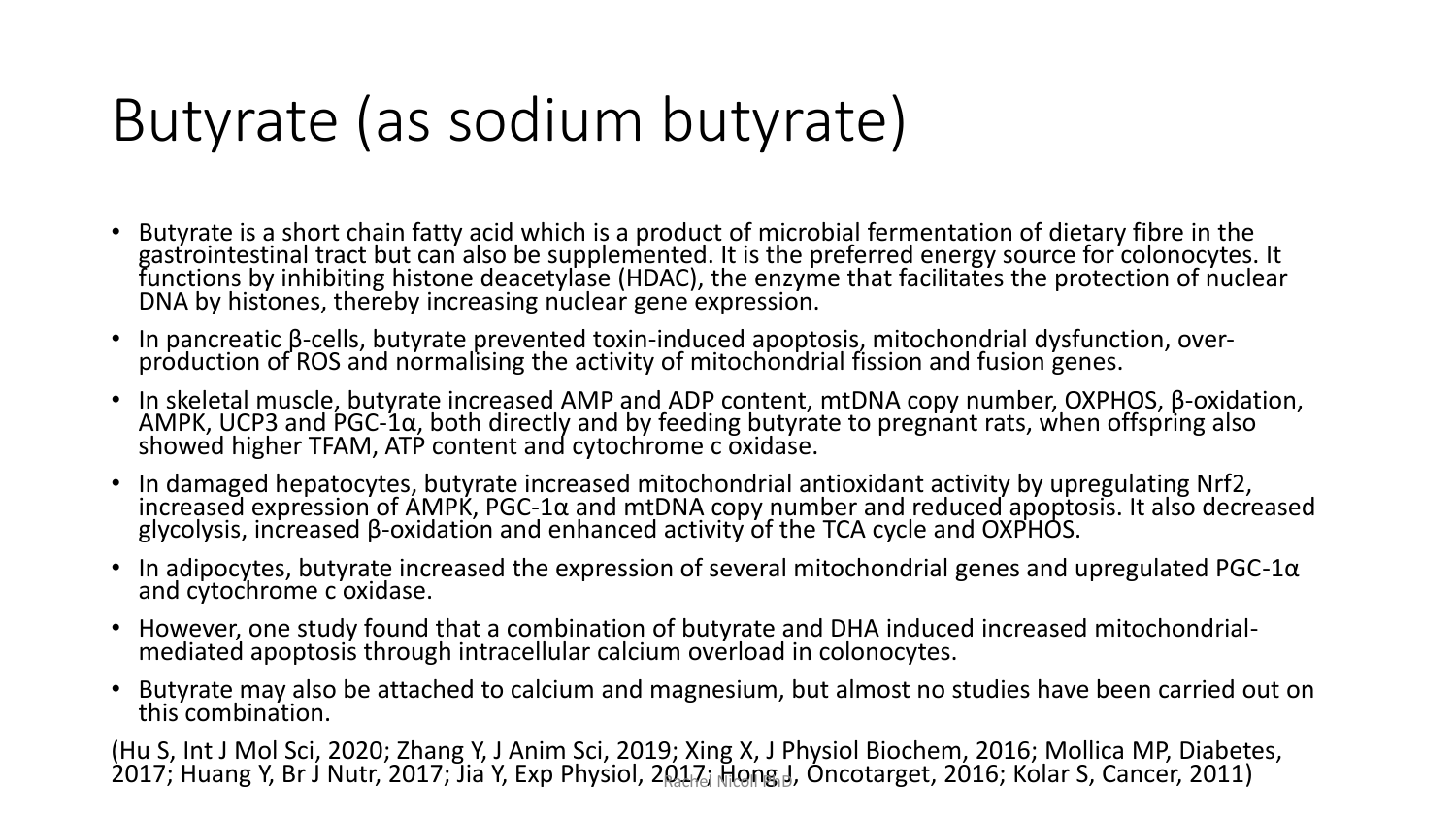### Cannabinoids

- The endocannabinoid system is considered the master regulator of homeostasis in the mammalian body. We all produce our own endocannabinoids, which are similar to phytocannabinoids.
- Cannabinoid receptors are found on the mitochondrial membranes. In neuronal mitochondria, activation of cannabinoid receptors can directly alter mitochondrial energetic activity. An *in vitro* study showed that different cannabinoids can act as either receptor agonists or antagonists, although all inhibited the activity of ETC Complexes II/III and IV through a non-receptor-mediated mechanism. Cannabinoid receptor agonists could also increase mitochondrial biogenesis.
- In cardiac and skeletal muscle mitochondria, cannabinoid receptors are commonly found and can regulate mitochondrial respiration; in some cases, activation was found to decrease coupled respiration or increase pyruvate metabolism. In cardiac myocytes, a cannabinoid receptor agonist reversed mitochondrial membrane depolarisation and restored mitochondrial bioenergetics and expression of genes related to fatty acid oxidation and mitochondrial biogenesis, probably through AMPK upregulation.
- However, in some cells, direct stimulation of the cannabinoid receptor resulted in increased mitochondrial fission and fragmentation, which led to reduced ATP production and increased ROS.
- Cannabinoids can also regulate fluctuations in intracellular calcium, suggesting a role in reducing ischaemic damage. A 2017 study found that imbalances in calcium ions in the mitochondria could drive AD.

(Hebert-Chatelain E, Nature, 2016; Singh N, J Mol Neurosci, 2015; Ma L, Cell Mol Neurobiol, 2018; Mendizabal-Zubiaga J, Front Physiol, 2016; Lu Y, J Cardiovasc Pharmacol, 2020; Drori A, Diabetes Obes Metab, 2019)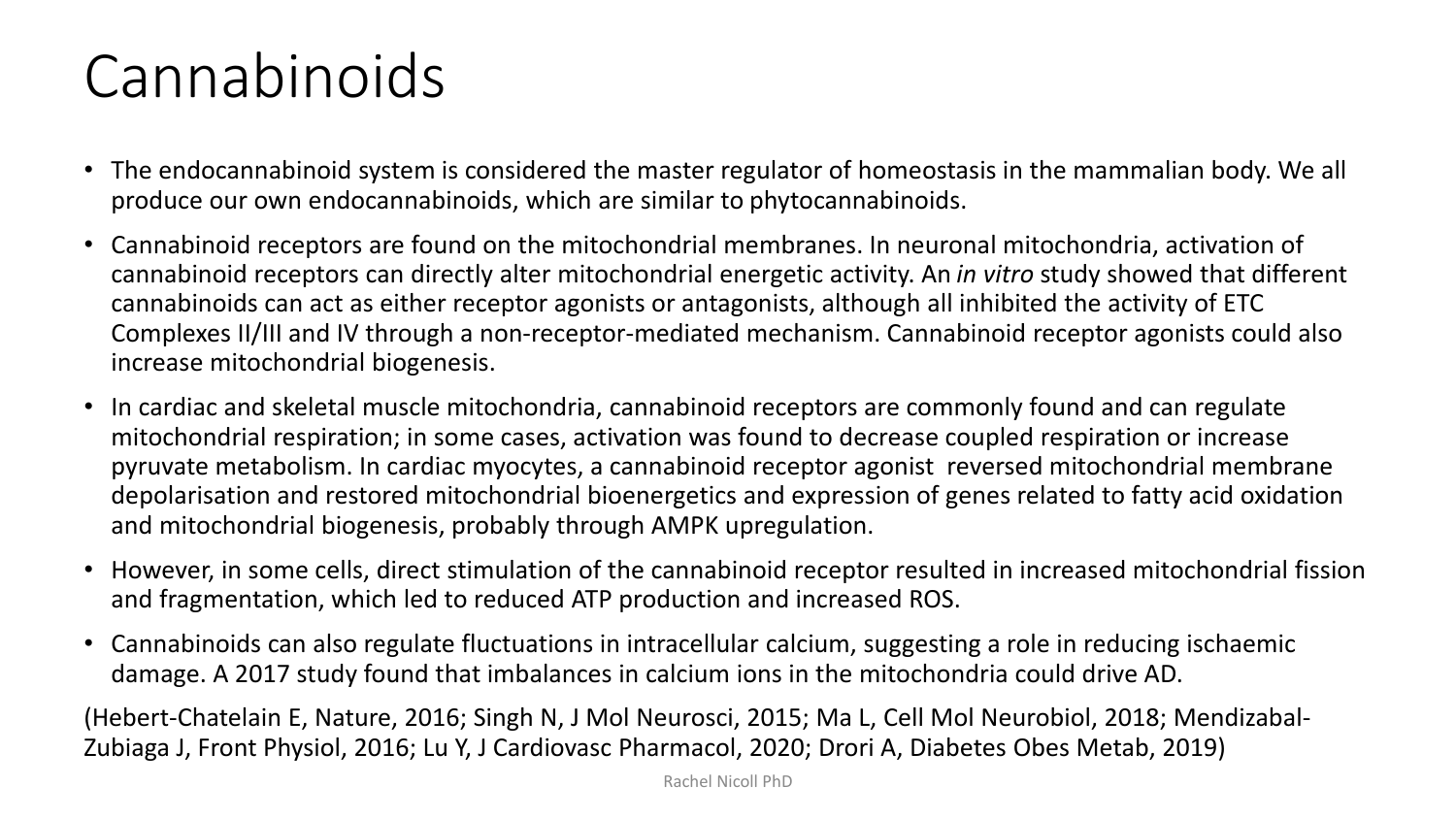#### Capsaicin

- Capsaicin is a capsaicinoid, an active component of chili peppers.
- It is an agonist of transient receptor potential vanilloid receptor 1 (TRPVR1), induces axonal degeneration of peripheral sensory nerves and is commonly used to treat painful sensory neuropathies.
- In rat neonatal cardiomyocytes capsaicin protected against the anoxia/reoxygenation injury by restoring the NAD+/NADH ratio, mitochondrial Complex I and III activities and cellular energy metabolism.
- Rat hearts undergoing ischaemia/reperfusion injury, capsaicin increased mtSOD activity and reduced ROS production, upregulated SIRT1, downregulated cytochrome c and caspase3, inhibited mtPTP opening and hence reduced apoptosis.
- In hepatocytes from obese mice, capsaicin improved mitochondrial oxidative stress and upregulated TCA cycle and OXPHOS enzymes, improving ATP production.

(Qiao Y, Oxid Med Cell Longev, 2020; Şekeroğlu V, Biomed Pharmacother, 2018; Dedov VN, Neuroscience, 2001; Zhu JX, Sichuan Da Xue Xue Bao Yi Xue Ban, 2017; Huang J, Eur J Pharmacol, 2018; He H, Oxid Med Cell Longev, 2017)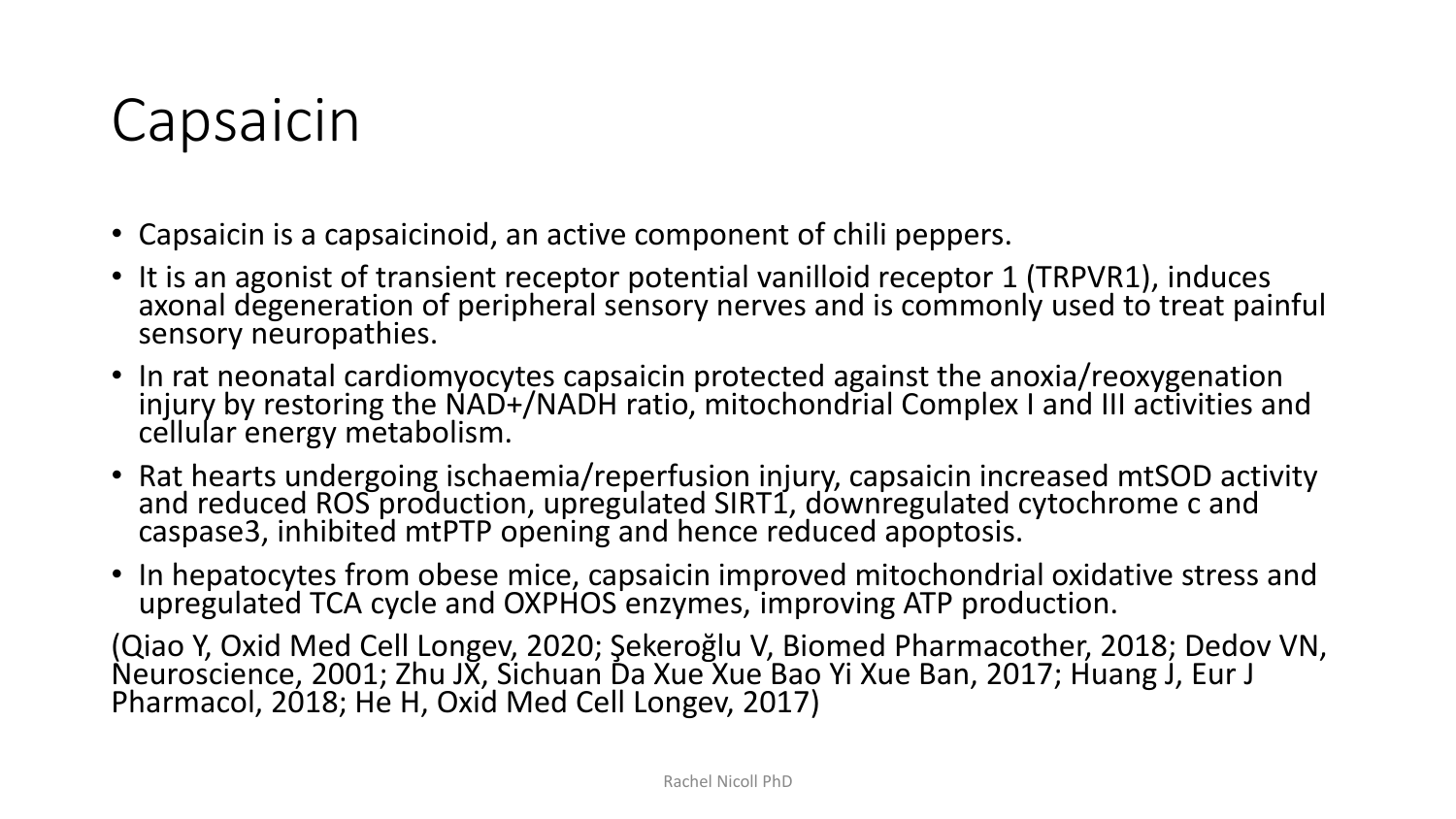

- L-carnitine is a naturally occurring compound found in all mammals and is derived from the amino acids lysine and methionine; biosynthesis involves these amino acids, plus niacin, vitamin B6, vitamin C and iron. Its most important biological function is the transport of long chain fatty acids, the mitochondria's preferred source of fuel, across the inner mitochondrial membrane to initiate β-oxidation (the carnitine shuttle). To do this, L-carnitine attaches to the long chain fats to form acylcarnitine molecules, which can cross the inner mitochondrial membrane. A cellular carnitine deficiency affects its ability to burn fats since none would be transported into the mitochondria. The clinical manifestation of this is elevated triglycerides; therapeutic doses of L-carnitine can significantly lower triglycerides.
- L-carnitine can reduce lactic acid build-up and speed recovery after exercise by restoring the ratio of lactate to pyruvate. It also acts as an antioxidant, protecting from apoptosis and can trigger removal of dysfunctional mitochondria by induction of autophagy. In mitochondrial deficiency it stimulates biogenesis and fusion proteins, enhances mtDNA and upregulated mtSOD and enzymes in the TCA cycle.
- There are various disorders of carnitine insufficiency and mitochondrial fatty acid oxidation, which result in impaired entry of fatty acids into the mitochondria and hence increased lipid and DNA oxidation; patients on valproic acid are also likely to have a carnitine deficiency. L-carnitine aided fatty acid entry into the mitochondria and decreased the DNA damage.
- L-carnitine is found in animal products, particularly meat and dairy produce; there are negligible quantities in plant foods. Our bodies produce some L-carnitine but production declines with age, so that it also becomes more vitamin-like. L-carnitine is synthesised from the precursors lysine and methionine, with the cofactors ion, vitamin C, oxygen, pyridoxal-5-phosphate and vitamin B3 (as NAD<sup>+</sup>). Acetyl L-carnitine is better absorbed and crosses the blood-brain barrier but patients may be sensitive to it.
- L-carnitine recommended dose is 2,000mg; do not take more than 4,000mg. L-carnitine should be used with caution with people who have an underactive thyroid a history of seizures.

(De Moraes MS, Arch Biochem Biophys, 2020; Modanloo M, Iran J Kidney Dis, 2019; Choi JW, Metabolism, 2018; Nicassio L, Exp Gerontol, 2017; Liu J, Proc Natl Acad Sci USA, 2002; Hagen TM, Proc Natl Acad Sci USA, 2002; Pekala J, Curr Drug Metab, 2011)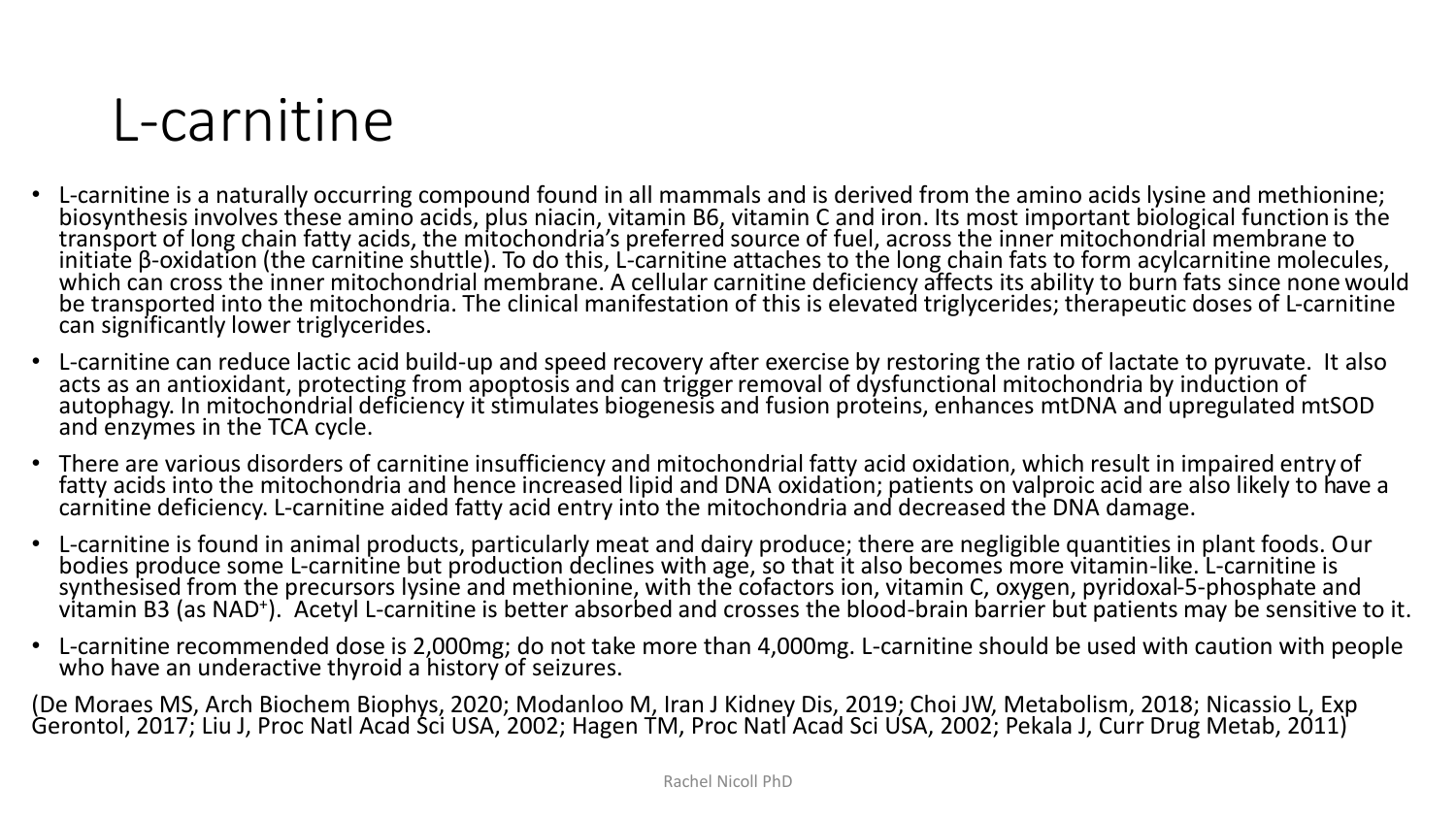#### Carnosine

- Carnosine is an endogenous dipeptide consisting of β-alanine and l-histidine. It is abundantly found in the human brain, kidney and skeletal muscle. Sources are exclusively animal.
- In aged or damaged neurons, decreased mitochondrial swelling, membrane permeabilization, ROS production and pro-apoptotic proteins, restored mitochondrial membrane potential and increased mtSOD, mitochondrial fusion proteins and ATP production. In neurons with ischaemic damage, carnosine improved mitochondrial function and mitophagy signalling. In astrocytes subjected to ischaemia-reperfusion injury, carnosine reversed the decline in ATP production.
- Carnosine (intranasal) increased expression of mitochondrial genes and increased mitochondrial function.
- In injured nephrons, carnosine reduced oxidative stress and increased the mitochondrial membrane potential and ATP production.
- In other cells, carnosine maintained the mitochondrial networks, improved mitochondrial function and lowered oxidative stress.

(Dai Z, Food Funct, 2020; Ommati MM, Drug Res, 2020; Bermúdez ML, Mol Genet Metab, 2018; Ouyang L, Brain Res Bull, 2016; Baek SH, Stroke, 2014; Corona C, PLoS One, 2011; Zakharchenko MV, Biochemistry, 2003; Ghanbarinejad V, Adv Pharm Bull, 2019; Ommati MM, Nutr Neurosci, 2019; Ommati MM, Biol Trace Elem Res, 2019)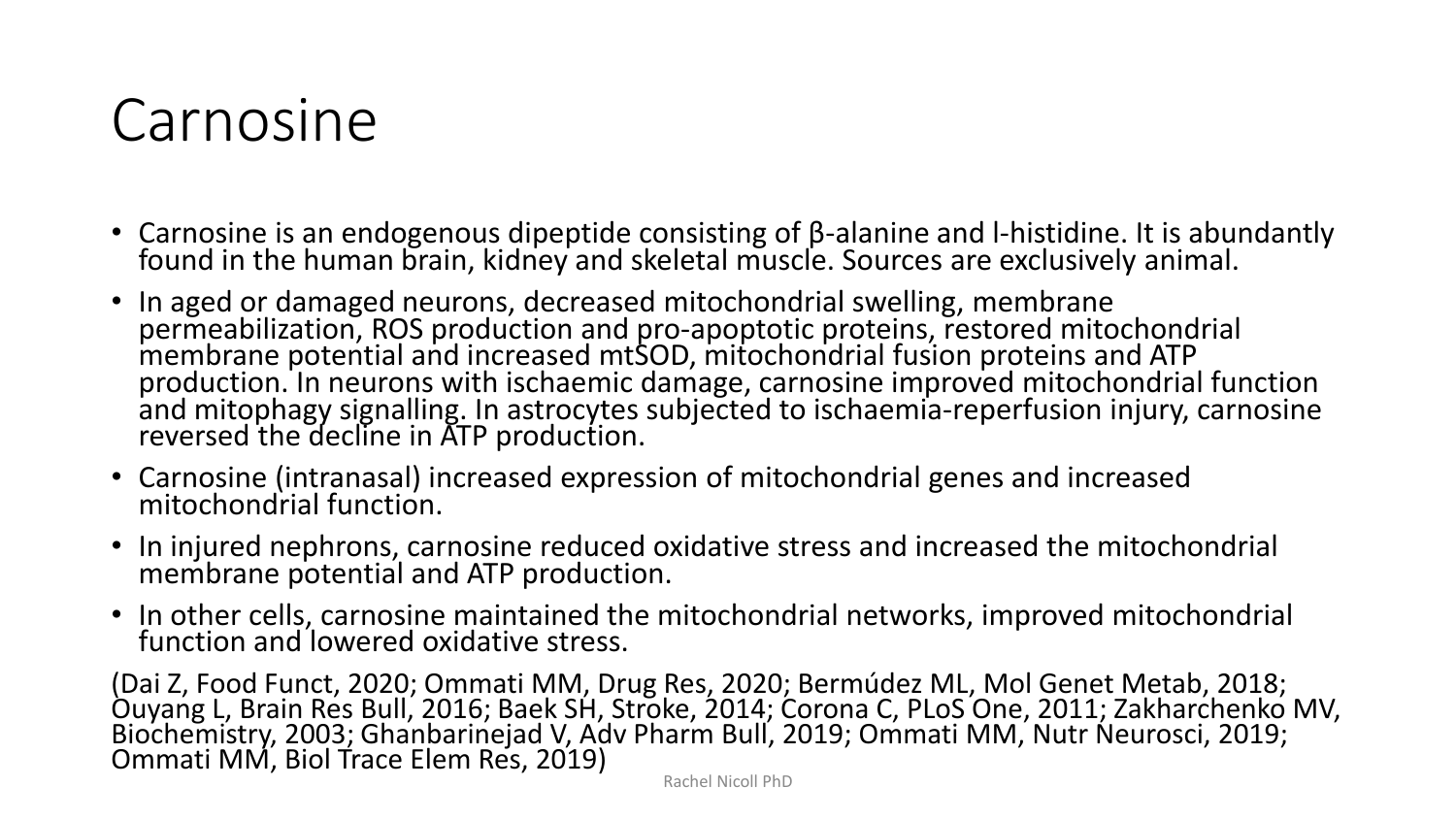### Coenzyme Q10 (ubiqinone/ubiquinol)

- Coenzyme Q10 (CoQ10) is synthesised in the liver from tyrosine using vitamin B6 but production can be disrupted by ageing and statins. It is also found in some in organ meats, oily fish and whole grains.
- CoQ10 is a mitochondrial membrane antioxidant and stabiliser and can restore membrane potential. Its principal function is within the ETC, where it accepts an electron from Complex I or II, transforms into a reduced form and then carries the electron to Complex III. It also regulates redox, gene expression and apoptosis, aids fatty acid β-oxidation, is an essential cofactor of uncoupling proteins and the mtPTP and decreases mitochondrial fission.
- CoQ10 is produced in cells with the help of L-tyrosine. We produce less CoQ10 with age, with the body slowing production in our late-20s. As the body is less and less able to produce it, it becomes, in effect, a vitamin. Statins, beta-blockers, glucose lowering agents and tricyclic antidepressants lower CoQ10 production even further.
- The ideal dose should raise blood levels above 2.5 mcg/ml but ideally above 3.5 mcg/ml. Take 100mg/day as a maintenance dose, but between 600-3000mg/day in neurological conditions because blood levels need to be saturated with CoQ10 to force it through the blood brain barrier. CVD conditions typically need a dose between 200-600 mg/day, particularly if on statins. Don't supplement if on chemotherapy as it will increase the tumour cell mitochondrial energy production and make it resistant to chemotherapy. Ubiquinol is the reduced version of CoQ10 and is much better absorbed than ubiquinone.

(Orsucci D, Curr Med Chem, 2011; Chokchaiwong S, Free Radic Res, 2018; Li HN, Neurochem Resm 2017; Duberley KE, Int J Biochem Cell Biol, 2014)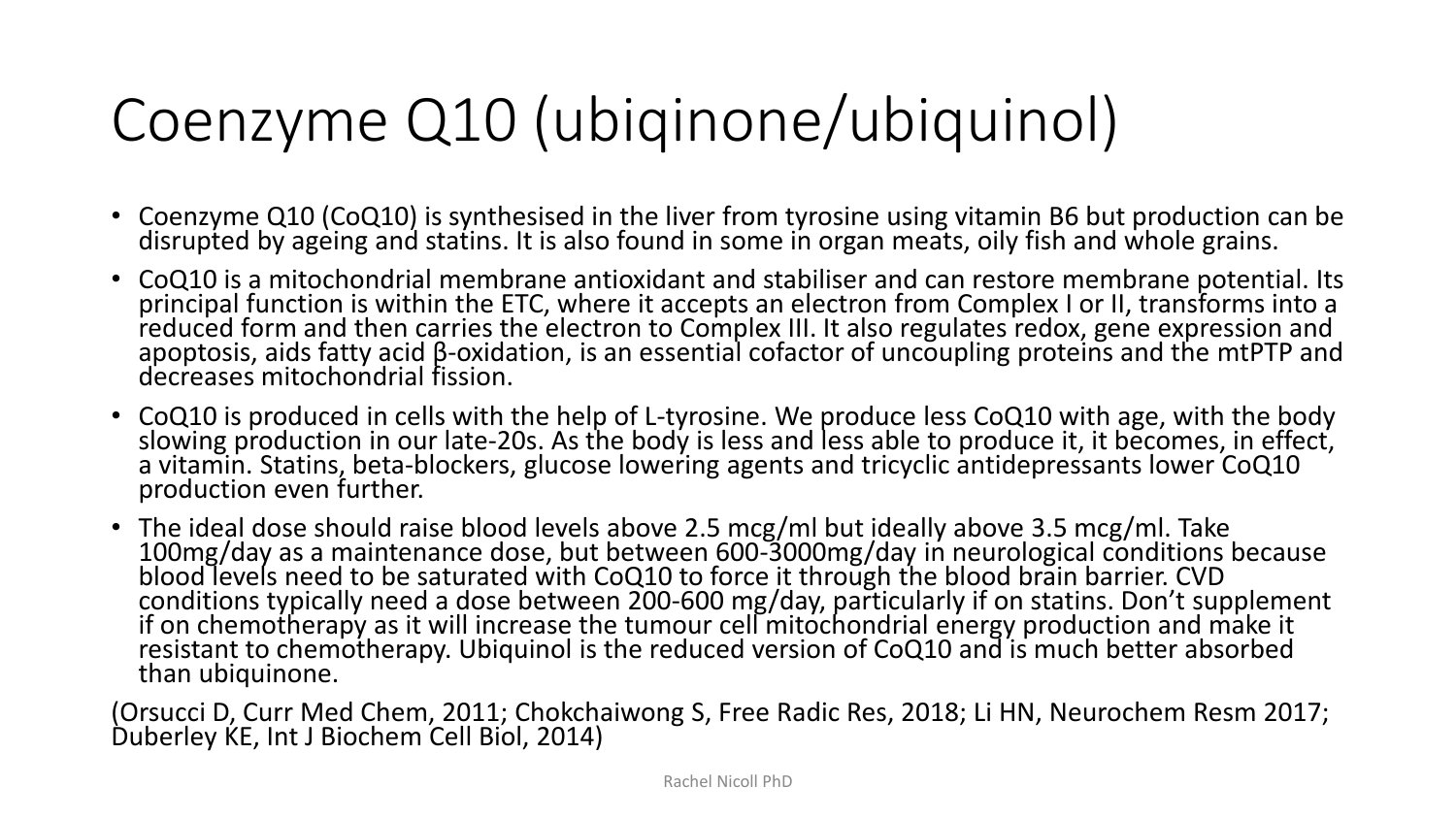### Copper

- Copper is required for normal functioning of cytochrome c oxidase, drawn from a copper pool within the mitochondrial matrix, and for the copper chaperone required for the maturation and retention of CuZnSOD in the intermembrane space.
- In neurons exposed to a mitochondrial toxin, copper reversed the impaired activity of mitochondrial Complexes I, II, IV and V, restored ATP production and reduced apoptosis.
- However, brain mitochondria are highly susceptible to high copper levels, manifesting as early membrane potential loss, profound structural changes and reduced ATP production. Low dose oral copper also decreased hippocampal mitochondrial copy number, mitochondrial biogenesis and cytochrome oxidase activity, disrupted mitochondrial dynamics and increased ROS production,
- Furthermore, in hepatocytes, Cu2+ reduced mitochondrial oxygen consumption and ATP production, inhibition of ETC Complexes I, II and IV, increased lipid peroxidation and mitochondrial ROS production, dissipation of the membrane potential, mitochondrial swelling and release of cytochrome c.
- In other cells, copper decreased mitochondrial membrane potential, ATP production and mitochondria fission and upregulated caspases and apoptosis. Excess copper can also inhibit the carnitine shuttle.

(Borchard S, Toxicol in Vitro, 2018; Saporito-Magriñá C, J Inorg Biochem, 2017; Hosseini MJ, Cell Biochem Biophys, 2014; Leary SC, Biochim Biophys Acta, 2009; Giangregorio N, Molecules, 2020; Kang Z, Toxicol In Vitro, 2019; Winge DR, J Biol Chem, 2018; Rubio-Osornio M, Chem Biol Interact, 2017; Kawamata H, Antioxid Redox Signal, 2010; Chen C, 2019)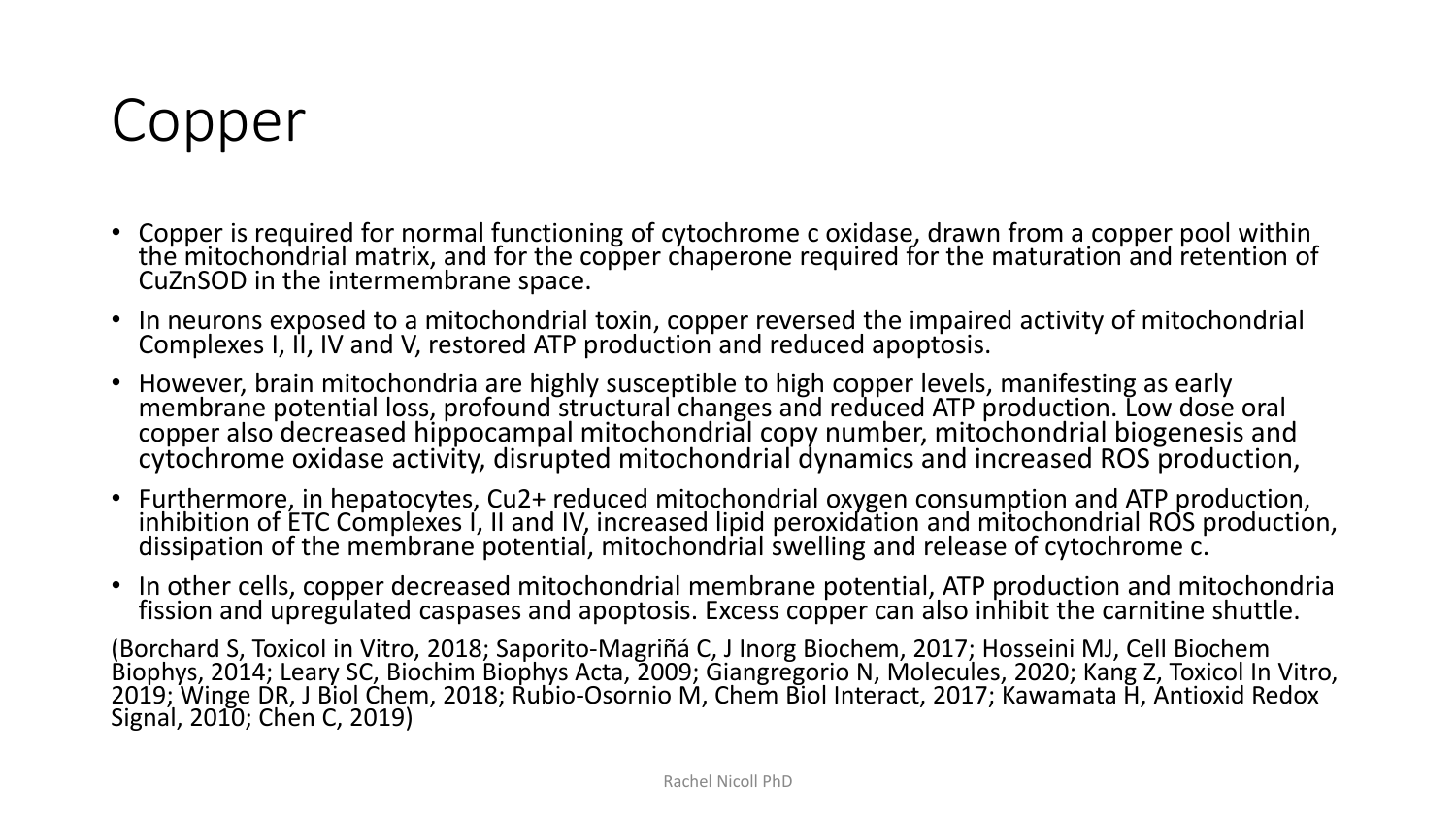#### Creatine

- The human body builds creatine, an organic acid, from methionine, glycine and arginine and it is stored in the form of creatine phosphate (aka phosphocreatine). A few foods (beef and fish) have a high creatine content. It plays an important role in maintaining mitochondrial production and regeneration of ATP, serving as a reservoir of phosphate bonds for ATP production, particularly in anaerobic respiration, while phosphocreatine is used to re-phosphorylate ADP into ATP.
- Creatine is stored primarily in muscle cells and its chronic depletion is seen principally in disorders involving the muscles, including heart disease, heart failure, muscular dystrophy and Parkinson's. Elevated plasma creatine has been suggested as a marker for mitochondrial diseases.
- It is a popular supplement among athletes (to aid endurance and strength) and body builders (to help with muscle recovery and growth) as it can aid ATP production. Creatine can also enhance mitochondrial biogenesis in skeletal muscle and can protect against mitochondrial depolarisation and oxidative stress, as well as cytosolic calcium dysregulation, enhancing cell survival after injury. Creatine supplementation can also normalise mutations of mitochondrial DNA.
- Over-supplementation may strain kidneys and liver, can cause arrhythmia and can cause the muscles to use extra water, so users should stay hydrated. Be particularly careful in patients with chronic kidney disease or kidney failure. Avoid creatine monohydrate.

(Schlattner U, Biochim Biophys Acta, 2006; Gowaved MA, Exp Ther Med, 2020; Fortalezas S, Neurotox Res, 2018; Chamberlain KA, J Neurosci, 2017; Rambo LM, Amino Acids, 2013)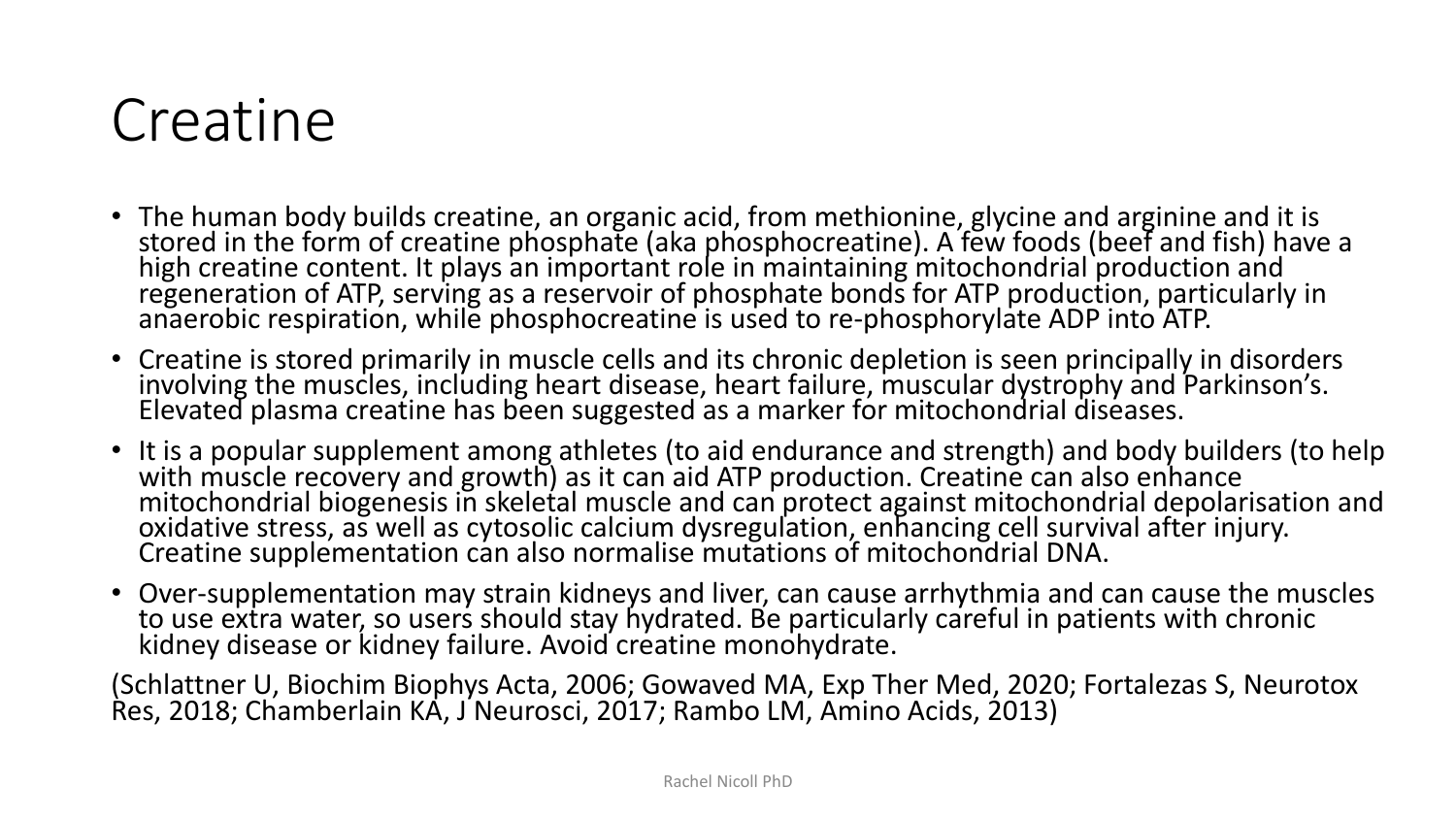## Ginkgo biloba

- Ginkgo biloba leaf, from the maidenhair tree, contains a large number of beneficial flavonoid compounds, including quercetin.
- In hepatocytes exposed to a mitochondrial toxin, ginkgo upregulated mitochondrial antioxidant enzymes and biogenesis through PGC-1α, TFAM and Nrf2.
- Ginkgo reduced apoptosis by inhibiting export of cytochrome c, partially uncoupled OXPHOS and reduced H2O2 accumulation.
- In ageing, ginkgo extract protected against platelet and hippocampal mitochondrial dysfunction. It also restored ATP levels, particularly Complexes I, IV and V, and mitochondrial membrane potential protected against nitrosative stress.
- After exposure to a mitochondrial toxin, ginkgo restored the mitochondrial membrane potential and ATP production and protected against oxidative damage.
- A daily dose between 120-160 mg is often used effectively in healthy individuals but a dose of 240 mg/day might be necessary in those with chronic disease.

(Abd El-Maksoud EM, Environ Sci Pollut Res Int, 2019; Baliutyte G, J Bioenerg Biomembr, 2014; Bernatoniene J, Phytother Res, 2011; Shi C, Platelets, 2010; Abdel-Kader R, Pharmacol Res, 2007; Eckert A, Ann N Y Acad Sci, 2005)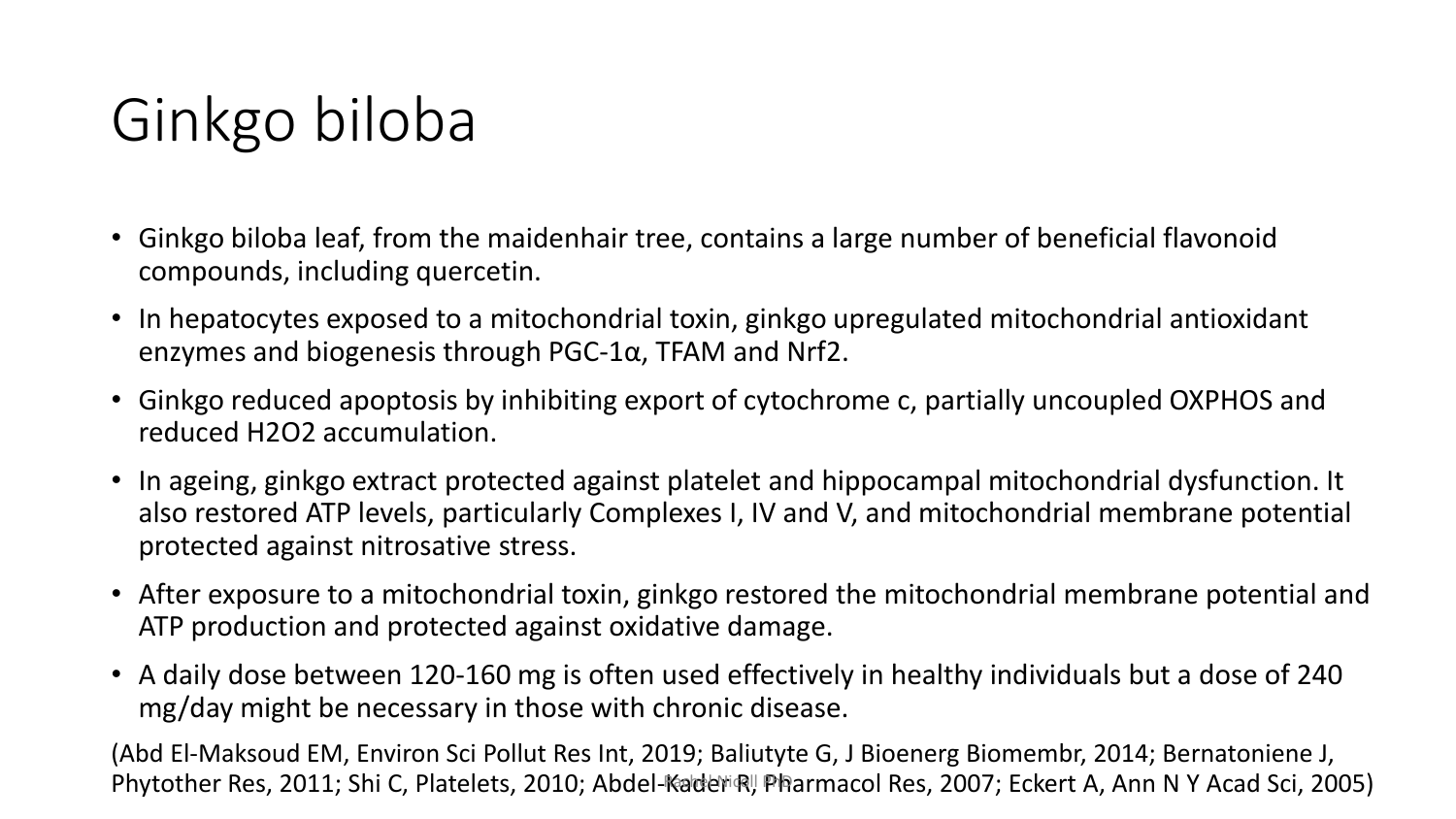### Ginseng

- Ginseng is the root of plants of the Panax genus, the active ingredients of which are ginsenosides. There are many different types of ginseng: American, Korean red, Indian ginseng (Withania somnifera) and Siberian (Eleutherococcus senticosa). Most studies focus on Korean red.
- In skeletal muscle, Korean red ginseng enhanced ATP production, increased mitochondrial biogenesis through upregulation of Nrf1, TFAM and PGC-1 $\alpha$  and raised mtDNA levels.
- In the presence of a cardiac muscle toxin, Korean red ginseng increased oxygen consumption rate and improved tolerance to oxidative damage, with an alcohol solution proving more effective than water. In ischaemia/reperfusion injury, ginseng also restored cardiomyocyte mitochondrial function by maintaining mitochondrial membrane potential, blocking the release of cytochrome c and increasing ATP generation and oxygen consumption rate.
- In metabolic disease, ginseng increased mtDNA copy number and expression of carnitine palmitoyltransferase  $1A$  (the carnitine shuttle), PGC-1 $\alpha$ , Nrf1 and TFAM.
- After exposure to a mitochondrial toxin, ginseng inhibited mitochondrial injury and swelling, improved the decreased activity of ETC Complexes and TCA cycle enzymes, normalised the ATP:ADP:AMP ratios, reduced apoptosis and normalised membrane potential through upregulation of AMPK. Similarly, after radiation damage, ginseng decreased cytochrome c release and hence mitochondria-induced apoptosis.

(Shin EJ, Molecules, 2020; Huang Y, J Ginseng Res, 2019; Zuo YH, Front Physiol, 2018; Park JK, J Med Food, 2018; Jung DH, Complement Ther Med, 2016; Lee SB, J Pharm Pharmacol, 2016; Mahaboob Basha P, Cell Mol Neurobiol, 2013; Bing SJ, Acta Histochem, 2014; Dong GZ, BMC Complement Altern Med, 2013; Li XT, Am J Chin Med, 2009)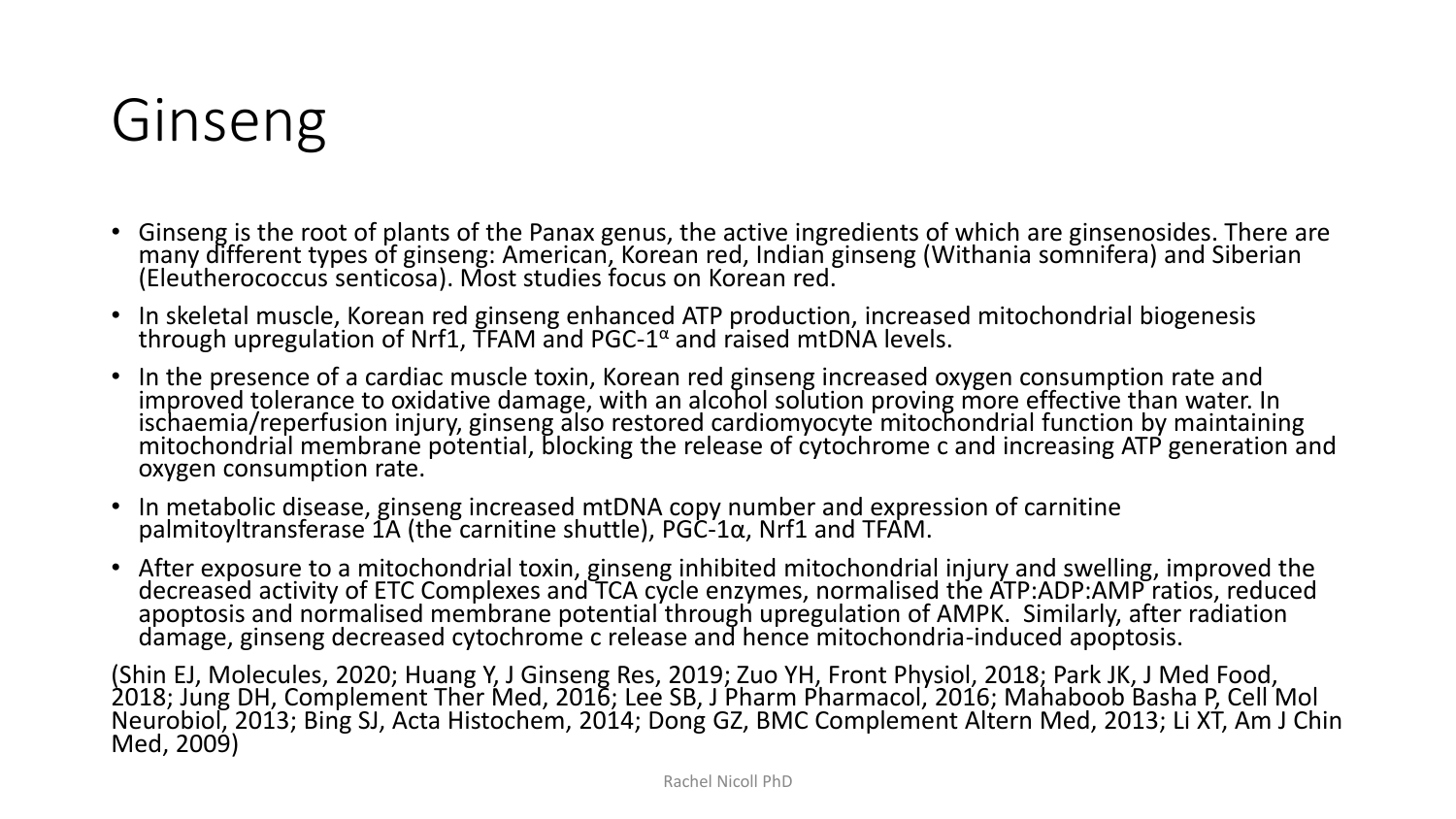# Molecular hydrogen  $(H_2)$

- Molecular hydrogen  $(H_2)$  is a biologically active gas that is used medically to ameliorate various systemic  $\cdot$ pathological conditions. It is the smallest molecule in the universe, has no charge and can easily penetrate any membrane, including the blood brain barrier, without a protein channel or transporter protein.
- Molecular hydrogen is a selective antioxidant, meaning that it only neutralises excess ROS. It can suppress Complex I-generated superoxide and can scavenge the hydroxyl radical and peroxynitrite and suppress cellular fatty acid peroxidation. It also selectively (i.e. as needed) induces autophagy, mTOR and IgF1.
- $H_2$  can also increase ATP production and increase plasma levels of CoQ10. It can induce the mitochondrial  $\frac{1}{2}$ unfolded protein response, which can be beneficial in metabolic disease. It can also reduce cell membrane permeability, reduce the decline in membrane potential and act as an anti-apoptotic molecule.
- $H_2$  can reduce the excessive effects of exercise-induced ROS and inflammation without abolishing the  $\frac{1}{2}$ beneficial effects of exercise. This is because H<sub>2</sub> is a stable molecule which does not react with the free not react with the free radical signalling induced by exercise, yet can scavenge the more cytotoxic hydroxyl radicals and peroxynitrite. H2 administration promotes mitochondrial biogenesis, ATP production, increased NAD+/NADH ratio, heat-shock proteins and sirtuins.
- $H_2$  can also act as a mitohormetic effector by upregulating Nrf2, which activated the antioxidant response element (ARE) and inducing other protective proteins.
- Hydrogen can be inhaled as a gas at low concentrations or infused into water (known as hydrogen water). Because it is a signal modulator, molecular hydrogen is best taken cyclically or pulsed, not continuously.

(Ishihara G, Biochem Biophys Res Commun, 2020; Gvozdjáková A, Can J Physiol Pharmacol, 2020; Iuchi K, Can J Physiol Pharmacol, 2019; Sobue S, Biochem Biophys Res Commun, 2017; Nogueira JE, Free Radic Biol Med, 2018; Ohta S, Curr Pharm Des, 2011; Murakami Y, PLoS One, 2017; Kura B, Can J Physiol Pharmacol, 2019; Le Baron TW, Can J Physiol Pharmacol, 2019; Ohsawa I, Nat Med, 2007)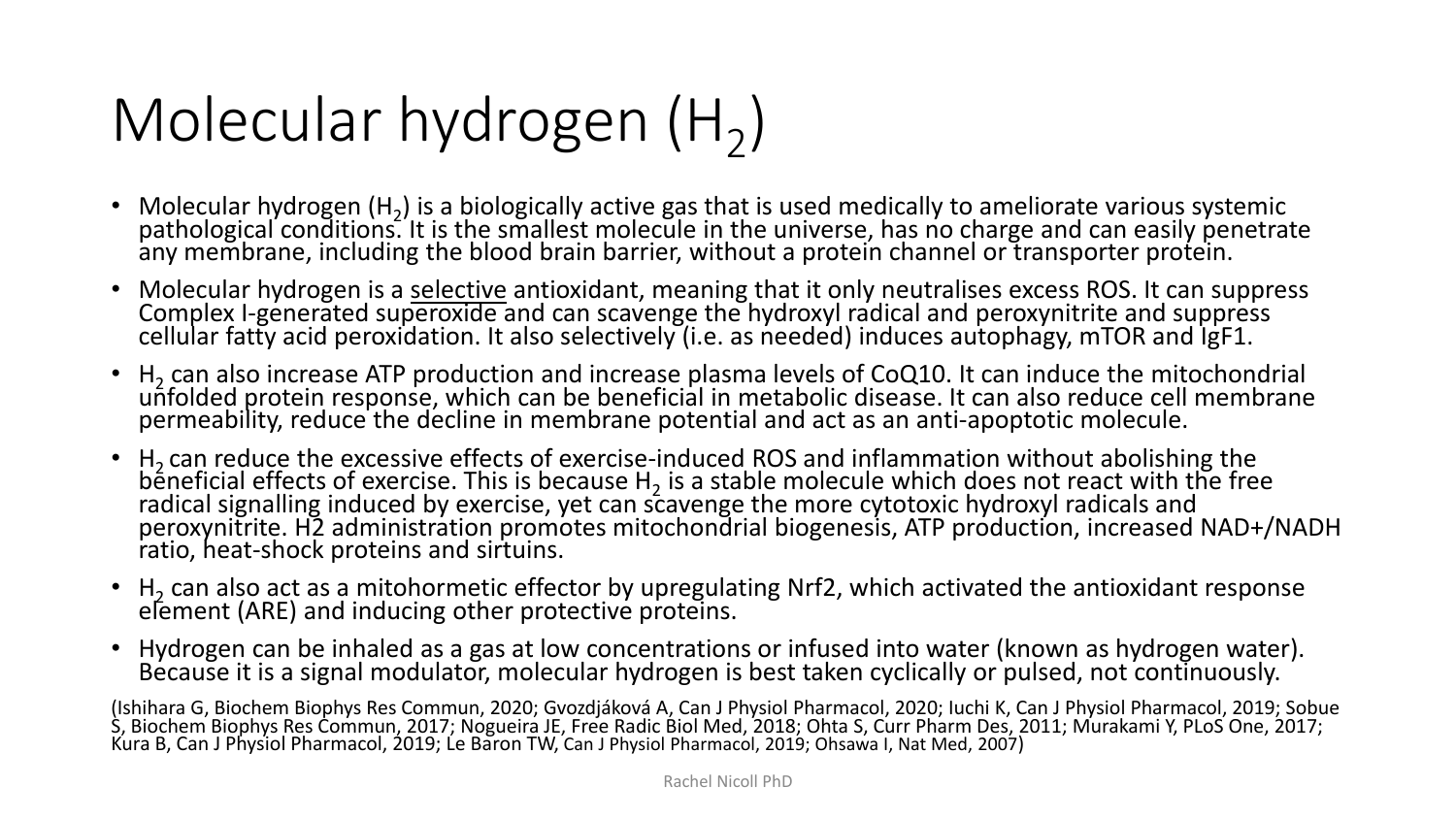#### Iron

- Iron homeostasis is essential for mitochondrial function, and particularly for the mitochondrial synthesis of haem and formation of iron-sulphur clusters, which are essential for the assembly, stability and function expression of Complexes I, II and III in the ETC. Iron deficiency is associated with loss of mitochondrial proteins and reduced activity of the iron-sulphur clusters, resulting in decreased ATP production and increased lactate production.
- However, cardiomyocytes exposed to increased iron concentration demonstrated a decreased expression of mitochondrial Complexes.
- Neurons with iron overload displayed decreased ATP production through decreased Complex I proteins, with mitochondrial fragmentation, elevated intra cellular calcium and the release of cytochrome c and caspase activation leading to apoptosis.
- In other cells, iron overload caused upregulated pro-apoptotic proteins, permeabilisation of the membrane, with release of cytochrome c and caspase activation leading to apoptosis, impaired OXPHOS, depolarisation of the mitochondrial membrane potential, increased ROS production and inhibition of mitochondrial fusion and fission proteins.

(Leermakers PA, FASEB J, 2020; Ward DM, Annu Rev Physiol, 2019; Dziegala M, Cells, 2018; Yao X, Front Pharmacol, 2019; Huang XT, J Neurochem, 2018; Hoes MF, Eur J Heart Fail, 2018; Volani C, Metallomics, 2017; Stiban J, Biochemistry, 2016; Tian Q, PeerJ, 2016; Lee DG, Toxicology, 2016)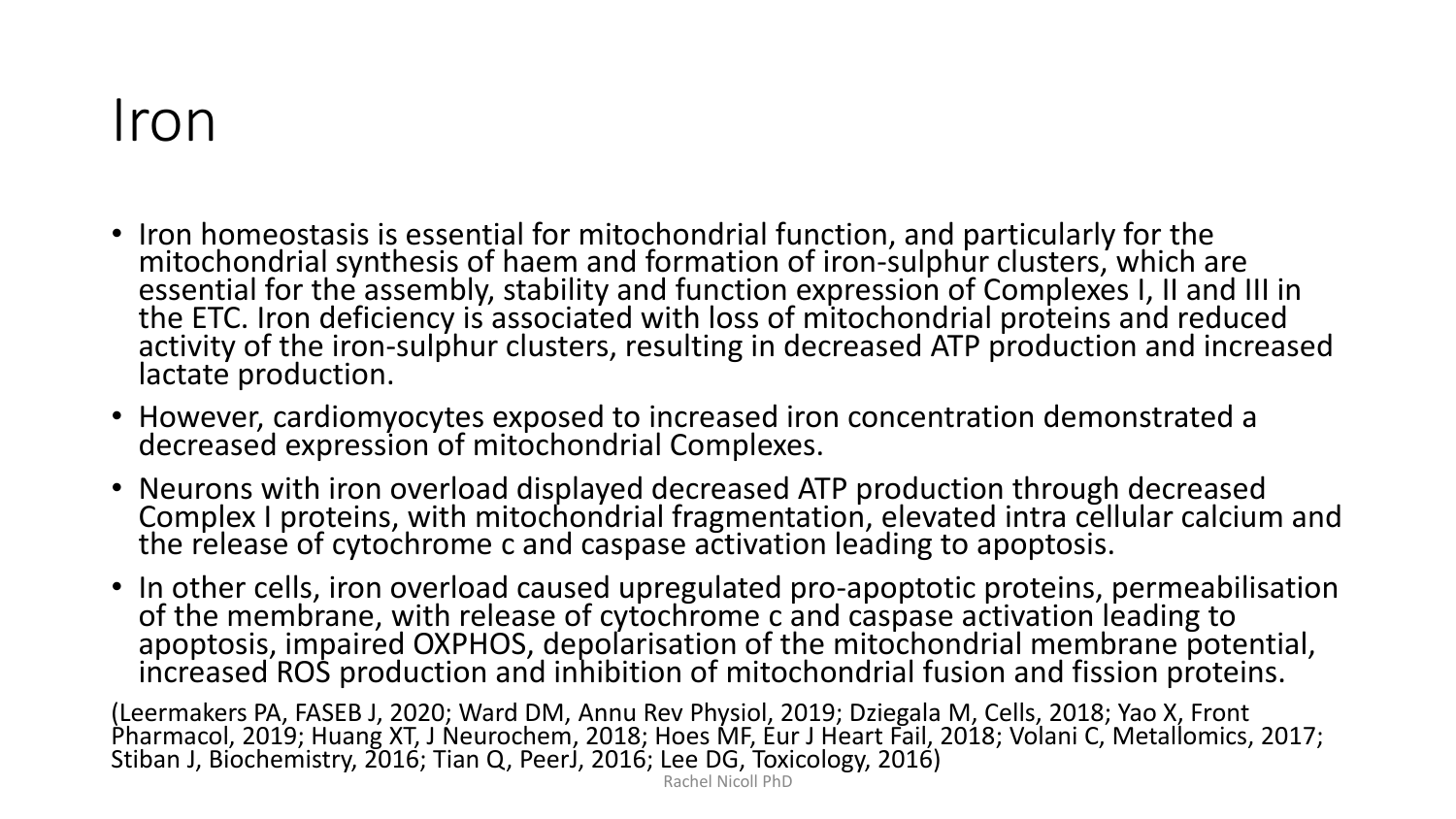## Ketone supplements and medium chain triglycerides

- Ketones are a break-down product of fat and are manufactured in the livermitochondrial when there is insufficient stored glucose to turn into energy. They can be induced by medium chain triglycerides (MCTs), such as those found in coconut oil. Whereas long chain saturated fatty acids require chylomicron carriers through the lymphatic system and the carnitine shuttle to enter the mitochondria, MCTs do not require chylomicrons or the carnitine shuttle and can create ketones more efficiently.
- MCTs up-regulate the expression and protein levels of genes involved in mitochondrial biogenesis and metabolism, mediated in part through the activation of AMPK signalling pathways. They also improve oxidation of fatty acids.
- A combination of β-hydroxybutyrate and acetoacetate decreased neuronal apoptosis and decreased glutamate-induced mitochondrial ROS production, and the associated excitotoxicity, by increasing the NAD+/NADH ratio, and hence NADH oxidation, in the mitochondrial respiratory chain. Individually, acetoacetate and β-hydroxybutyrate can also scavenge ROS. Ketones can easily cross the blood brain barrier.
- β-hydroxybutyrate doubled the number of ETC proteins and increased mitochondrial number, UCP1, and mitochondrial biogenesis-regulating proteins in BAT.
- Ketones suppressed ROS generation and reversed the decreases in ATP levels caused by mitochondrial toxins. β-hydroxybutyrate was able to enhance mitophagy.
- Supplements include ketone salts, ketone oils (such as MCT oil) and ketone esters.

(Wang Y, PLoS One, 2018; Maalouf M, Neuroscience, 2007; Kim DY, J Neurochem, 2010; Clegg ME, Int J Food Sci Nutr, 2010; Thai PN, Front Physiol, 2019; Srivastava S, FASEB J, 2012; Haces ML, Exp Neurol, 2008; Branco AF, Eur J Clin Invest, 2016)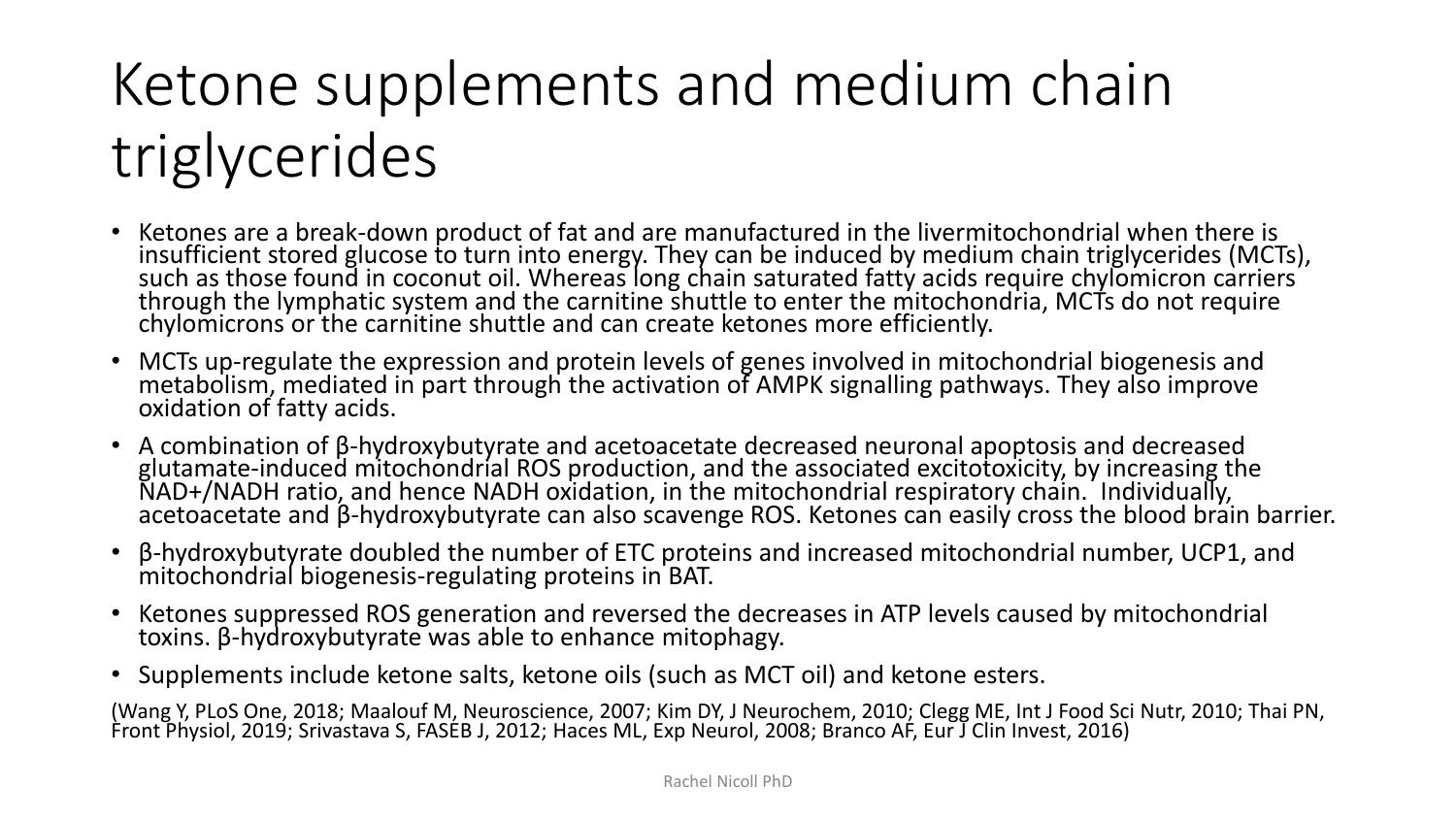### Lipoic acid

- Lipoic acid is an organosulphur fatty acid derived from caprylic acid and can be manufactured in the body, although production declines with age. It is found mainly in the mitochondria, where it is able to cross the mitochondrial membranes. Here it is a critical cofactor in mitochondrial α-keto acid dehydrogenases and an essential nutrient for the PDC, and hence energy production, but also augments the β-oxidation capacity of the mitochondria.
- It can restore the balance of NADH to NAD<sup>+</sup>, which may be imbalanced (excess NADH) from high levels of glucose. It also stabilises and regulates mitochondrial multienzyme complexes, increasing ATP production. It also increases the mitochondrial membrane potential.
- Lipoic acid acts as an enzymatic cofactor able to regulate metabolism, energy production and mitochondrial biogenesis. Its mitochondrial antioxidant capacity prevents excess free radical formation by upregulating mtSOD through Nrf-2-mediated gene expression.
- It may also act through upregulating SIRTs 1 and 3 and AMPK in skeletal muscles and can lower hypoxia-induced apoptosis.
- The body can only use the R- form of α-lipoic acid but many products contain the synthetic S- form as well, so you are only getting 50% of the useable form. Much of the research has been done on the  $\overline{a}$ synthetic form but it is only the R- form that benefits the mitochondria. Dosage of  $600 - 1,800$  mg/day has been recommended.

(Dos Santos SM, Oxid Med Cell Longev, 2019; Deveci HA, Biomed Pharmacother, 2019; Solmonson A, J Biol Chem, 2018; Lei L, Cell Signal, 2016; Valdecantos MP, Obesity, 2012; Wang L, Int J Clin Exp Med, 2013; Liu J, Proc Natl Acad Sci USA, 2002; Hagen TM, Proc Natl Acad Sci USA, 2002; Golbidi S, Front Pharmacol, 2011; Lee Y, Biochem Biophys Res Commun, 2006; Lee WJ, Arterioscler Thromb Vasc Biol, 2005; Doggrell SA, Expert Opin Invest Drugs, 2004; Nicholson G, Integr Med, 2014) Rachel Nicoll PhD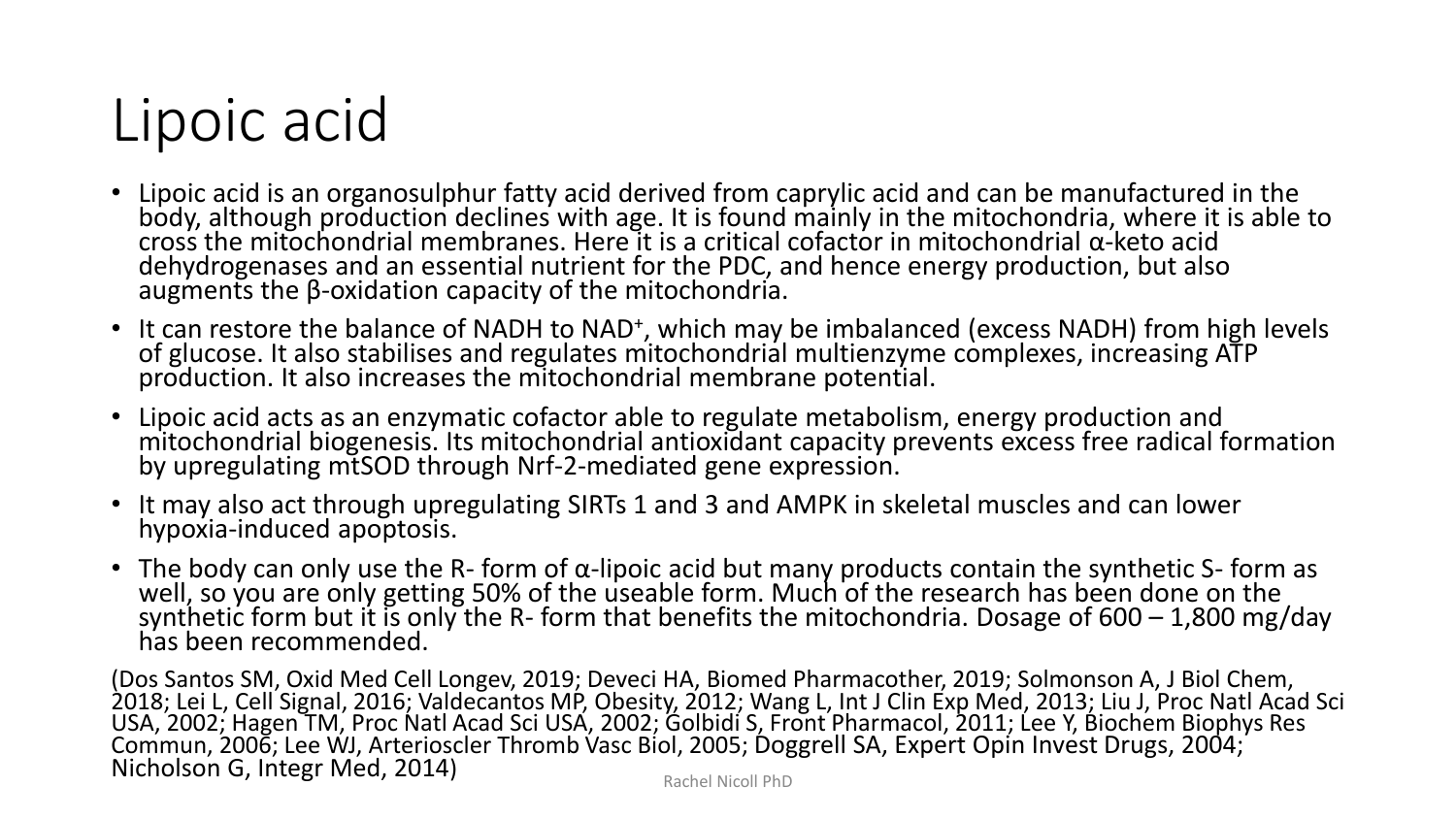### Magnesium

- Magnesium is the  $4<sup>th</sup>$  most abundant mineral in the human body, playing a role in over 300 enzyme reactions. Dysregulation of magnesium homeostasis is involved in many chronic diseases.
- Mitochondria act as an intracellular magnesium store, accounting for 1/3 of total cellular magnesium. Much of this intracellular magnesium is bound to ATP, which helps stabilise ATP and assists utilisation in the cell; without sufficient magnesium, a phosphate ion cannot bind correctly to ADT to make ATP. A magnesium deficiency restricts blood flow and oxygen delivery and slows OXPHOS in all cells.
- Magnesium is also a natural calcium antagonist and can prevent excess calcium ions flowing into the cell and damaging the mitochondria and will also prevent opening of the mtPTP.
- Magnesium can improve mitochondrial function with increased ATP, decreased mitochondrial ROS and calcium overload and restored mitochondrial membrane potential.
- Organic forms of magnesium (aspartate, citrate, lactate, fumarate, acetate, ascorbate, gluconate) have greater solubility and bioavailability in comparison to inorganic forms (oxide, sulphate, chloride carbonate). A magnesium chelate is considered safe at doses up to 600 mg/day; higher doses appear safe but may cause loose stools.

(Blum DJ, Biochemistry, 2012; Grober U, Nutrients, 2015; Golshani-Hebroni S, Gene, 2016; Liu M, JCI Insight, 2019; Kubota T, Biochim Biophys Acta, 2005; Yamanaka R, Sci Rep, 2016)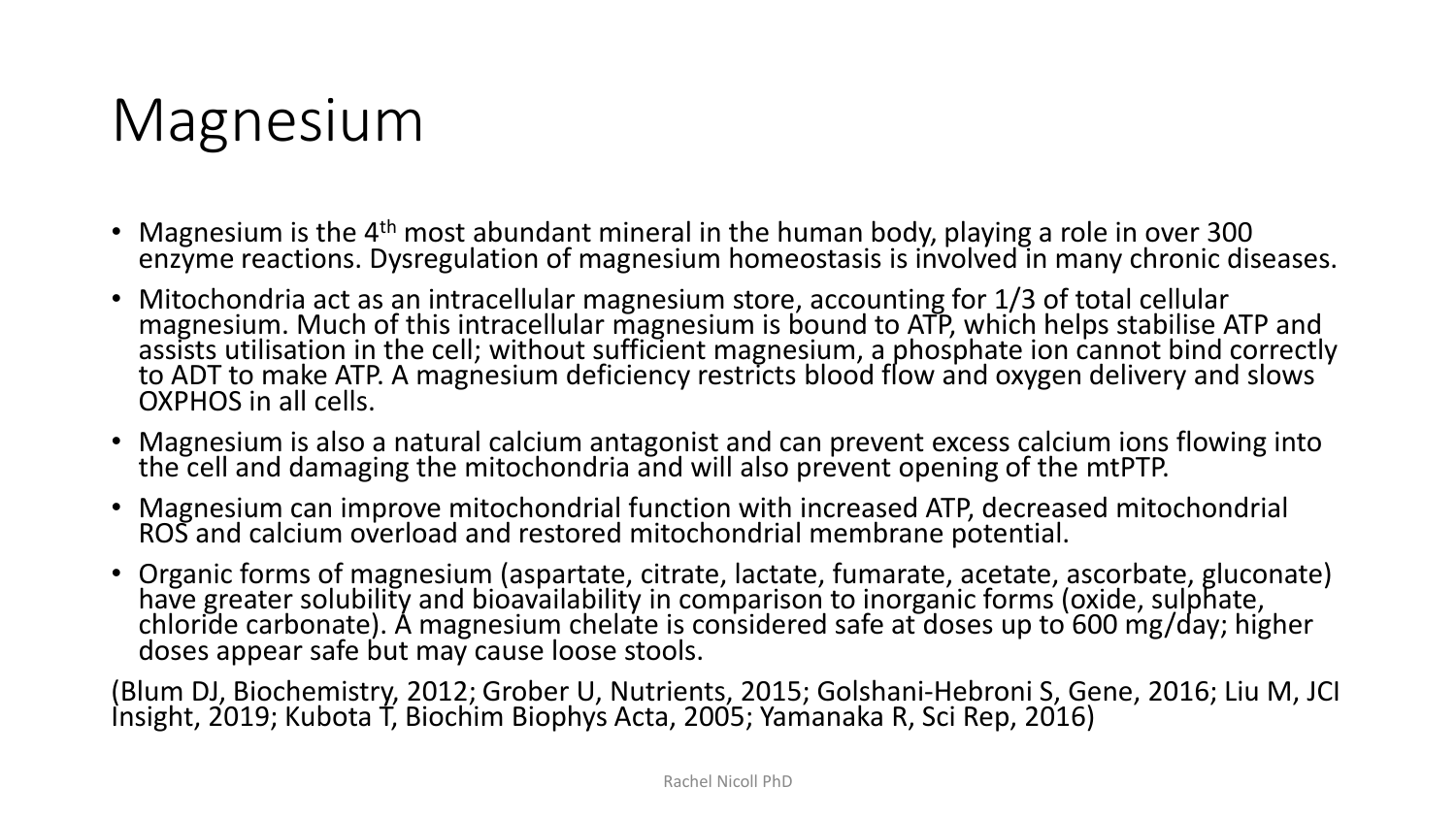### Manganese

- Manganese is an essential component of mitochondrial MnSOD, located in the mitochondrial matrix, which can help reduce excessive mitochondrial ROS production, prevent mtDNA damage and stabilise the mitochondrial membrane.
- In toxin-exposed hepatocytes, manganese lessened the mtDNA damage.
- In patients with T2D, blood Mn was elevate and MnSOD was upregulated and found to correlate to mtDNA oxidative damage in peripheral blood mononuclear cells.
- However, excessive manganese exposure is highly toxic in in the brain, inducing a condition called manganism, which resembles Parkinson's disease. Elevated manganese is associated with mitochondrial membrane depolarisation, increased membrane permeabilization, mitochondrial swelling and reduced ATP production leading to apoptosis in neurons. In astrocytes manganese also reduced mitochondrial oxygen consumption, ATP production, mitochondrial mass and fusion proteins but increased mitochondrial fission without upregulating mitophagy, indicating a high level of damaged mitochondria.
- In other cells, manganese exposure increases total ROS generation but particularly  $H_2O_2$  production from Complex II by inducing the opening of the mtPTP. Manganese also decreased antioxidant production and mitochondrial membrane potential and induced mtDNA strand breaks.

(Rivas-García L, Food Chem Toxicol, 2020; Bakthavatchalu V, Oncogene, 2012; García-Ramírez M, Diabetes Metab, 2008; Anetor JI, Biol Trace Elem Res, 2007; Epperly MW, Radiat Res, 2002; Heidari R, Clin Exp Hepatol, 2019; Ahmadi N, 2018; Sarkar S, Neurotoxicology, 2018; Bonke E, Free Radic Biol Med, 2016; Yoon H, Environ Health Toxicol, 2011; Yang H, Toxicol Mech Methods, 2009; Jiao J, Environ Toxicol Pharmacol, 2008)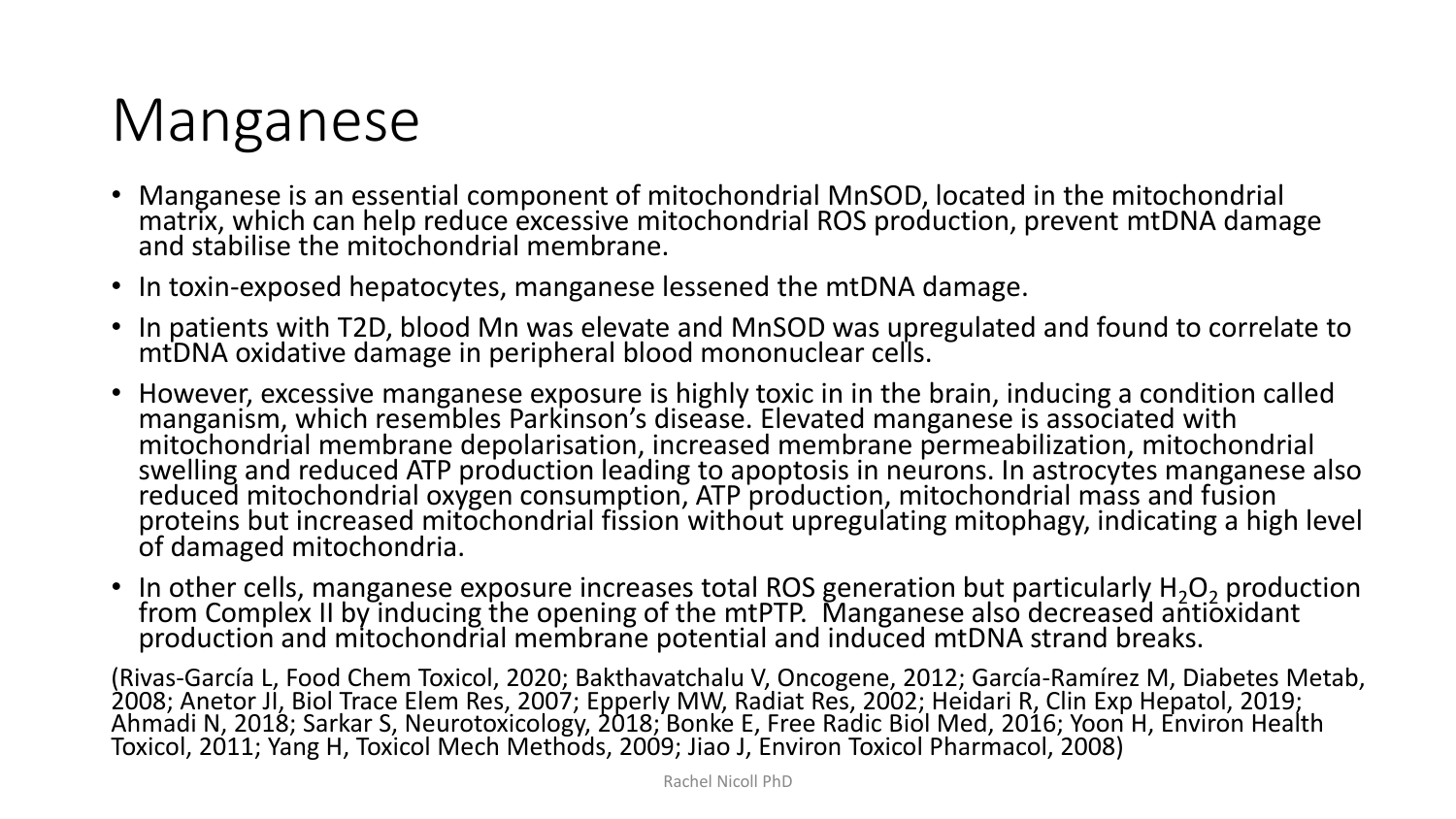#### Melatonin

- Melatonin is a hormone that has several functions in the body but most importantly regulates the sleep-wake cycle; it is primarily released by the pineal gland. In its other functions it could more properly be called an antioxidant vitamin and anti- or proinflammatory as needed.
- The antioxidant effect of melatonin can protect the mitochondria. It is one of the few antioxidants to enter the mitochondria and enhances vitamin D signalling to optimize mitochondrial function. It can also reduce oxidative stress and apoptosis through inhibition of the formation of the mtPTP and recharge glutathione.
- Melatonin can also protect the mitochondria by scavenging ROS, maintaining membrane potential and improving function, including the fission/fusion balance. SIRT1 is also increased with melatonin treatment.
- It can also increase mitochondrial biogenesis through upregulation of PGC-1 $\alpha$ .
- With respect to energy production, melatonin can increase Acetyl CoA and ATP production, normalizing ETC Complex function, and inhibit lactate production.

(Carrillo-Vico A, Int J Mol Sci. 2013; Acuna-Castroviejo D, Front Biosci, 2007; Maron FJM, J Steroid Biochem Mol Biol, 2020; Mehrzadi S, Expert Opin Ther Targets, 2020; Fang Y, Front Endocrinol, 2020; Aral C, Cell Biol Int, 2020; Jiang LL, Eur Rev Med Pharmacol Sci, 2019; Chang JY, J Diabetes Res, 2019; Tan DX, J Pineal Res, 2002)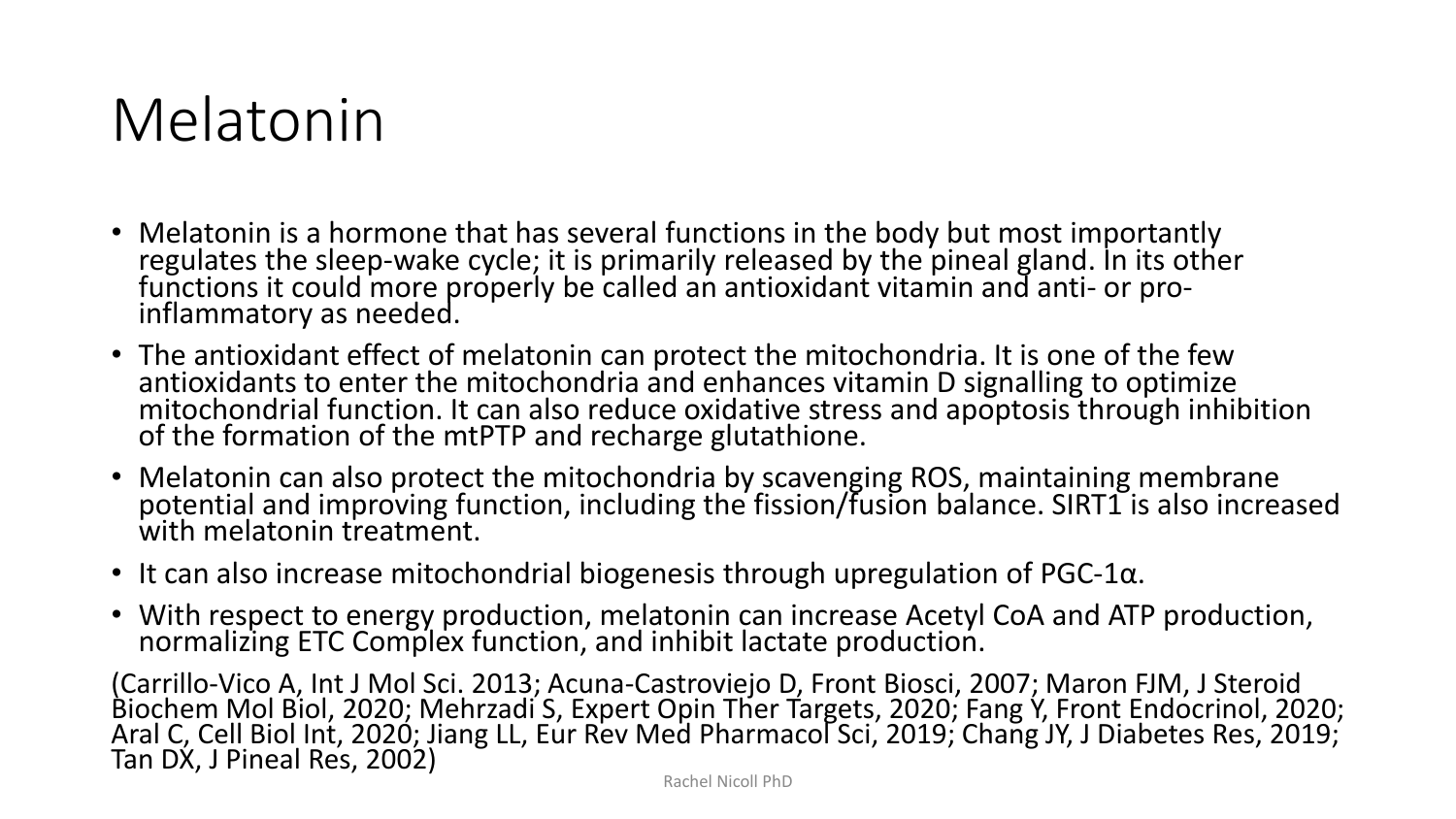### N-Acetyl Cysteine (NAC)

- NAC is a precursor of L-cysteine that binds with glutamine and glycine to form glutathione, but it is also known for scavenging free radicals in its own right.
- In pancreatic β-cells, NAC improved the mtDNA fragmentation, increased mitochondrial caspaceinduced apoptosis, decreased mitochondrial membrane permeability and decreased ATP production caused by glucolipotoxicity, which were mediated in part by enhanced oxidative DNA damage and mTOR/AMPK-dependent cell signalling.
- In hyperglycaemia-induced cardiomyocyte injury, both metformin and NAC could ameliorate the decreased ATP production and cell viability, however NAC showed a significantly greater effect in decreasing cytosolic and mitochondrial ROS. The mechanism of action of NAC was via enhancing endogenous CoQ10 levels.
- In hepatocytes with induced toxicity, NAC reduced mitochondrial dysfunction and ROS damage. In other cells, NAC can reduce mitochondria-induced apoptosis but high doses may inhibit OXPHOS and induce uncoupling.
- In CNS trauma and kidney injury, NAC dose-dependently preserved mitochondrial structure and function and reduced oxidative stress.
- Doses up to 1200mg/day have been found safe. Single amino acids are best taken on an empty stomach.

(Alnahdi A, Biomolecules, 2020; Dludla PV, Toxicol Rep, 2019; Raza H, PLoS One, 2016; Jiao Y, PLoS One, 2016; Zhu Y, Toxicol in Vitro, 2015; Hart AM, Neuroscience, 2004; Aparicio-Trejo OE, Free Radic Biol Med, 2019; Sharaf MS, Free Radic Biol Med, 2015)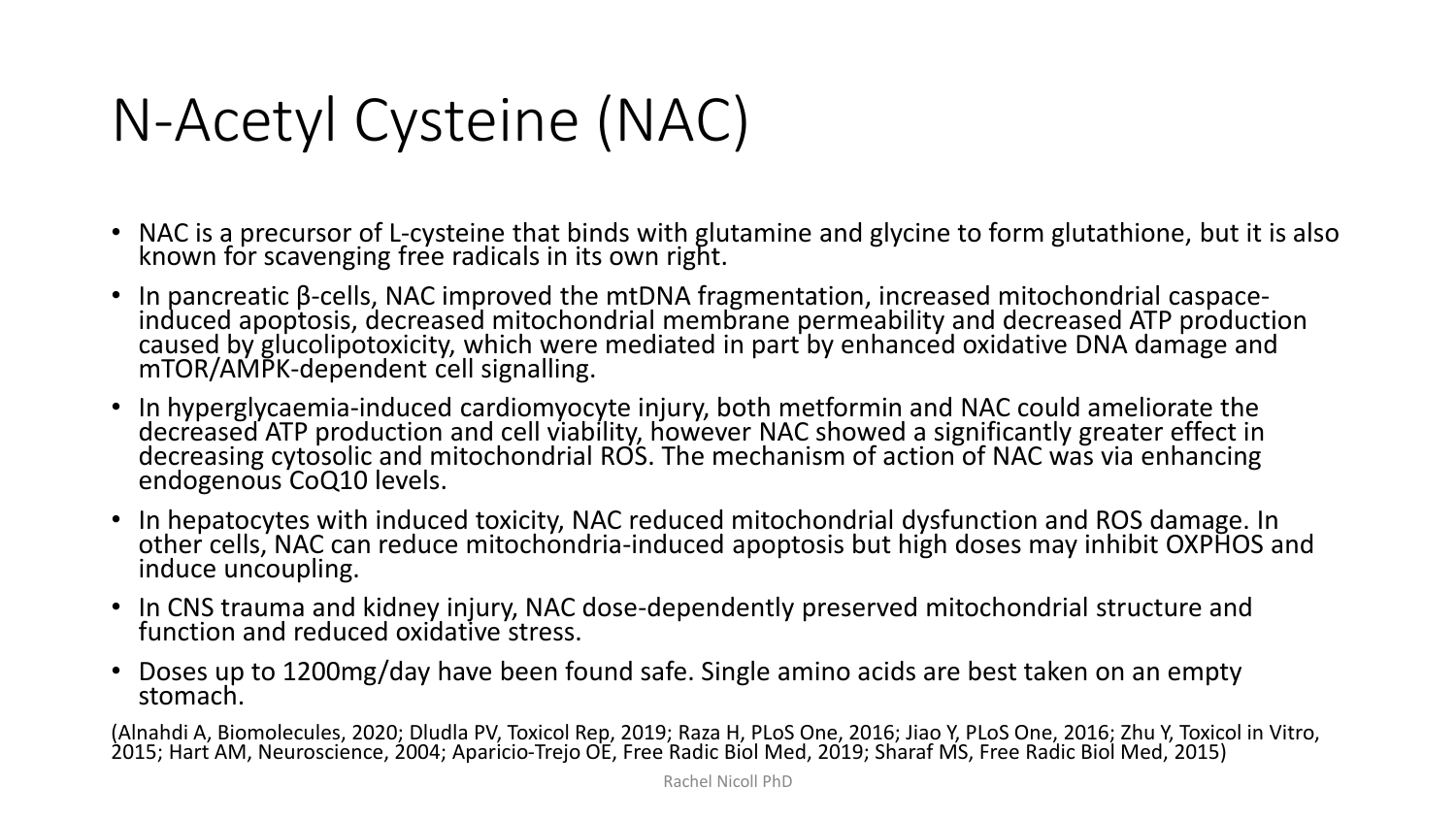#### NAD+ and precursors: NADH, Nicotinamide riboside and nicotinamide mononucleotide

- NAD+ is an important signalling molecules (via sirtuins and PARPs) but declines with age. To maintain NAD+ levels, most NAD+ is recycled via salvage pathways rather than generated de novo. The majority of NAD+ is salvaged from nicotinamide or from the various forms of niacin taken up in the diet. Substances that inhibit NAD+ degradation include luteolin, quercetin and apigenin.
- NADH is required for entry into the ETC. It is a potent antioxidant and regenerates the antioxidant capacity of other antioxidants.
- Nicotinamide riboside (NR) and nicotinamide mononucleotide (NMN) are more efficient precursors of NAD+ than niacin because they enter the biochemical pathway after the rate-limiting step in NAD synthesis. They both enhance ATP production where availability of NAD<sup>+</sup> is limited.
- NR has been approved as a Novel Food in the EU, allowing it to be used as a non-flushing source of niacin in food supplements. NR is a nucleoside made from niacinamide and ribose.
- NR can upregulate SIRTs 1 and 3, PGC-1α and other transcription factors for mitochondrial biogenesis, the carnitine shuttle, UCP2 and increased mtDNA. It can generally improve mitochondrial function in neurons by maintaining the NAD<sup>+</sup> pool and is an effective treatment for mitochondrial myopathy in mice.
- NR doses up to 1000mg/day have been found to be safe; supplements have a half-life of 2.7 hours and are best taken on an empty stomach. Dosages >1000mg/day may cause insomnia, anxiety, fatigue and overstimulation. Do not take at night as it suppresses melatonin production and activates SIRT1.
- Nicotinamide mononucleotide (NMN) upregulates SIRTs 1 and 3, restores mitochondrial function, reduces oxidative stress by upregulating mitochondrial SOD and inhibits apoptosis. It also increases production of Acetyl CoA, the substrate for the TCA cycle.
- NAD+ is available as Basis (NAD+ and pterostilbene) from Elysium. Microdose NADH from Birkmayer.

(Birkmayer JG, Ann Clin Lab Sci, 1996; Rajman L. Cell Metabolism. 2018; Reibnegger GJ, J Tumor Marker Oncol, 2003; Lee HJ, Nutr Res Pract, 2019; Schondorf DC, Cell Rep, 2018; Wang S, Redox Biol, 2018; Khan NA, EMBO Mol Med, 2014; Kiss T, Geroscience, 2020; Xie X, J Affect Disord, 2020; Klimova N, J Neurosci Res, 2019; Conze D, Scientific Reports volume 9, 2019; Canto C, Cell Metab, 2012; Martens CR, Nat Commun. 2018; 9: 1286; Trammell SAJ, Nat Commun. 2016; 7, 12948)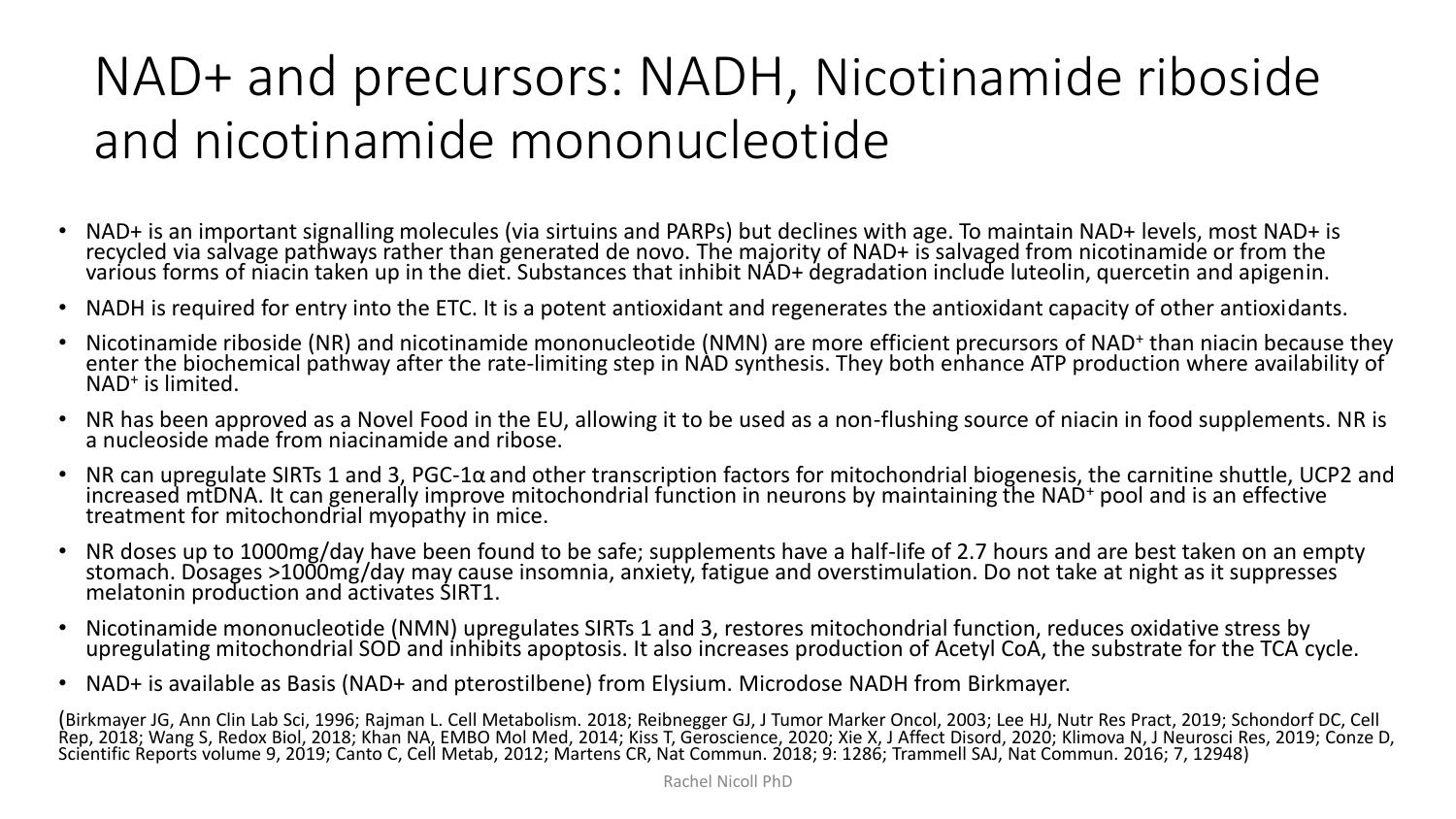### Omega-3 fatty acids (long chain)

- Long chain omega-3 fatty acids, principally found in oily fish, have a beneficial role in mitochondrial dynamics and biogenesis through increased expression of PGC1-α. They can restore the age-related decrease in respiration, improve ATP production and upregulate mitochondrial fusion, increasing levels of anti-apoptotic proteins. They can also increase mitochondrial oxygen consumption, mitochondrial content, glycolytic capacity and metabolic rate and reduce mitochondrial ROS.
- Docosahexaenoic acid (DHA) can inhibit the effects of toxic very long chain fatty acids on mitochondria. Omega-3 PUFA increase membrane cardiolipin, a phospholipid that is essential for optimal mitochondrial function. In particular, cardiolipin needs to be saturated in DHA in order to signal caspase-3 to trigger apoptosis. If DHA is deficient, this promotes continuation of dysfunctional cells which would be better removed. DHA is particularly effective in neuronal mitochondria where it upregulated Nrf2 and antioxidant enzymes to resist calcium-induced membrane permeabilisation and decrease the increased ROS production and loss of calcium homeostasis following hypoxia. DHA can also help regenerate mitochondrial membranes and increase fluidity and upregulates SIRT1 expression in the brain and endothelial cells.
- Eicosapentaenoic acid (EPA) protected the mitochondria through decreasing oxidative stress of the mitochondrial matrix and upregulating SIRT3. It also protected against toxin-induced apoptosis and decrease in ATP production and enhanced mitochondrial biogenesis through upregulation of PGC-1α. EPA could also attenuate the age-related decline in mitochondrial respiratory capacity in skeletal muscle.

(De Oliveira MR, Trends Food Sci Tech, 2017; Afshordel S, Prostaglandins Leukot Essent Fatty Acids, 2015; Vaughan RA, Lipids Health Dis, 2012; Nury T, Int J Mol Sci, 2020; Migliaccio V, Int J Mol Sci, 2019; Mayurasakorn K, PLoS One, 2016; Leger T, Oxid Med Cell Longev, 2019; Johnson ML, Aging Cell, 2015; Jung SB, Biochem Biophys Res Commun, 2013; Thomas J, JNIM, 2015; Stanley WC, Curr Opin Clin Nutr Metab Care, 2012)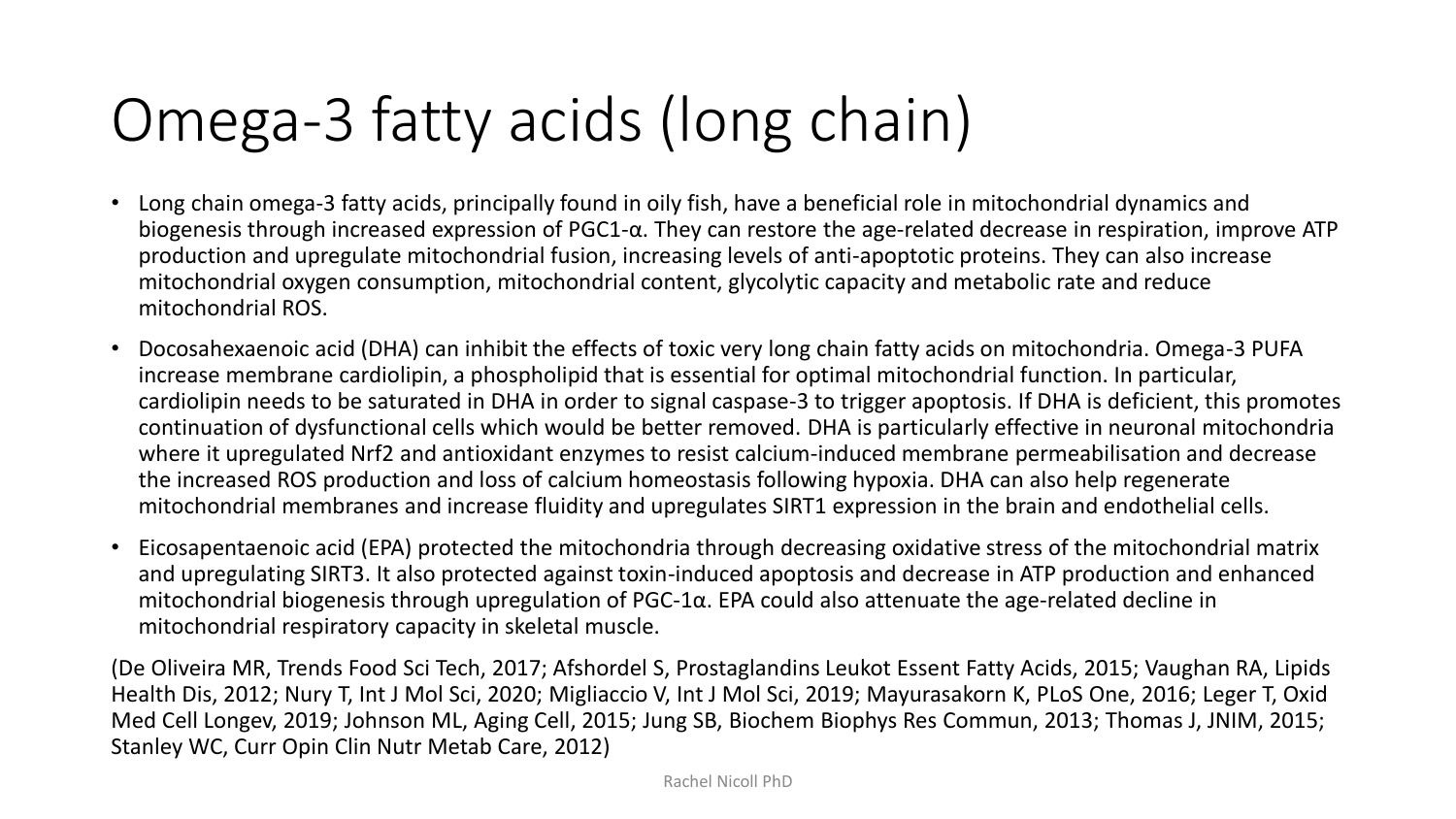### Pyrroloquinoline quinone (PQQ)

- PQQ has been found in interstellar dust and is bacterial in nature. PQQ and its principal metabolite IPQ, are widely distributed in animal and plant tissue. Mammals do not have the ability to produce PQQ, suggesting that one day it may be classified as an essential nutrient; Japanese scientists published in Nature their molecular evidence that PQQ was a previously unidentified B vitamin.
- Although little researched as yet, its most commonly observed mitochondrial property in animals  $\overline{\mathtt{app}}$ ears to be triggering biogenesis through upregulation of SIRT1 and PGC-1 $\alpha$ , as well as Nrf and TFAM activation independently of PGC-1α. A human study found similar results, together with increased peak oxygen consumption during exercise. It can also inhibit neuronal apoptosis.
- PQQ can also protect against toxin-induced slowing of the respiratory chain, restoring fission/fusion balance. PQQ also seems to be an essential co-factor in one of the protein subunits of Complex I of the ETC and it can reverse the adverse effects of Complex I inhibitors.
- PQQ is considered a 'super antioxidant' because it is far more stable than other antioxidants and can carry out more redox cycling reactions as a result.
- Dosage: limited trials but appears safe up to and including 60mg/day and probably beyond. A dose of 20mg/day was sufficient to improve memory. Others suggest 10-20mg/day.

(Kasahara T, Nature, 2003; Chowanadisai W, J Biol Chem, 2010; Stites TE, J Nutr, 2000; Hwang PS, J Am Coll Nutr, 2019; Lu J, Neurosci Lett, 2018; Saihara K, Biochemistry, 2017; He B, Zhonghua Zheng Xing Wai Ke Za Zhi, 2017; Zhang J, Nutr Res, 2015)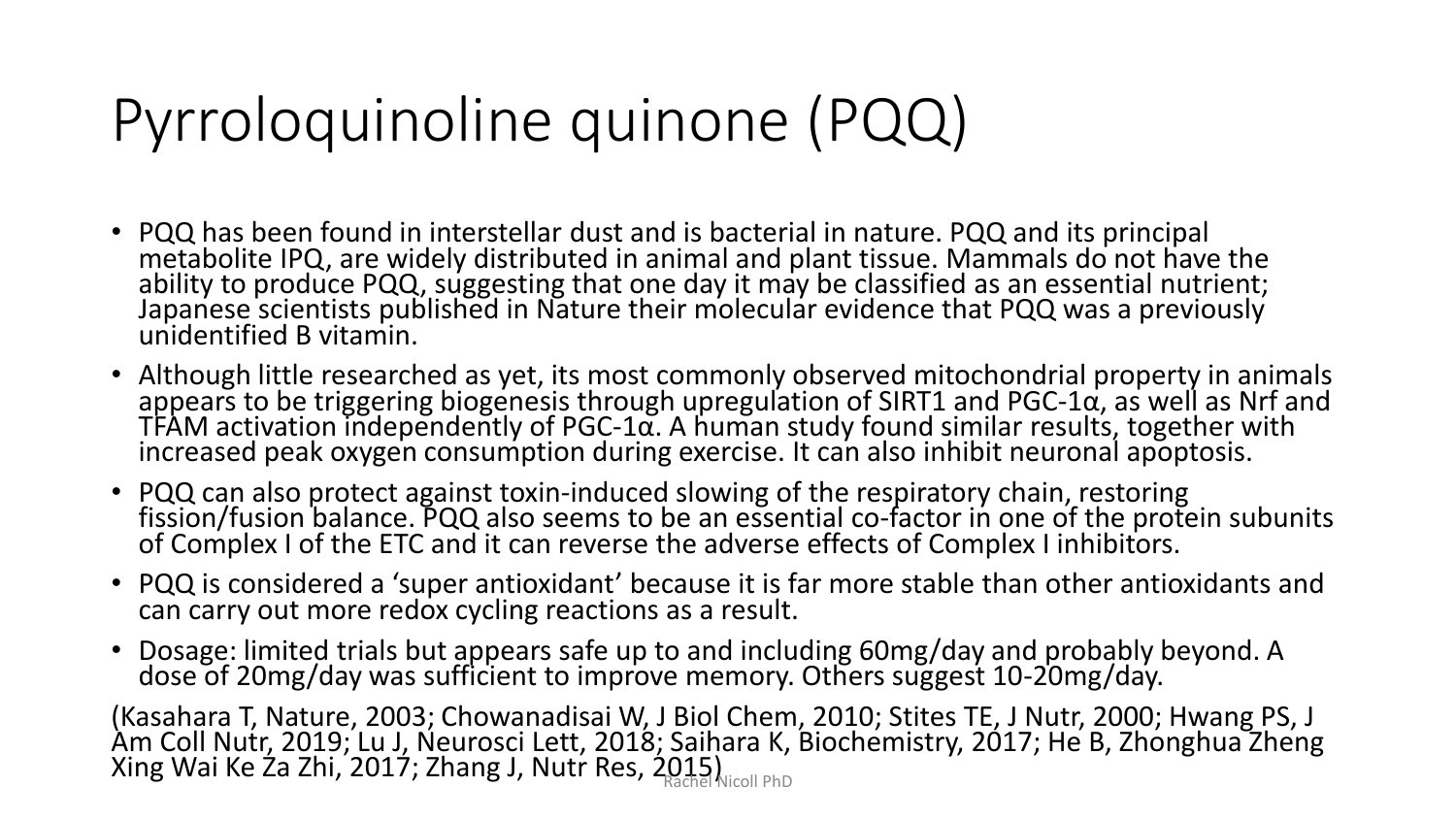#### D-Ribose

- D-ribose is a naturally occurring 5-carbon monosaccharide, present in all living cells but principally stored in the mitochondria of muscle cells. It is a key component in many biological processes. Together with adenine, ribose forms the adenosine molecule of ATP, as well as the electron carriers NADH and FADH<sub>2</sub>. It also produces RNA and DNA and manufactures other critical molecules; of all the naturally occurring sugars, D-ribose is the only one that can function in all these essential metabolic processes. The availability of ribose in the muscle is a limiting factor for the rate of re-synthesis of ATP.
- Ribose is not directly available in the diet; it can only be created in the body when it is broken down from glucose through the pentose phosphate pathway, from where it creates nucleotides for DNA molecules and promotes cellular metabolism. But this breakdown process itself takes energy and the pentose phosphate pathway occurs slowly, so the best way to replenish D-ribose quickly is to supplement. Supplemental ribose bypasses the pentose phosphate pathway.
- When glucose-containing food is ingested, the body processes it through multiple pathways. One pathway generates ribose, which signals the body to synthesise ATP. Another pathway activates the breakdown of glucose through glycolysis, harnessing the released energy to form ATP through other processes. It prevents the activation of pro-apoptotic genes in neurons.
- Although there is technically no such thing as a D-ribose deficiency, in those with chronic stress the cells cannot keep up with the demand. This is when ribose supplementation can help. D-ribose is a unique sugar, in that it does not raise blood glucose as the body does not recognise it as a fuel and is has no caloric value. Ribose is not used by cells as a primary energy fuel; instead, it is preserved for the important metabolic task of stimulating purine nucleotide synthesis and salvage.
- Clinical studies have used between 5 -15 g daily. When supplementing with 15 g it is advised to separate into three 5g doses and take with meals. It should not be taken long term. Those with diabetes or hypoglycaemia should be careful taking ribose because it triggers insulin production which removes additional glucose from the bloodstream, worsening hypoglycaemia. Patients taking warfarin should not take ribose. Gut disturbance is the only noted side effect.

(Mahoney DE, Adv Biosci Clin Med, 2018; Teitelbaum J, IntegrcMed, 2008; Hellsten Y, Am J Physiol Regul Integr Comp Physiol, 2004)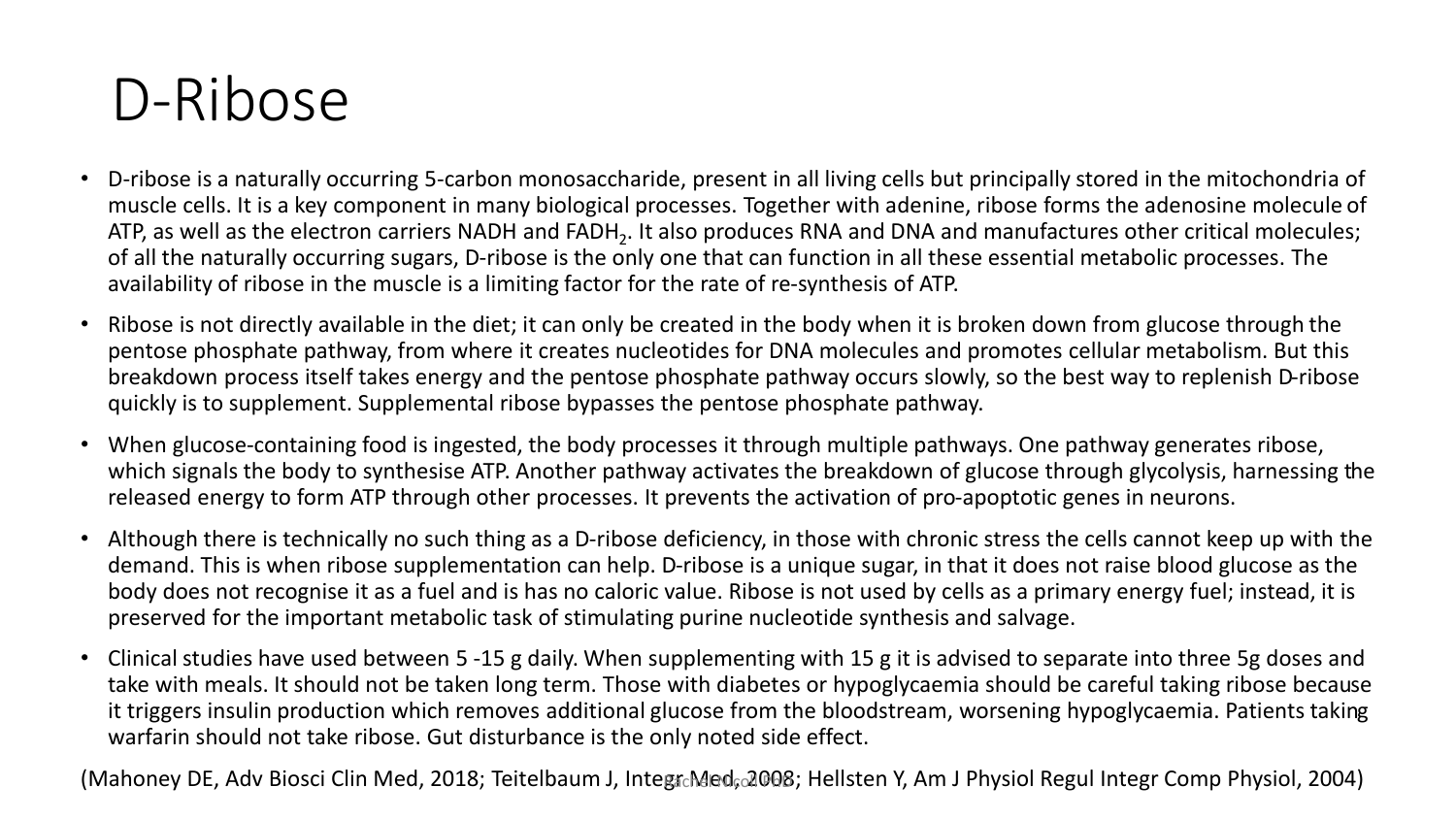### Selenium

- In polycystic ovaries, selenium improved mitochondrial function and dynamics, inhibited apoptosis and alleviated oxidative stress.
- In neurons, nephrons, osteoblasts and other cells exposed to oxidative or heavy metal toxicity, selenium decreased ROS production, intracellular calcium accumulation, mitochondrial membrane depolarisation, cytochrome c release, caspase activation and apoptosis while increasing levels of antioxidants.
- Selenium can alleviate mitochondrial structural damage, suppression of ETC Complex activity, membrane hyperpolarisation and oxidative stress and reduce fission proteins, mitochondrial fragmentation, caspases and apoptosis induced by glutamate toxicity or hypoxia in neurons, as well as increasing Nrf1 and PGC-1 $α$ .
- In trophoblast mitochondria, selenium enhanced mitochondrial respiration, increased mitochondrial content and upregulated mitochondrial biogenesis.
- However, in hepatocyte mitochondria, both selenium excess and deficiency caused oxidative stress and lower levels of mtSOD.

(Atef MM, Arch Biochem Biophys, 2019; Ataizi ZS, Metab Brain Dis, 2019; Bas E, Anticancer Drugs, 2019; Yazıcı T, Biol Trace Elem Res, 2018; White SH, J Anim Sci, 2017; Radenkovic F, Biochem Phaքmaooեշ Dปฏิ; Ma YM, BMC Neurosci, 2017; Hu L, Int J Mol Sci, 2016; Chen Z, Chem Biol Interact, 2016; Khera A, Placenta, 2015; Mehta SL, BMC Neurosci, 2012; Kumari S, PLoS One, 2012)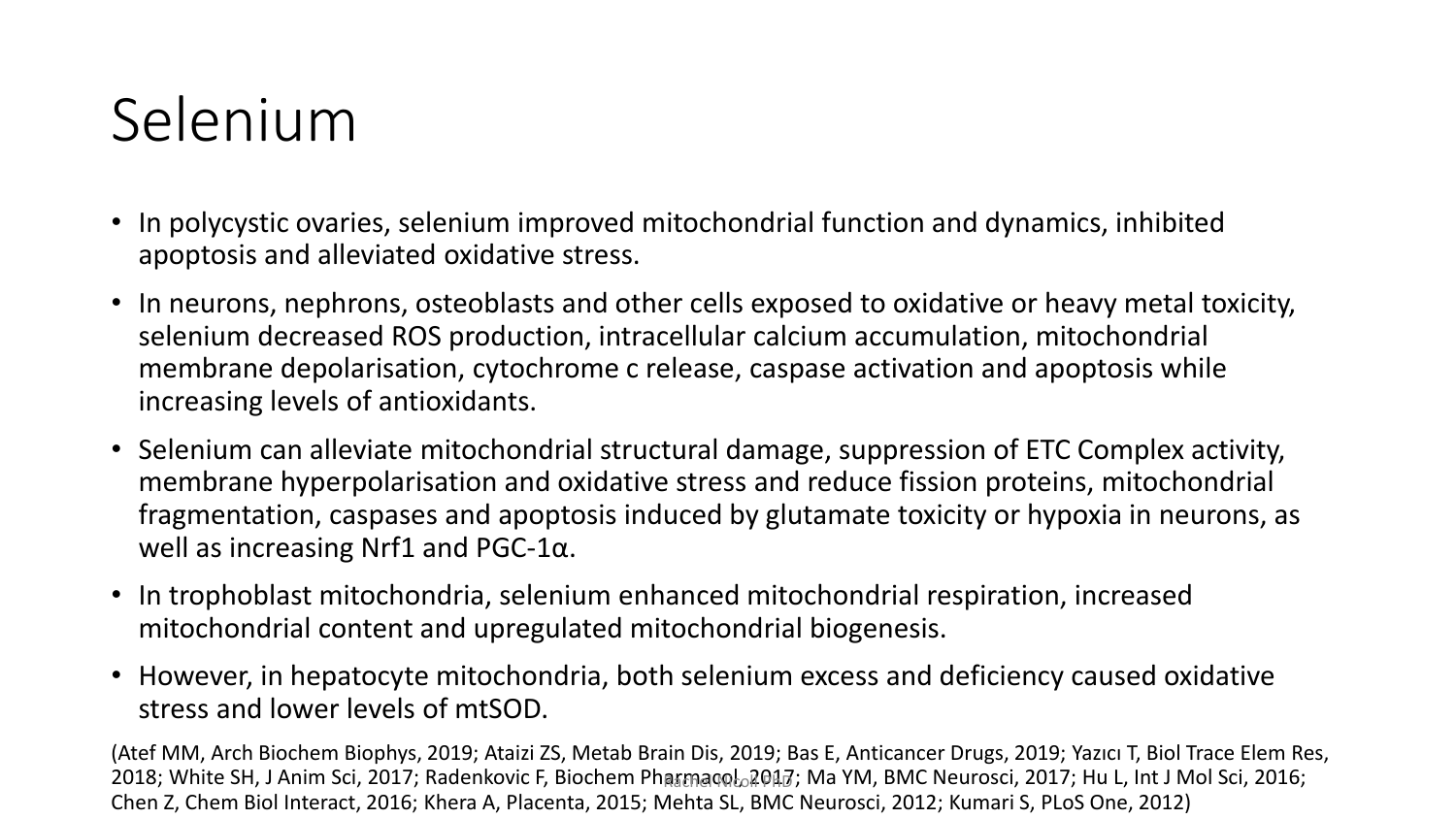### Sulphoraphane

- Sulphoraphane is a bioactive sulphur-containing isothiocyanate found in cruciferous vegetables and sprouts, principally broccoli. It is produced from glucorphanin, a glucosinolate, which is converted into sulphoraphane through the enzyme myrosinase. Isothiocyanates are produced by plants as natural pest repellents and when consumed by humans, they trigger upregulation of protective enzymes in the cells, as with resveratrol, as an example of hormesis.
- Sulphoraphane upregulates Nrf2, which is involved in mitochondrial biogenesis, and also endogenous antioxidant production. So sulphoraphane is an 'indirect' antioxidant because instead of acting directly, as does vitamin C, it triggers the cell to produce its own antioxidants as needed. This is a far more comprehensive and targeted response, compared to the random effect of consuming antioxidant supplements, which indiscriminately suppress free radicals, including the beneficial free radicals.
- After exposure to a mitochondrial toxin, sulphoraphane could improve mitochondrial structure and function, restore the membrane potential and enhance the antioxidative stress ability. It also upregulated several key enzymes of the TCA cycle and ETC.
- Sulphoraphane also alleviates mitochondrial swelling, stimulates biogenesis through upregulation of PGC-1α, Nrf1 and TFAM and improves mitochondrial membrane potential, ATP production and lipolysis and decreases mitochondrial fission and mitochondria-induced apoptosis.
- In adipocytes, sulphoraphane increased mitochondrial content and ETC activity, with upregulation of SIRT1, PGC-1 $\alpha$  and UCP1, increased AMPK phosphorylation and enhanced efficiency of glucose and fatty acid oxidation.
- The optimal dose of sulphoraphane is unknown, but based on rat studies effective doses in humans might be 7-34 mg for a 150lb person, 9-45 mg for a 200lb person and 11-57 mg for a 250lb person.

(Bi M, Basic Clin Pharmacol Toxicol, 2017; Lin CF, J Formos Med Assoc, 2019; Lei P, Mol Nure Food Res, 2019; De Oliveria MR, Mol Neurobiol, 2018; Carrasco-Pozo C, Oxid Med Cell Longev, 2017; O'Mealey GB, Redox Biol, 2017; Zhang HQ, Mol Nutr Food Res, 2016; Choi KM, J Nutr Biochem, 2014) Rachel Nicoll PhD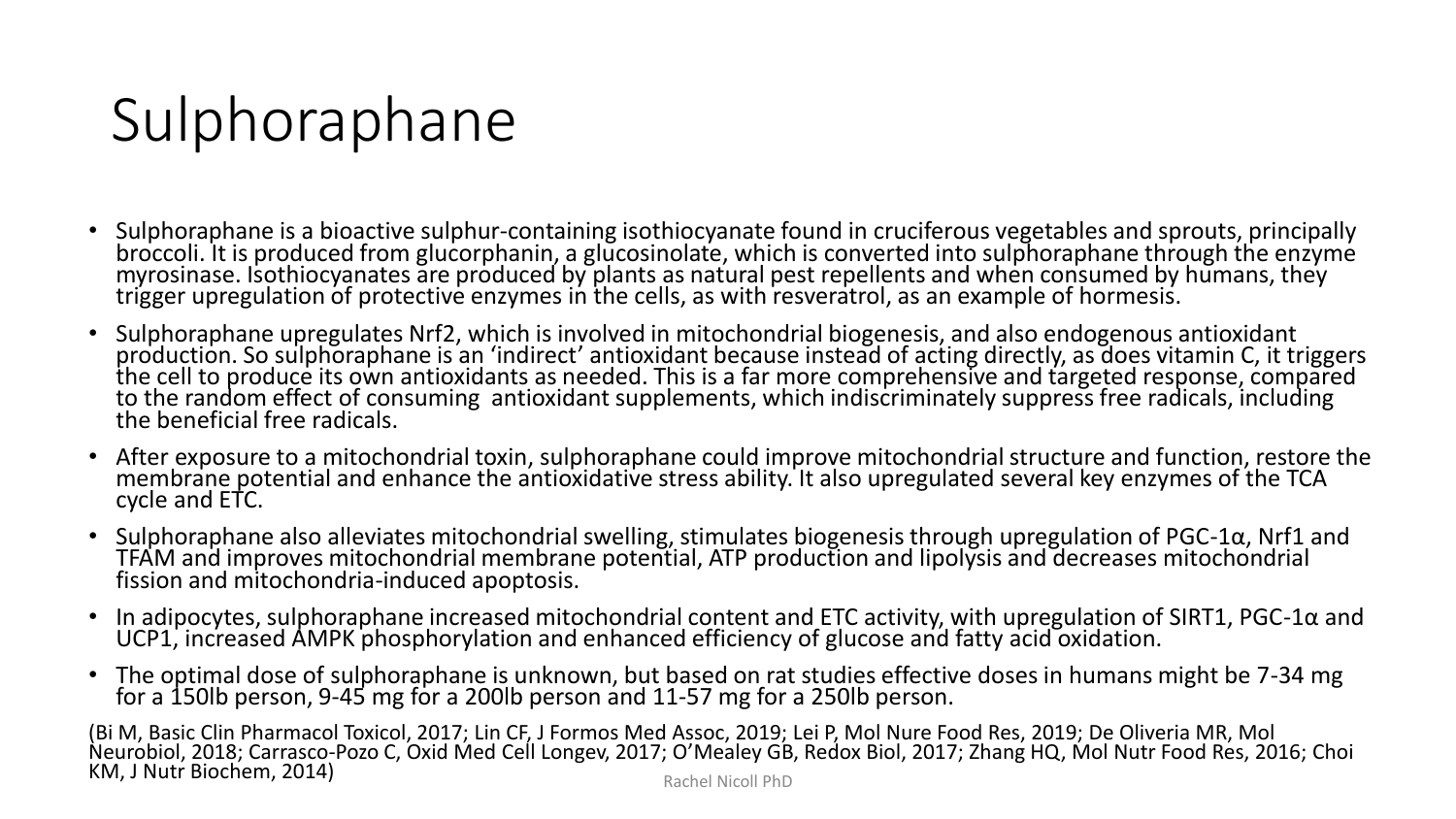#### Taurine

- Taurine is sulphur-containing conditionally essential amino acids, made from methionine and cysteine, i.e. from protein-rich foods. It is one of the most abundant amino acids in the human body.
- Taurine protected against toxin-induced collapse of the mitochondrial membrane potential in neurons, elevation in cytoplasmic calcium ions and apoptosis.
- It also decreased mitochondrial ROS productions and upregulated mtDOS by suppressing calcium overload and improving mitochondrial respiratory functions.
- Taurine preserved ATP production, prevented mitochondrial depolarisation and swelling and increased mitochondrial dehydrogenases activity. After culture in a mitochondrial toxin it reinforced the MAM and mitochondrial cristae.
- Several human mitochondrial diseases, such as MELAS, showed a lack of taurine modification of mitochondrial tRNAs

(El Idrissi A, Adv Exp Med Biol, 2003; Zhang R, Nephron, 2020; Ahmadi N, J Biochem Mol Toxicol, 2018; Stacchiotti A, Nutrients, 2018; Suzuki T, Wiley Interdiscip Rev RNA, 2011)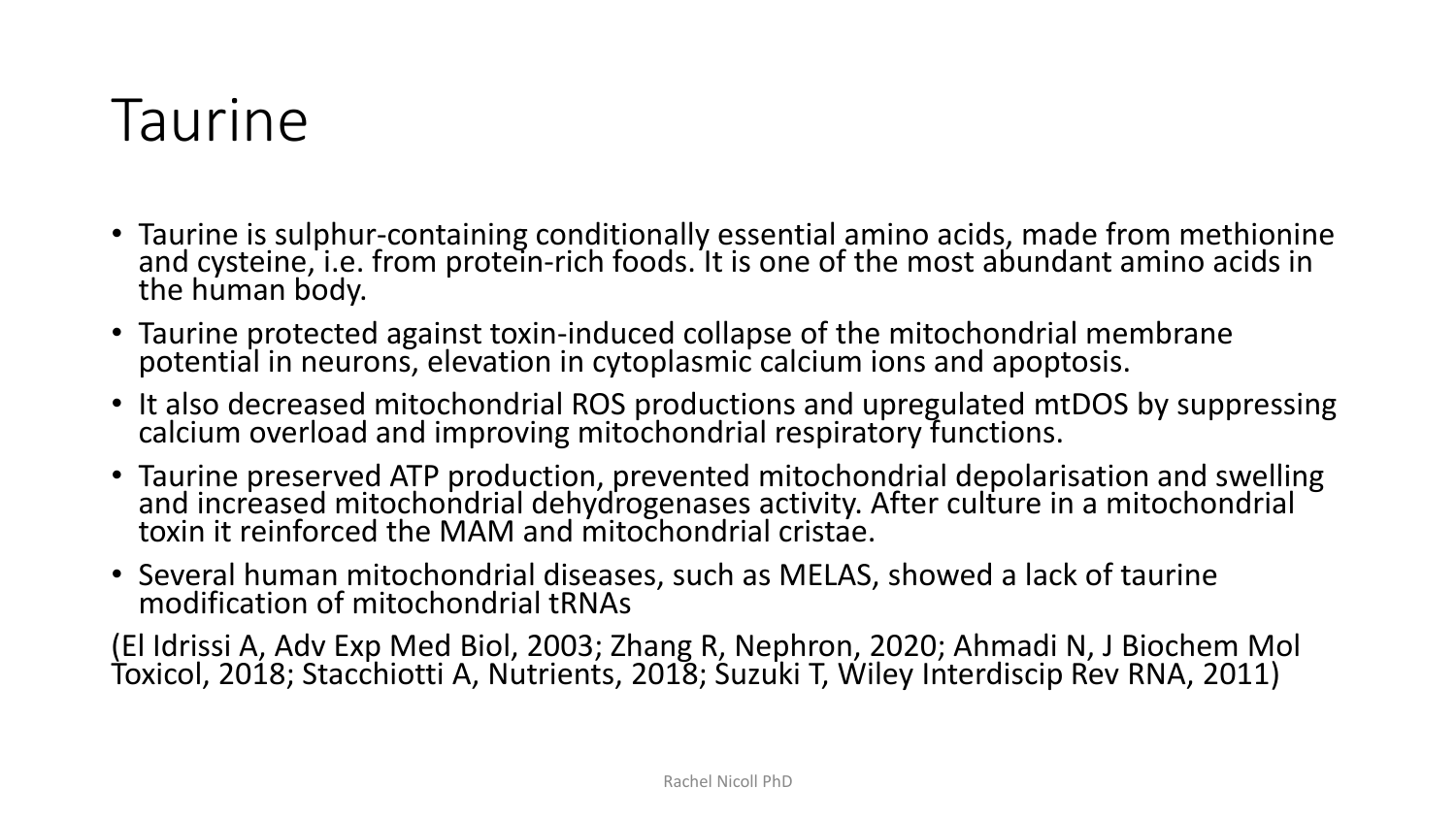### Tauroursodeoxycholic acid (TUDCA)

- Tauroursodeoxycholic acid (TUDCA) is an ambiphilic bile acid. It is the taurine conjugate form of ursodeoxycholic acid (UDCA). It is a secondary bile acid produced by gut bacteria. Humans are found to have trace amounts of TUDCA. In the US it is a licenced treatment for primary biliary cirrhosis and cholestasis.
- In ageing or injured neurons, TUDCA restores the mitochondrial membrane potential, inhibits release of cytochrome c, mitochondrial apoptosis, damage and ROS generation and upregulates mitophagy through Parkin recruitment. TUDCA is able to cross the blood brain barrier and in neural stem cells, it can similarly inhibit apoptosis, preserve mitochondrial integrity and function, promote mitochondrial biogenesis and increase mitochondrial antioxidant status.
- In cardiac cells exposed to oxidative stress, TUDCA inhibited opening of the mtPTP and prevented mitochondrial damage.
- In damaged cells, TUDCA increased mitochondrial antioxidants and inhibited apoptosis by inhibiting translocation of pro-apoptotic proteins, cytochrome c release and activation of caspases.

(Soares R, Mol Neurobiol, 2018; Xie Y, Am J Transl Res, 2016; Fonseca I, Mol Neurobiol, 2017; Colell A, Hepatology, 2001; Rodrigues CM, J Neurochem, 2000; Xavier JM, Cell Cycle, 2014; Rodrigues CM, Biochemistry, 2003; Ishigami F, Transplantation, 2001)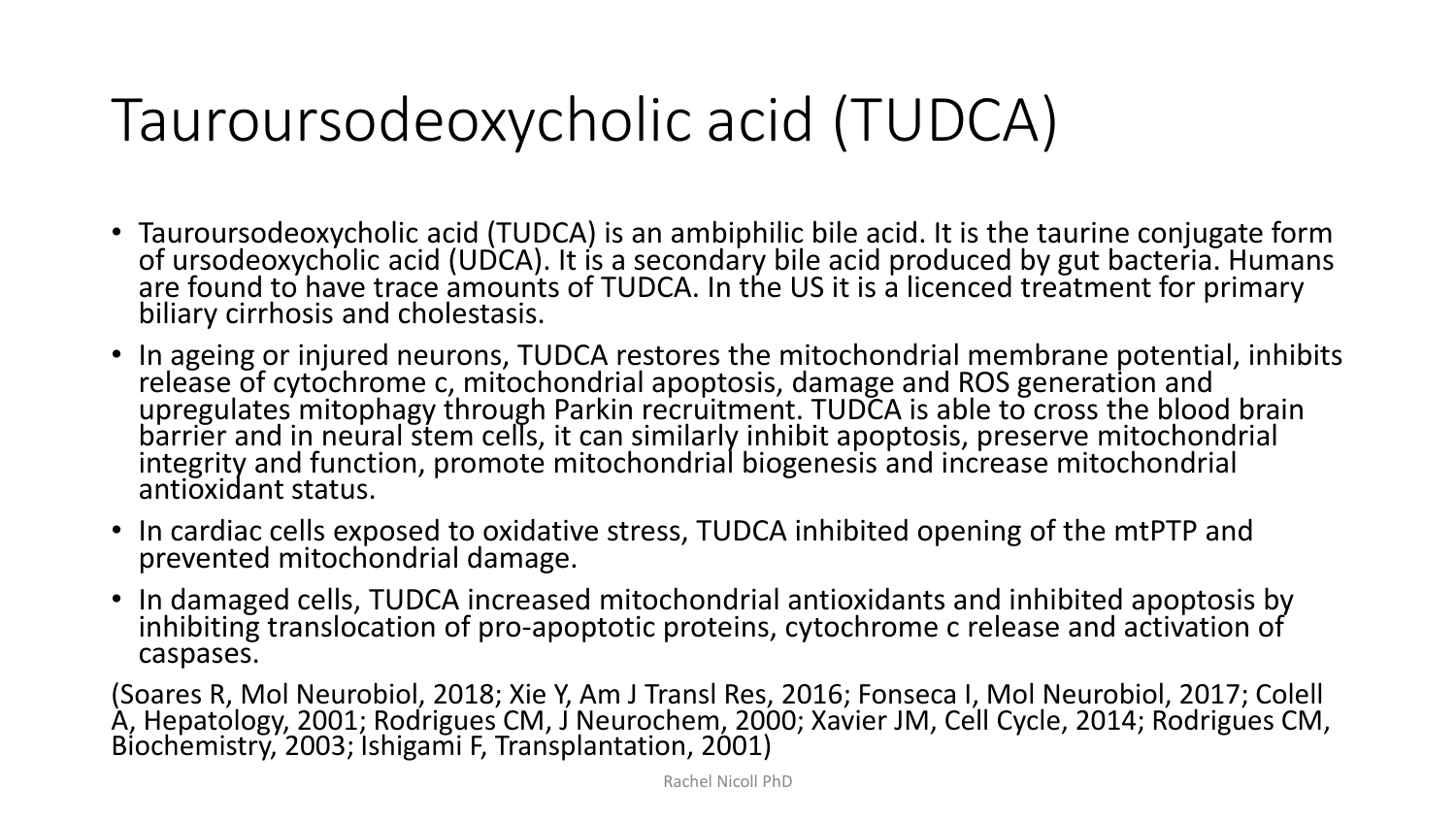#### Vitamin A

- Vitamin A is the name of a group of fat-soluble retinoids, including retinol and retinyl esters, both if which are available in the human diet, as is provitamin A carotenoids. Preformed vitamin A is found in foods from animal sources, including dairy products, fish and meat (especially liver), while β-carotene (which contributes 30-35% of dietary vitamin A in Western countries but a higher percentage elsewhere) is found in plants but must be metabolised to retinal and retinoic acid, the active forms of vitamin A.
- While vitamin A deficiencies are found in a number of chronic diseases (and supplementation to normalise levels is recommended), additional supplementation of any form of vitamin A can be detrimental, except in cancer when it can be beneficial. Similarly, supplementation of β-carotene can have negative effects on health, especially in people who smoke or consume alcohol.
- Supplementation of retinoic acid in mice with normal levels did not help prevent neuronal apoptosis after hypoxia. However in a model for neural stem cells, retinoic acid can beneficially regulate mitochondrial morphology and function via PGC-1α.
- In WAT, retinoic acid can induce mtDNA replication and transcription, mitochondrial biogenesis and OXPHOS and in colonocytes a high vitamin A diet upregulated the mitochondrial transcription factors Nrf1 and TFAM. However, in other cells, various forms of retinoic acid can inhibit Complex I and ATP synthase and induce opening the mtPTP and apoptosis.
- In neurons, hepatocytes and cardiomyocytes, vitamin A or retinyl palmitate supplementation increased mitochondrial oxidative and nitrosative stress, with decreased mtSOD and impaired respiratory chain activity; neuronal mitochondria were rendered more susceptible to toxins such β-amyloid.
- Supplementation of β-carotene has mixed results; some studies show improved ATP production but others show decreased mitochondrial membrane potential, inhibited mitochondrial respiration and decreased cellular ATP.

(Jiang W, Mol Brain, 2018; Mu Q, Artif Cells Nanomed Biotechnol, 2018; Reifen R, Nutrition, 2015; De Oliveira MR, Brain Res Bull, 2012; De Oliveira, Brain Res Bull, 2011; Da Rocha RS, Free Radic Res, 2010; De Oliveira MR, Acta Neuropsychiatr, 2012; De Oliveira MR, Cell Biol Toxicol, 2009; Papa F, Biochem Biophys Res Commun, 2017; Tucci P, J Bioenerg Biomembr, 2008; Notario B, Mol Pharmacol, 2003; Tóurniaire F, J Lipid Res, 2015; Weinrich T, Mar Drugs, 2019; Sliwa A, Acta Biochim Pol, 2012) Rachel Nicoll PhD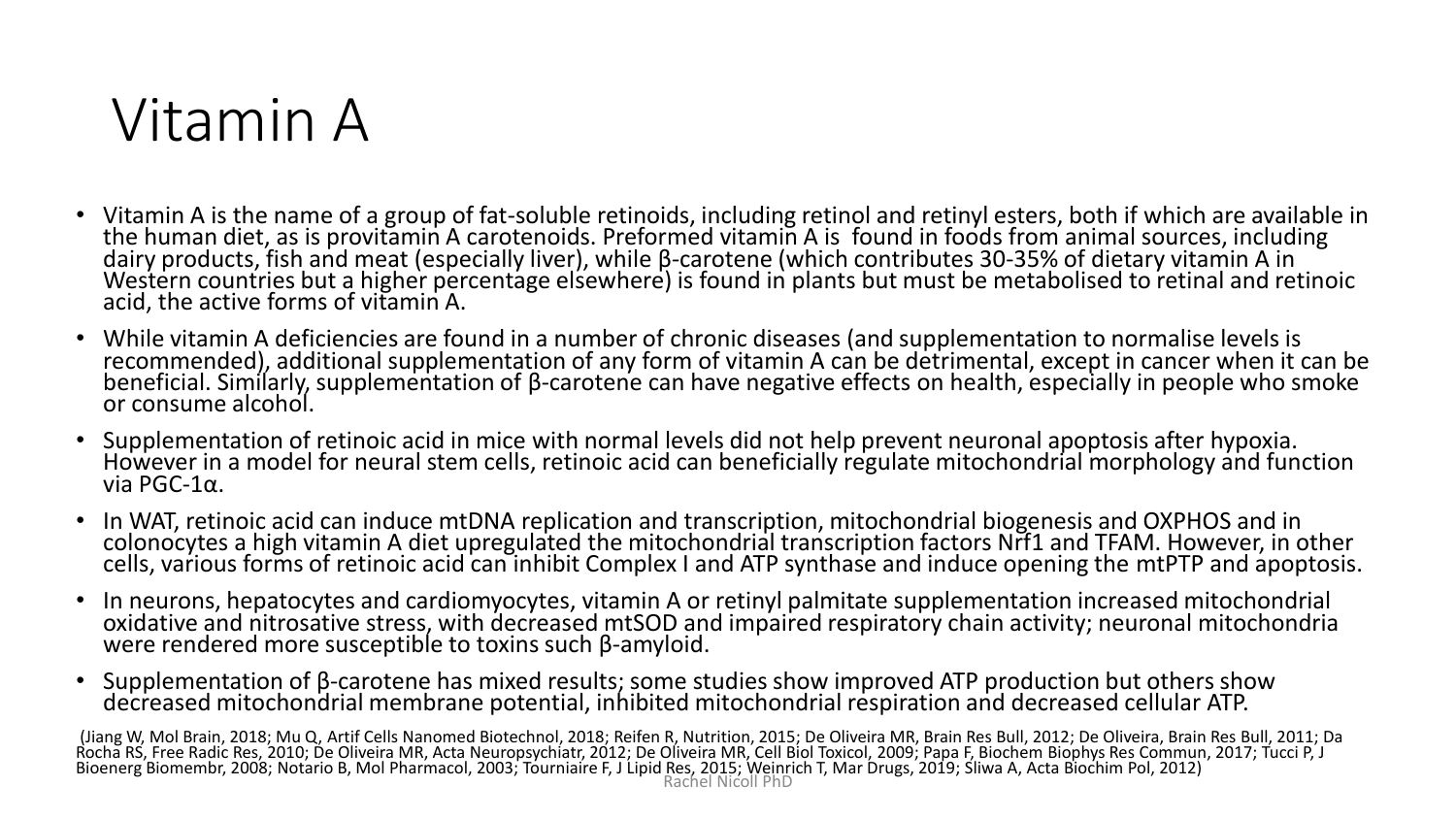### Vitamin D

- Vitamin D is a fat-soluble steroid obtained mainly from the action of sunshine on cholesterol in the skin but is also found in oily fish. Vitamin D blood levels are measured as 25(OH)D but the biological actions of vitamin D are carried out via the binding of vitamin D3 (calcitriol, 1α,25(OH)2D3) to the vitamin D receptor (VDR). Activation of 25(OH)D to the active vitamin D3 occurs via a mitochondrial redox reaction.
- Many of the cells' VDR are located in the mitochondria, where they interact with proteins of the mtPTP, such that impairment of the mtPTP leads to reduction in mitochondrial levels of the VDR. The VDR plays a central role in protecting cells from excessive mitochondrial respiration and production of ROS that leads to cell damage. In BAT calcitriol/VDR suppress mitochondrial respiration, as measured by oxygen consumption rates.
- Vitamin D administration with a mitochondrial toxin restores mtDNA number, mitochondrial biogenesis, cytochrome c oxidase, cellular oxygen consumption and mitochondrial function.
- In rat cardiac dysfunction, vitamin D increased tissue reserves of reduced glutathione (GSH), superoxide dismutase (SOD), ATP production and mitochondrial membrane cardiolipin. Similarly, in skeletal muscle vitamin D increased oxygen consumption and improved mitochondrial function and mtDNA depletion, while in osteoblasts, vitamin D in part lowers mitochondria-induced apoptosis.

(Lee CT, J Steroid Biochem Mol Bio, 2019; Ashcroft SP, Am J Physiol Cell Physiol, 2020; Blajszczak CC, J Steroid Biochem Mol Biol, 2019; Hussien NI, Gen Physiol Biophys, 2019; Schnell DM, J Nutr Biochem, 2019 <sub>ଝ</sub>଼ନାଣୁଦ୍ର <sub>ତ୍ୟା</sub>ାନା Mol Sci, 2018; Ricciardi CJ, Eur J Nutr, 2015; Sinha A, J Clin Endocrinol Metab, 2013; Silvagno F, PLoS One, 2013; Duque G, Bone, 2004; Campbell GR, AIDS, 2013)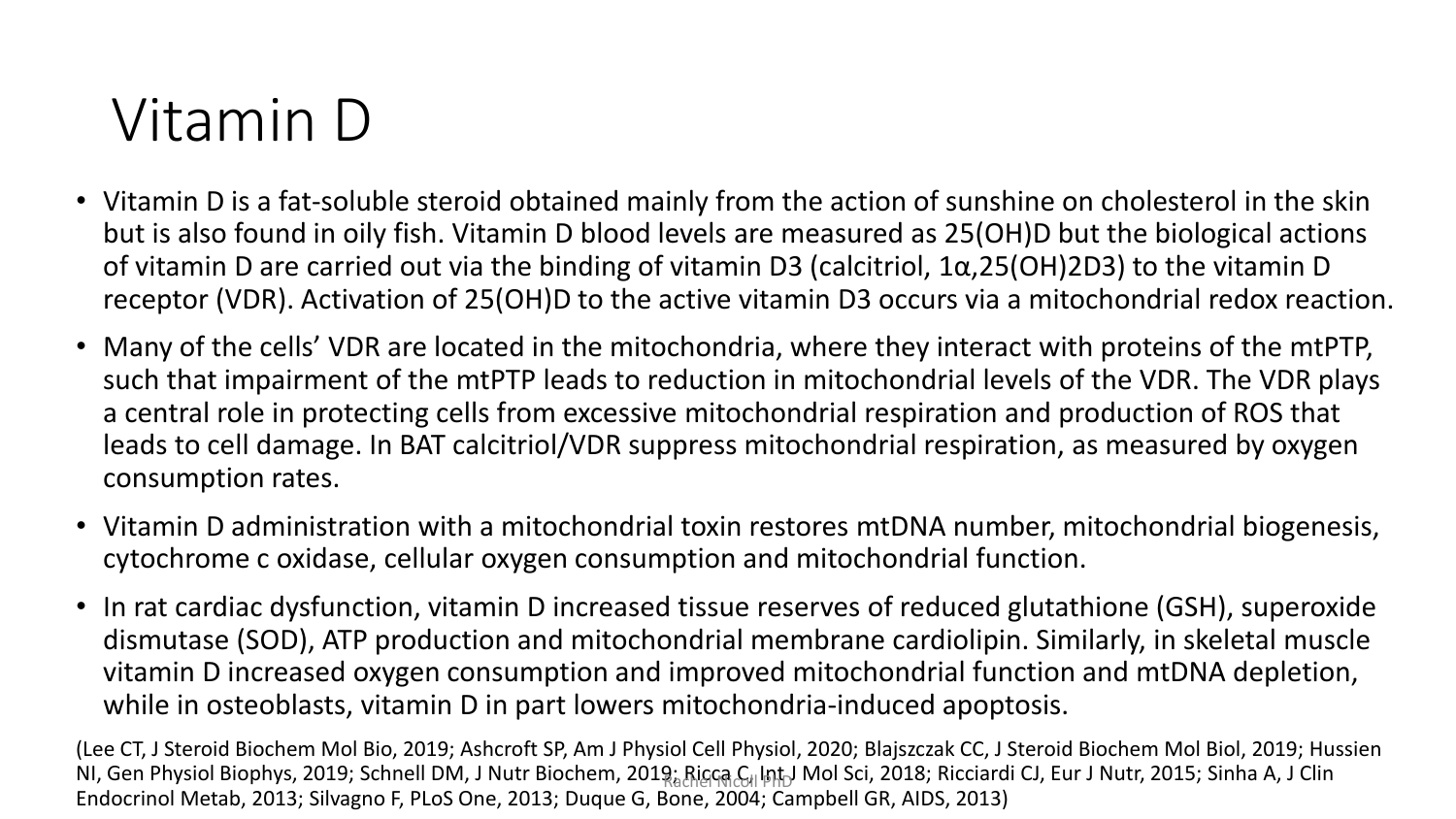### Zinc

- In ischaemic cardiomyocytes, zinc improved OXPHOS and abundance of Complex 1 proteins, increased mitophagy, stabilised PINK1 and prevented mitochondrial ROS generation, apoptosis, opening of the mtPTP and dissipation of the mitochondrial membrane potential at reperfusion. However, in vascular smooth muscle cells, accumulation of zinc in the mitochondria increases mitochondrial ROS production.
- In neurons with oxidative stress, zinc reduced ROS production and mitochondrial swelling and increased mnSOD levels and activity of ETC enzymes.
- However, zinc accumulation is known in ischaemia or where toxins inhibit Complexes I and II; it is believed to enter mitochondrial through the Ca2+ uniporter. High neuronal mitochondrial zinc levels from any cause can induce increased ROS production, reduced mitochondrial antioxidants, dissipation of the membrane potential, decreased oxygen consumption rate and ATP turnover, opening of the mtPTP and cytochrome c release, increasing neuronal apoptosis. In brain micro-vessels, ischaemia/reperfusion also induced mitochondrial zinc accumulation in endothelial cells, increasing ROS production and fission proteins and collapsing mitochondrial networks.
- In other cells, zinc can reduce oxidative stress, mitochondrial dysfunction and apoptosis. It is required for the synthesis of CuZnSOD in the intermembrane space.
- Hypoxia can induce zinc accumulation in other cells, which triggers increased ROS production.

(Zhang G, J Mol Cell Cardiol, 2018; Bian X, Free Radic Res, 2018; Salazar G, Free Radic Biol Med, 2017; Adebayo OL, Life Sci, 2016; Pivovarova NB, J Neurochem, 2014; Sadli N, Cell Physiol Biochem, 2013; Sheline CT, Neurodegener Dis, 2013; He K, J Neurochem, 2010; Chanoit G, Am J Physiol Heart Circ Physiol, 2008; Qi Z, Toxicol Appl Pharmacol, 2019; Slepchenko KG, Int J Physiol Pathophysiol Pharmacol, 2016; Dineley KE, Mitochondrion, 2005; Dineley KE, J Neurochem, 2003; Bossy-Wetzel E, Neuron, 2004; Gazaryan IG, J Biol Chem, 2007; Varghese J, Eur J Pharmacol, 2009; Rajapakse D, Oxid Med Cell Longev, 2017; Kawamata H, Antioxid Redox Signal, 2010)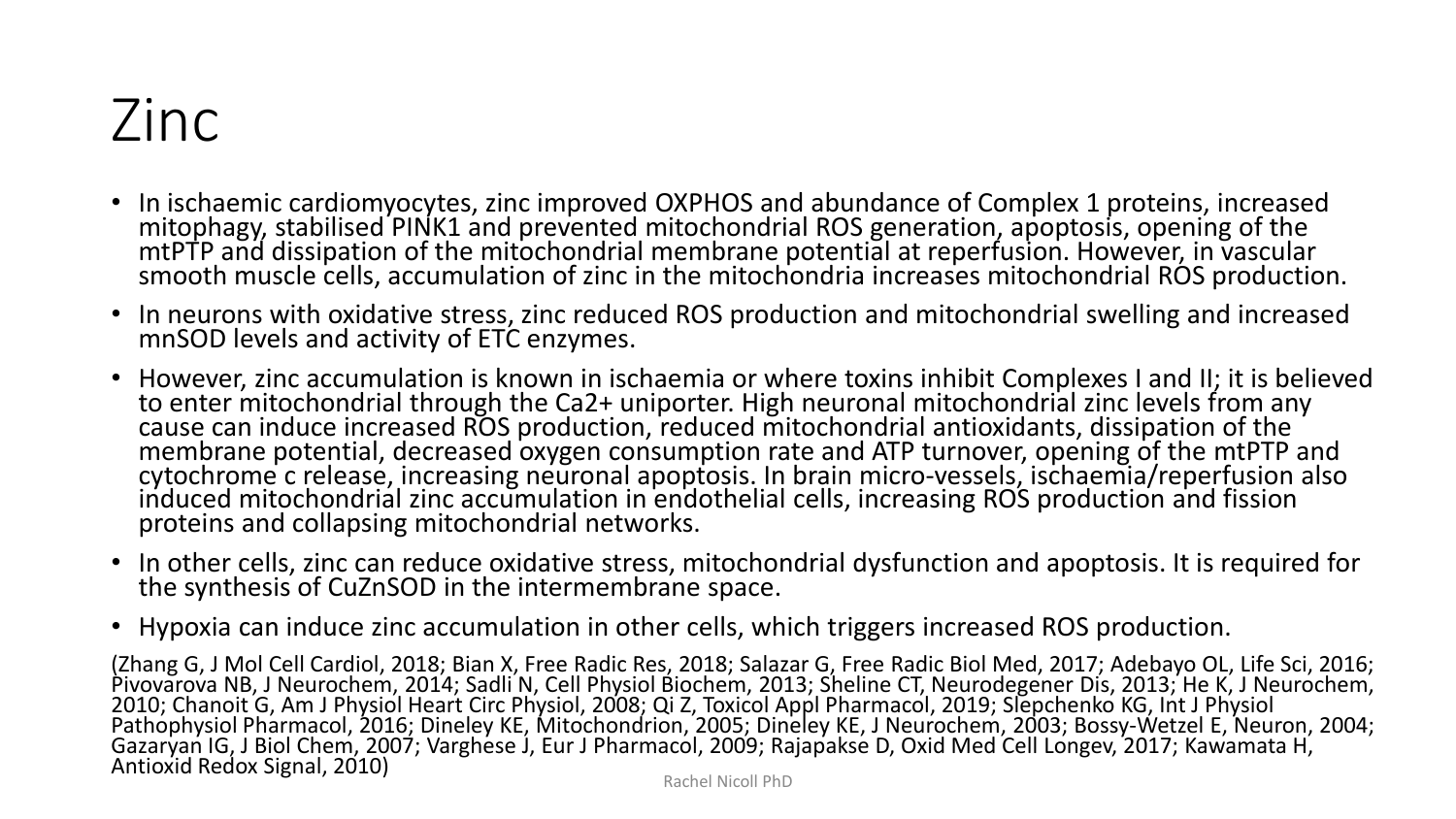#### Flavonoids

- Flavonoids are polyphenols found in plants and fungi and are in part responsible for giving fruits and vegetables their colour. There are over 6,000 flavonoids, usually grouped into anthocyanins, anthocyanidins, procyanidins, flavones and flavanols, flavonones, flavonols, flavans and isoflavones.
- The major flavonoids have been considered individually, as follows:

| Apigenin                                                          | <b>Icariin</b> | Naringin/Naringenin |
|-------------------------------------------------------------------|----------------|---------------------|
| Baicalin/Baicalein                                                | Kaempferol     | Nobiletin           |
| Curcumin                                                          | Luteolin       | Quercetin           |
| Epicatechin                                                       | Milk thistle   | Resveratrol         |
| Epigallocatechin-3-gallate (EGCG) Myricetin<br>Grape seed extract |                | Rutin               |
|                                                                   |                |                     |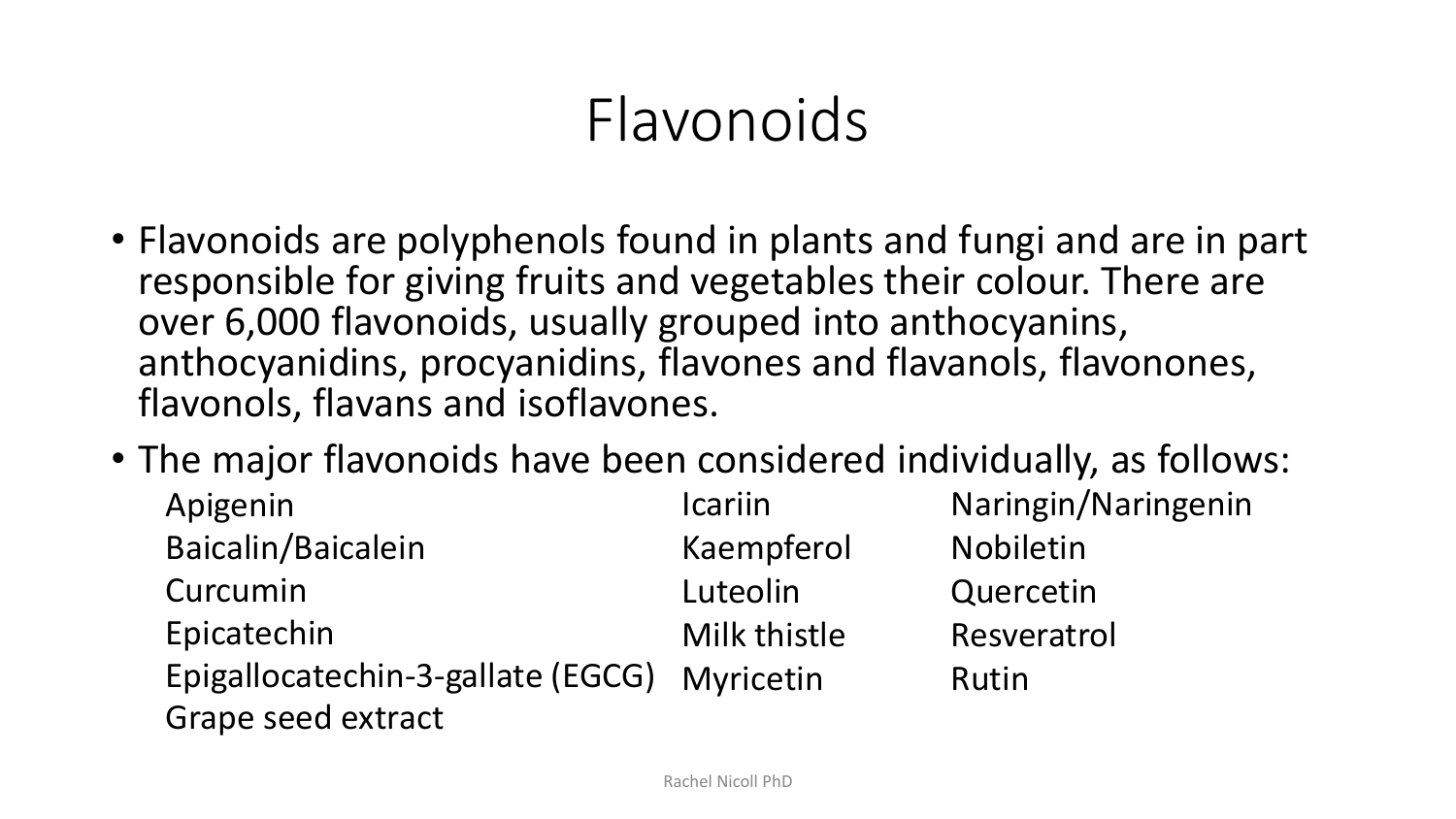### Apigenin

- Apigenin is a bioflavonoid found in many fruits and vegetables.
- After exposure to mitochondrial toxins, apigenin lowered ROS production, DNA damage and apoptosis, increased mitochondrial antioxidants and biogenesis and normalized membrane potential. It also upregulated OXPHOS, particularly with respect to Complex I, thereby lowering electron leak, and ATP synthase.
- In skeletal muscle, apigenin can improve depressed mitochondrial function and biogenesis and upregulate AMPK. In cardiomyocyte ischaemia/reperfusion injury, apigenin reduced ROS production and increased mtSOD, restored mitochondrial membrane potential and prevented the opening of the mtPTP, decreasing cytochrome c release and caspase activation and apoptosis.
- Apigenin can increase NAD+ levels and improve glucose and lipid metabolism through upregulation of AMPK and SIRT1.
- Apigenin has oestrogenic activity, so care should be taken for women with a history of oestrogenresponsive cancers or on hormone replacement therapy. Having said that, apigenin is principally known for its ability to induce apoptosis in cancers (see Cancer section).
- Dosage is normally 3-10 mg per kilogram of bodyweight.

(Nisha VM, Appl Biochem Biotechnol, 2014; Ahmad A, Pestic Biochem Physiol, 2019; Choi WH, Mol Nutr Food Res, 2017; Zhong Y, Toxicon, 2017; Duarte S, Int J Mol Sci, 2013; Escande C, Diabetes, 2013; Lu J, Exp Ther Med, 2019; Wei X, Clin Sci, 2017; Mohammad FE, J Biochem Mol Toxicol, 2017; Huang H, Oxid Med Cell Longev, 2019)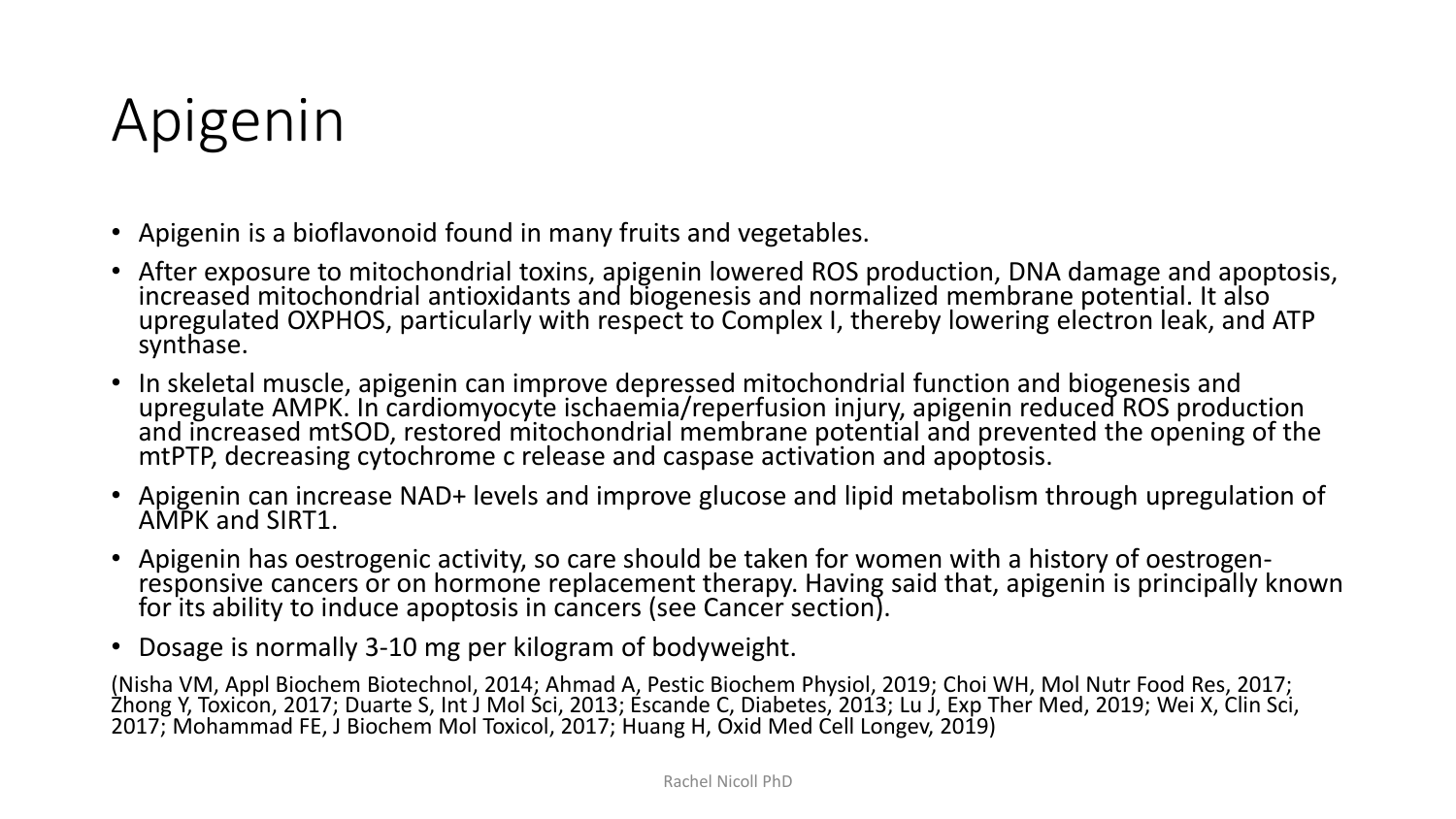### Baicalin/Baicalein

- Baicalin and its aglycone baicalein are principally found in *Scutellaria baicalensis* (Chinese skullcap), *Scutellaria radax* and *Scutellaria lateriflora* (American skullcap); baicalein is its aglycone. May have poor bioavailability, so quality is important.
- Baicalein can protect mitochondria from loss of membrane potential, inhibit caspase activation to block apoptosis, suppress extracellular ROS production and upregulate SOD production in a range of cells.
- In diabetic pancreatic β-cells, baicalin preserved the integrity of the inner mitochondrial membrane and increased mitochondrial number. It had an additive effect with metformin.
- In neurons, baicalein and baicalin inhibited toxin-induced hypoxia, apoptosis, and ROS production, normalising mtSOD levels, mitochondrial membrane potential, ATP production and mitochondrial biogenesis and protected against increase in intracellular calcium. Similar results were seen in other cells exposed to mitochondrial toxins. It also reduced oxygen consumption and ROS production without altering ATP production.
- In rat liver and kidney, baicalin protected from ischaemia/reperfusion injury, preventing mitochondrial swelling and caspase activation. In vitro, administration of baicalin prior to toxin exposure improved  $m$ itochondrial biogenesis via PGC-1α, mproved membrane potential and ATP production and decreased oxygen consumption.
- In cardiomyocytes exposed to  $H_2O_2$ , baicalein dose-dependently inhibited ROS production, mtDNA fragmentation and cytochrome  $\acute{\text{c}}$  rélease, thereby preventing apoptosis.
- Recommended dosage is 200-800 mg/day.

(Waisundara VY, Diabetes Metab Res Rev, 2009; Zhang S, J Mol Neurosci, 2010; Huang HH, Am J Chin Med, 2014; Li XX, Eur J Pharmacol, 2012; Im AR, Evid Based Complement Alternat Med, 2012; de Oliveira MR, Pharmacol Res, 2015; Liu B, Free Radic Biol Med, 2012; Lee IK, Environ Toxicol Pharmacol, 2011; Zhang X, Sci Rep., 2017; Li XX, Eur J Pharmacol, 2012; Li N, J Biol Chem, 2003)<br>Rachel Niegl PhD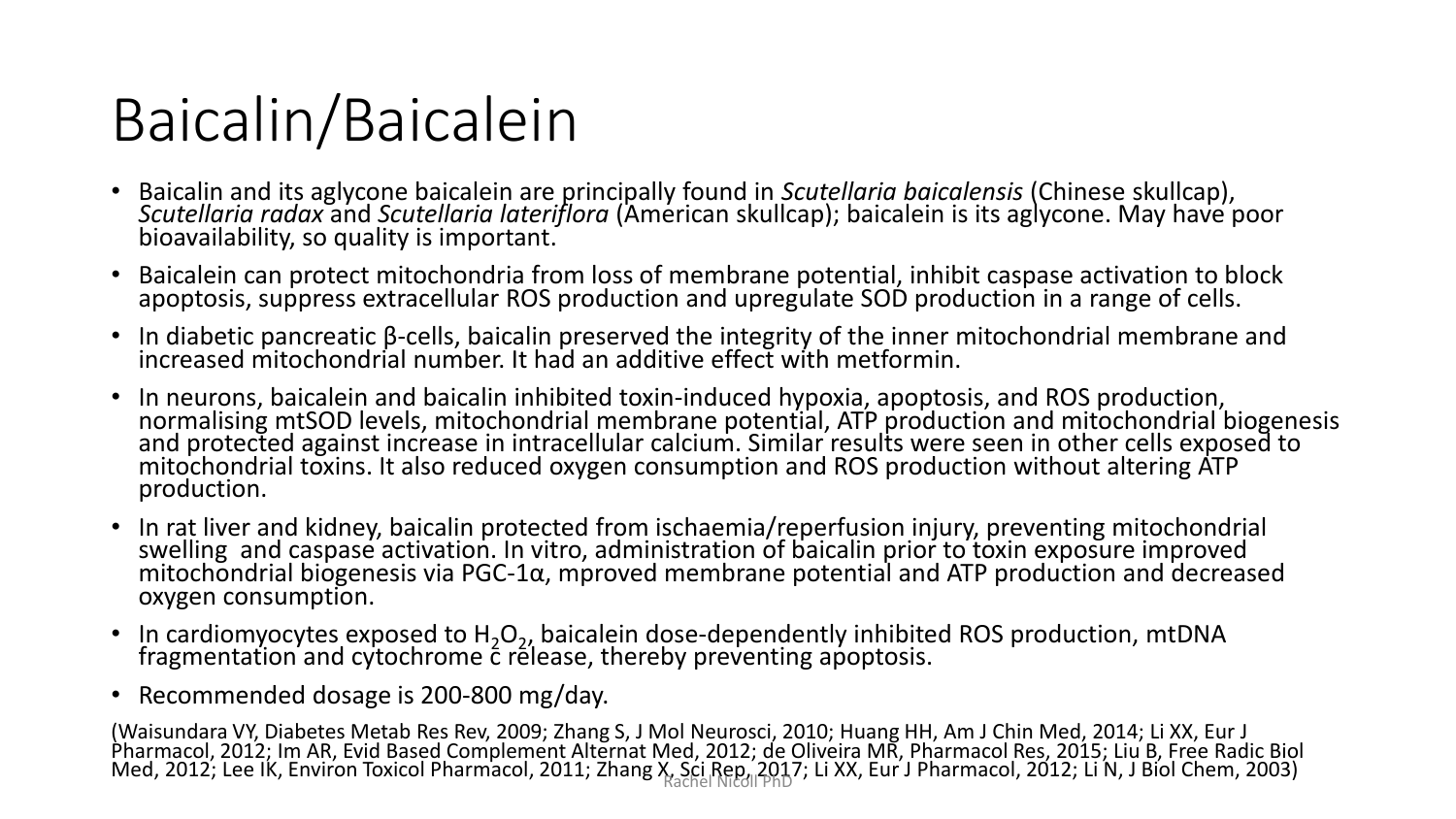#### Curcumin

- Curcumin is a polyphenolic compound which is an abundant component of turmeric. It has shown beneficial effects in a number of diseases.
- Curcumin enhanced the mitochondrial fusion/fission ratio in neurons, increased biogenesis and upregulated mitochondrial function and cell viability. It also attenuated mitochondrial dysfunction-induced oxidative stress.
- In hepatocytes, it also inhibited ROS production and ATP depletion induced by a high fat diet, increased mtDNA copy number and biogenesis transcription factors PGC1α, Nrf1 and TFAM and restored mitochondrial membrane potential.
- Curcumin activates SIRT1 to reduce mitochondrial oxidative damage, upregulated Nrf2 and increases mitophagy.
- Several preparations include piperine (bioperine) to make curcumin more bioavailable. However this can damage the CYP450 enzymes, so preferable to take an oil-based capsule.

(Yang Y, Free Radic Biol Med, 2013; Reddy PH, J Investig Med, 2016; de Oliveria MR, Biotechnol Adv, 2016; Trujillo J, Arch Pharm, 2014; Kim DS, Recent Pat CNS Drug Discov, 2012; Kuo JJ, Int J Mol Med, 2012) Nicoll PhD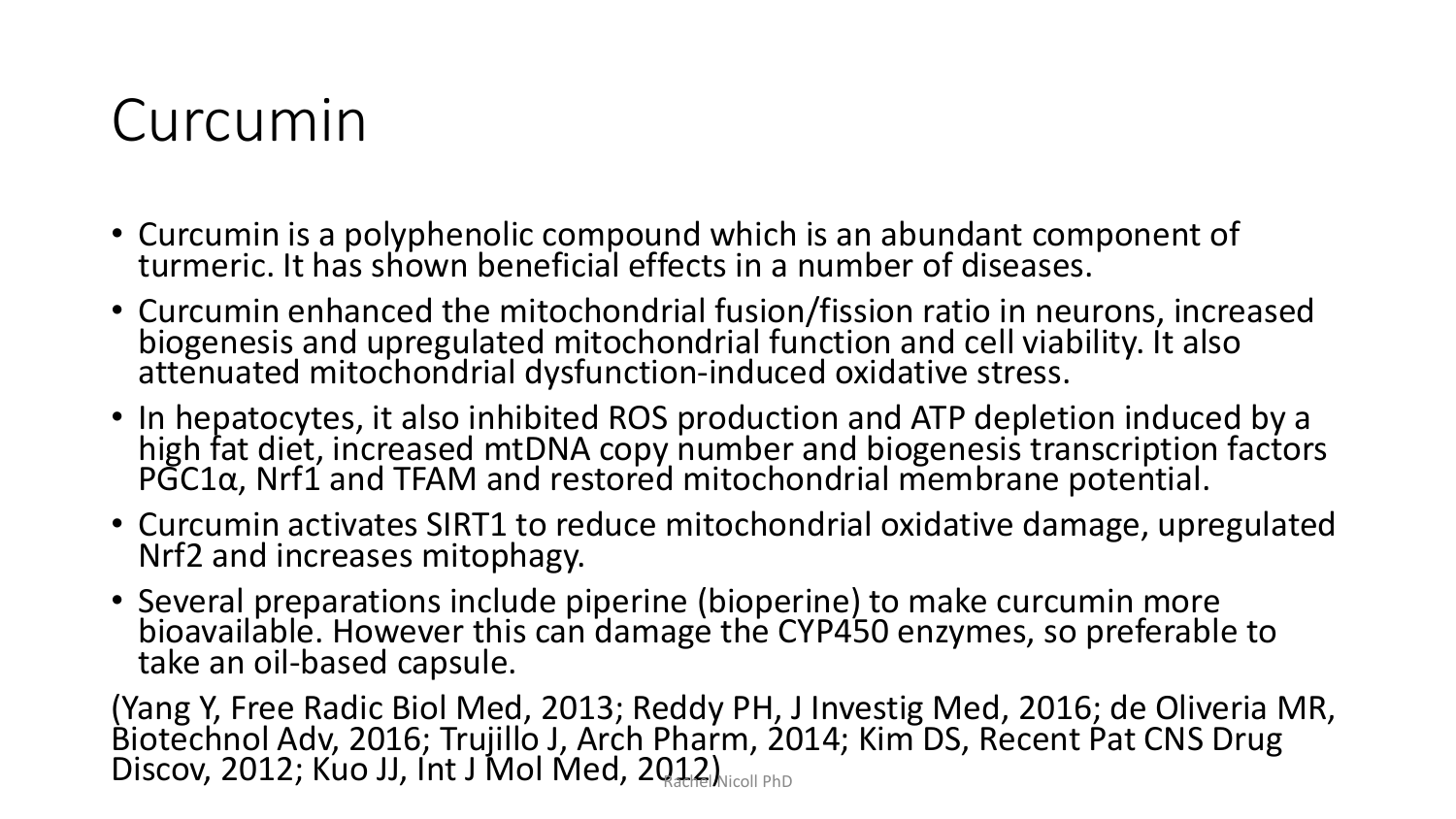### Epicatechin

- The flavanol (–)-epicatechin is found mainly in dark chocolate and other cocoa products. It is able to cross the blood brain barrier. Catechins are the most readily absorbable flavonoid.
- Mitochondrial H<sub>2</sub>O<sub>2</sub> production can be inhibited by epicatechin, as well as reducing the ROS-mediated mitochondrial damage after ionising radiation injury.
- In skeletal muscle, epicatechin can stimulate mitochondrial biogenesis by upregulating Nrf2 and TFAM. It can also enhance cristae density and improve mitochondrial structure. In cardiomyocytes, epicatechin increased mitochondrial respiration and decreased release of cytochrome c but also raised ROS production and rigidity of mitochondrial membranes.
- Epicatechin reversed the inhibition of Complex I and reduced ATP production after exposure to a mitochondrial toxin, decreased ROS production and apoptosis and restored levels of mtSOD. In coronary artery endothelial cells it can also stimulate mitochondrial function by upregulating protein levels of Complex I and II through activation of nitric oxide.
- In induced diabetes, epicatechin increased mitochondrial proteins (particularly Complexes III, IV and V), transcription factors and SIRT1, restoring mitochondrial activity, ATP production and biogenesis. It also improved redox state by upregulating antioxidants, as well as Nrf1 and Nrf2.
- In injured nephrons, epicatechin reduced ROS production, mitochondrial fragmentation and cytochrome c release and restored Complex II and IV enzymes.

(Lagoa R, Biochim Biophys Acta, 2011; Shimura T, FASEB J, 2019; Moreno-Ulloa A, Eur J Pharmacol, 2018; Silva Santos LF, J Arrhythm, 2017; Ramirez-Sanchez I, FEBS J, 2014; Ramírez-Sánchez I, Diab Vasc Dis Res, 2016; Nichols M, Neuroscience, 2015; Watanabe N, Lipids Health Dis, 2014; Taub PR, Clin Transl Sci, 2012; Tanabe K, Amat Physiol Renal Physiol, 2012; Panneerselvam M, Mol Nutr Food Res, 2013; Moreno-Ulloa A, Bioorg Med Chem Lett, 2013; Rowley TJ, J Nutr Biochem, 2017; Kopustinskiene DM, Biomed Res Int, 2015)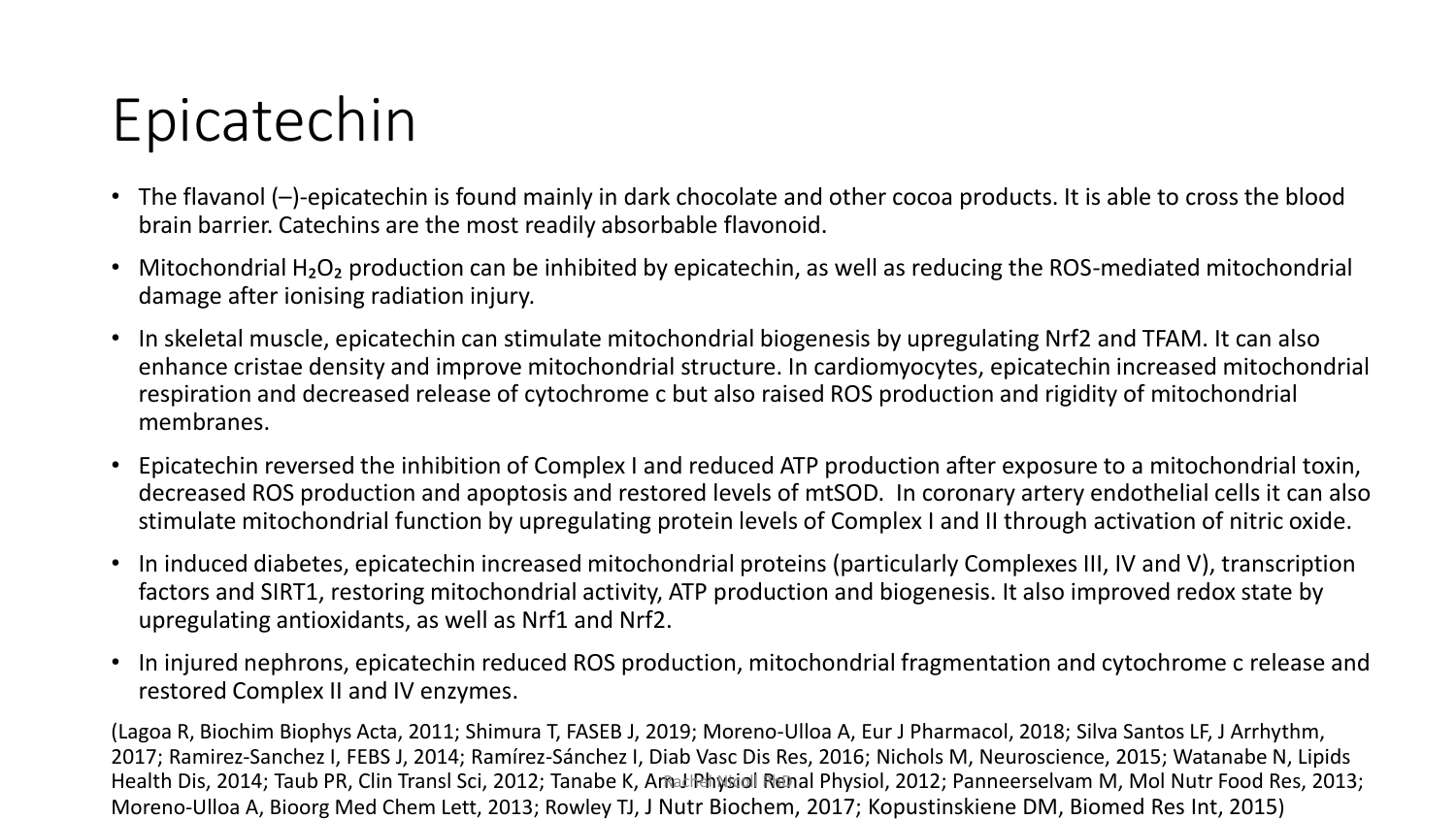#### Green tea extract: Epigallocatechin-3-gallate (EGCG)

- Green tea contains polyphenols and catechins, of which EGCG is the most abundant. EGCG belongs to the class flavan-3-ols (catechins) esterified with gallic acid.
- In toxin-induced mitochondrial dysfunction, EGCG upregulated ATP synthase, NADH dehydrogenase, PGC-1 $\alpha$ , TFAM mRNA and cytochrome c oxidase and increased mtDNA copy number. It also provided significant neuroprotection from oxidative stress-induced apoptosis.
- EGCG restored damaged mtDNA, abolished toxin-induced mtDNA mutations and restored mitochondrial antioxidant production.
- EGCG increased Complexes II, III and IV and malate dehydrogenase activity. It can modulate mitochondrial functions impacting mitochondrial biogenesis, ATP production and anabolism, and mitochondria-related apoptosis.
- In healthy mice, EGCG induced a general tissue reduction in oxidative damage and in skeletal muscle ETC Complexes were upregulated, together with an increase in AMPK levels, suggesting reduced energy availability which coincided with reduced carbohydrate uptake.
- EGCG was the top bioflavonoid for restoring reduced mitochondrial membrane potential and ATP levels and decreasing ROS production.

(Reddyvari H, J Adv Res, 2017; Santamarina AB, J Nutr Biochem, 2015; Rehman H, PLoS One, 2013; Ye Q, BMC Complement Altern Med, 2012; Serrano JC, Mol Nutr Food Res, 2013; Dragicevic N, J Alzheimers Dis, 2011; Schroeder EK, Antioxid Redox Signal, 2009; De Oliveria MR, Pharmacol Res, 2016)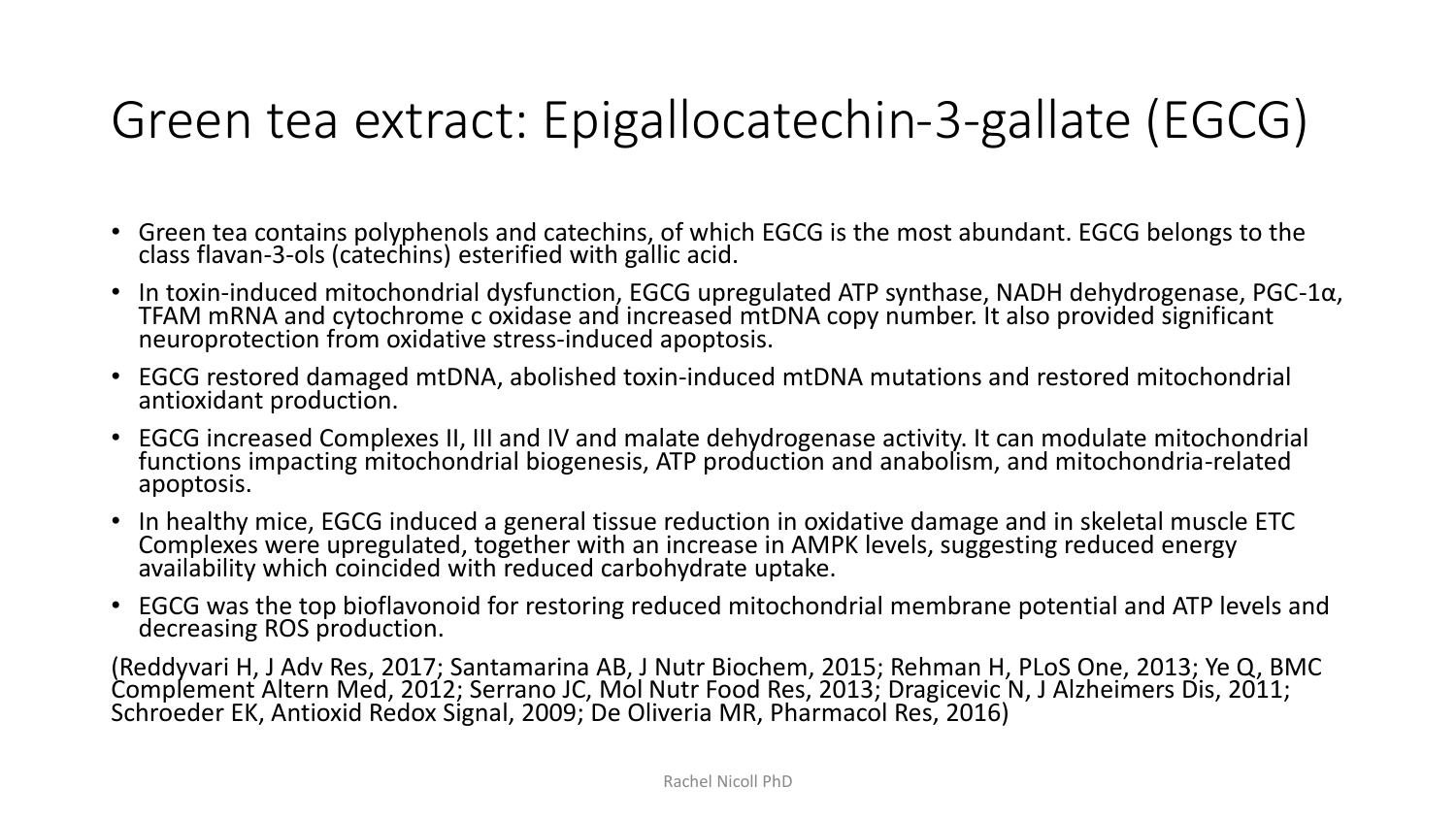#### Grape seed extract

- Grape seed extract is rich in proanthocyanidins.
- In damaged renal cells, grape seed extract inhibited apoptosis and decreased mitochondrial swelling and oxidative stress while increasing mitochondrial antioxidants, and upregulated SIRT1, PGC-1 $\alpha$ , Nrf1, TFAM and AMPK and increased mtDNA copy number to prevent ATP depletion.
- Grape seed extract prevented oxidative stress, inhibited the opening of the mtPTP and prevented apoptosis in damaged neurons. It also restored mitochondrial membrane potential and ATP generation.
- In radiation-damaged lung fibroblasts and other injured cells, grape seed extract reduced mitochondrial ROS production and restored mitochondrial respiration, membrane potential and ATP production through increase particularly in Complex I activity. It also upregulated the TCA cycle enzymes, increased oxygen consumption, reduced mitochondrial swelling and calcium content and inhibited cytochrome c oxidase release and apoptosis.
- In obese brown adipose tissue, grape seed extract upregulated SIRT1 and Nrf1 and increased mitochondrial respiration. Similarly, in obese skeletal muscle, grape seed extract lowered ROS production and enhanced the ability to oxidise pyruvate and increased ETC Complex activity.
- Clinical trials show that dosage from 200-2000mg/day is effective and safe. However, grape seed extract may inhibit some liver enzymes, impacting the metabolism of anti-seizure drugs, SSRI antidepressants, antibiotics and antifungals (azoles). It could also prevent blood clotting and may interfere with blood thinners such as warfarin.

(Bao L, Br J Nutr, 2015; Cai X, Food Funct, 2016; Rigotti M, J Food Biochem, 2020; Sun Q, Aging, 2019; Fu K, CNS Neurol Disord Drug Targets, 2019; Yang X, Sci Rep, 2017; Miltonprabu S, Toxicol Rep, 2015; Lu Z, Ren Fail, 2016; Zhang Z, J Toxicol Sci, 2014; Pajuelo D, Br J Nutr, 2012; Pajuelo D, J Agric Food Chem, 2011; Karthikeyan K, Life Sci, 2007)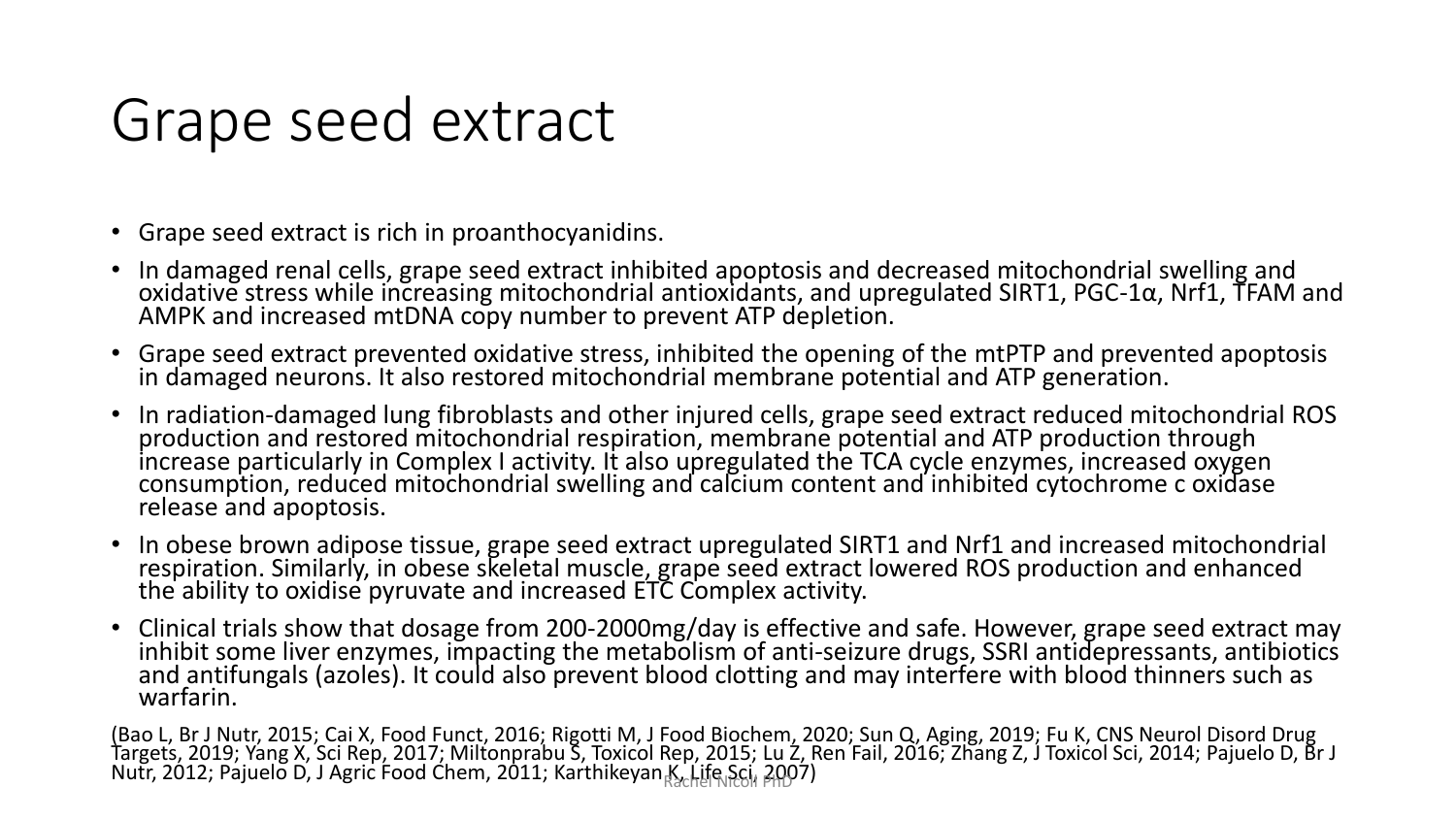#### Icariin

- Icariin is a prenylated flavonol glycoside derived from kaempferol and is the main active compound of the Epimedium plant species.
- In damaged neurons and podocytes and ischaemic or hypertophic cardiomyocytes, icariin increased mtSOD expression and mitochondrial membrane potential, upregulated ATP production and decreased mitochondrial apoptotic proteins. In damaged neurons it could also upregulate both Nrf1 and Nrf2 to promote mitochondrial biogenesis.
- In diseased neurons, icariin can also increase mitochondrial number, length and size and enhance motility (important in neurons). It also altered the fission/fusion ratio in favour of fusion and restored cytochrome c oxidase (Complex IV) activity.
- Icariin can upregulate SIRT1 and PGC-1 $\alpha$  expression in neurons following ischaemia, while inhibiting  $H_2O_2$  production.
- In bone marrow mesenchymal stem cells, icariin reduced the effects of iron overload by downregulating mitochondrial fission proteins and caspases and export of cytochrome c, and hence decreasing apoptosis, and normalised mitochondrial membrane potential and ROS production.
- Usually sold for sexual dysfunction (because it can increase blood flow), it is available in the UK but sometimes on sites that principally advertise its aphrodisiac properties.

(Zhu HR, Neuropharmacol, 2010; Zhang L, Basic Clin Pharmacol Toxicol, 2010; Li H, Front Physiol, 2018; Wu B, Br J Pharmacol, 2018; Qiao C, Mol Cell Endocrinol, 2018; Chen Y, Int J Mol Sci, 2016; Chen Y, CNS Neurosci Ther, 2016; Zhang RY, Zhongguo Zhong Yao Za Zhi, 2013; Hua W, Biochim Biophys Acta Mol Basis Dis, 2010; Song YH, Biomed Pharmacother, 2016; Yao X, Front Pharmacol, 2019)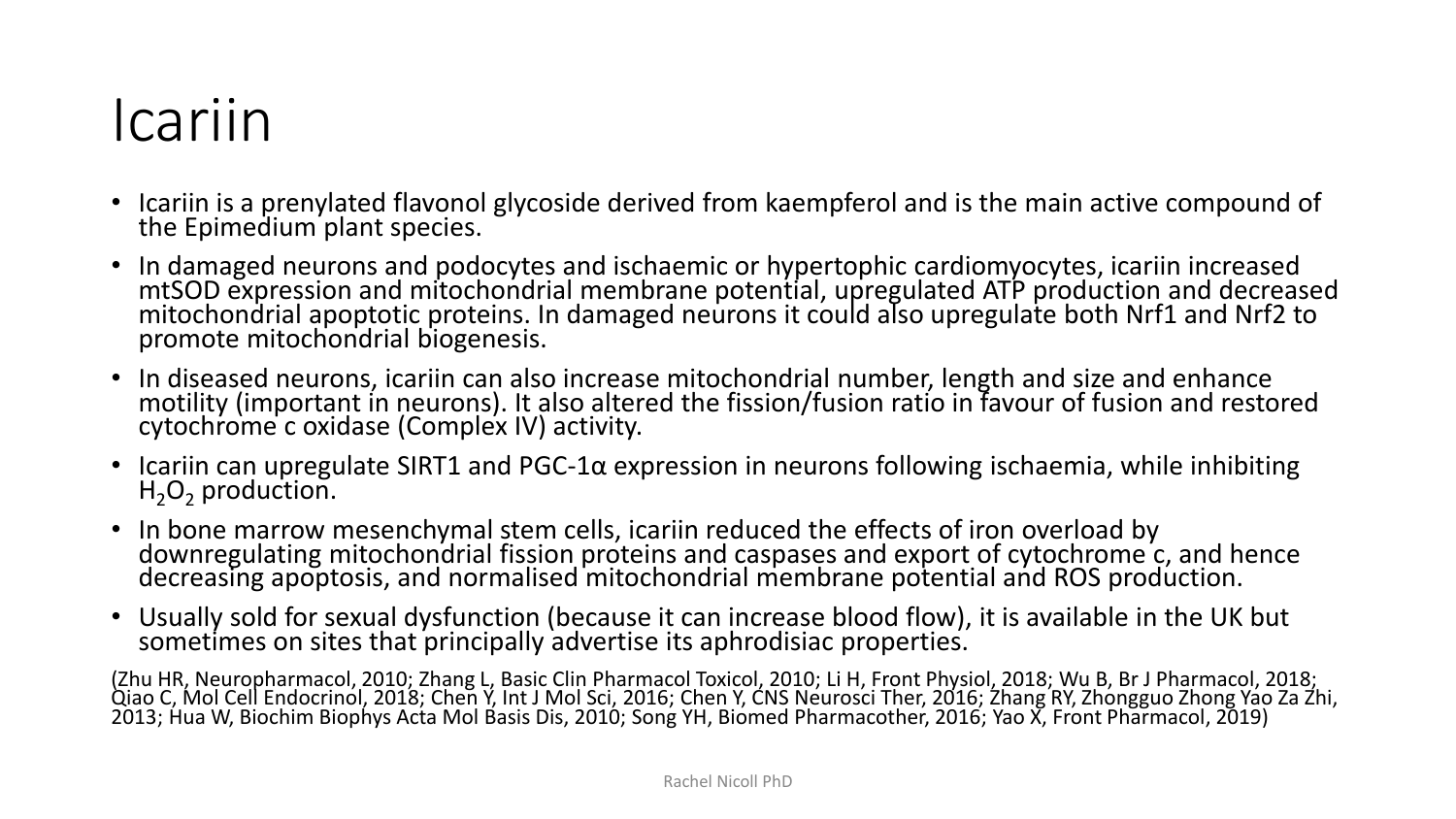### Kaempferol

- Kaempferol is a flavonol and a phytoestrogen, found in many fruits, vegetables and herbs.
- Exposure of the vascular endothelium to chemotherapy drugs induced excessive ROS production and apoptosis but kaempferol reduced mitochondrial pro-apoptotic proteins, inhibited the opening of the mtPTP and restored the NAD+/NADH ratio.
- In cells exposed to other toxins, kaempferol prevented dissipation of the mitochondrial membrane potential, inhibition of Complex IV, mtDNA damage, elevated intracellular calcium and excessive ROS production.
- In neurons, ischaemia induced injury due to succinate accumulation leading to mitochondrial fission; fission could be inhibited by kaempferol. In damaged neurons, kaempferol upregulated the mitochondrial Ca<sup>2+</sup> uniporter to allow more intracellular calcium into the mitochondria, improved TCA cycle flux and maintained mitochondrial functional integrity. Upregulation of the mitochondrial  $Ca<sup>2+</sup>$  uniporter was also seen in other cells, as a way of maintaining calcium homeostasis in the cell.
- In ischaemic cardiomyocytes, kaempferol reduced excessive ROS production, inhibited release of cytochrome c and opening of the mtPTP, restored mitochondrial membrane potential and upregulated SIRT1.
- Kaempferol reduces mitochondrial  $H_2O_2$  production and inhibits Complex I; the extent of this inhibition was dependent on the concentration of CoQ10, suggesting competition between the flavonoids and ubiquinone for binding sites in the Complex.

(Wu B, Biochim Biophys Acta Mol Basis Dis, 2017; Wu W, Biomed Pharmacother, 2020; Choi EM, Food Chem Toxicol, 2011; Guo Z, Eur J Pharmacol, 2015; Chitturi J, J Neurotrauma, 2019; Lagoa R, Biochim Biophys Acta, 2011; Montero M, Biochem J, 2004; Murugan M, Front Syst Neurosci, 2016; Yao X, Theriogenology, 2019)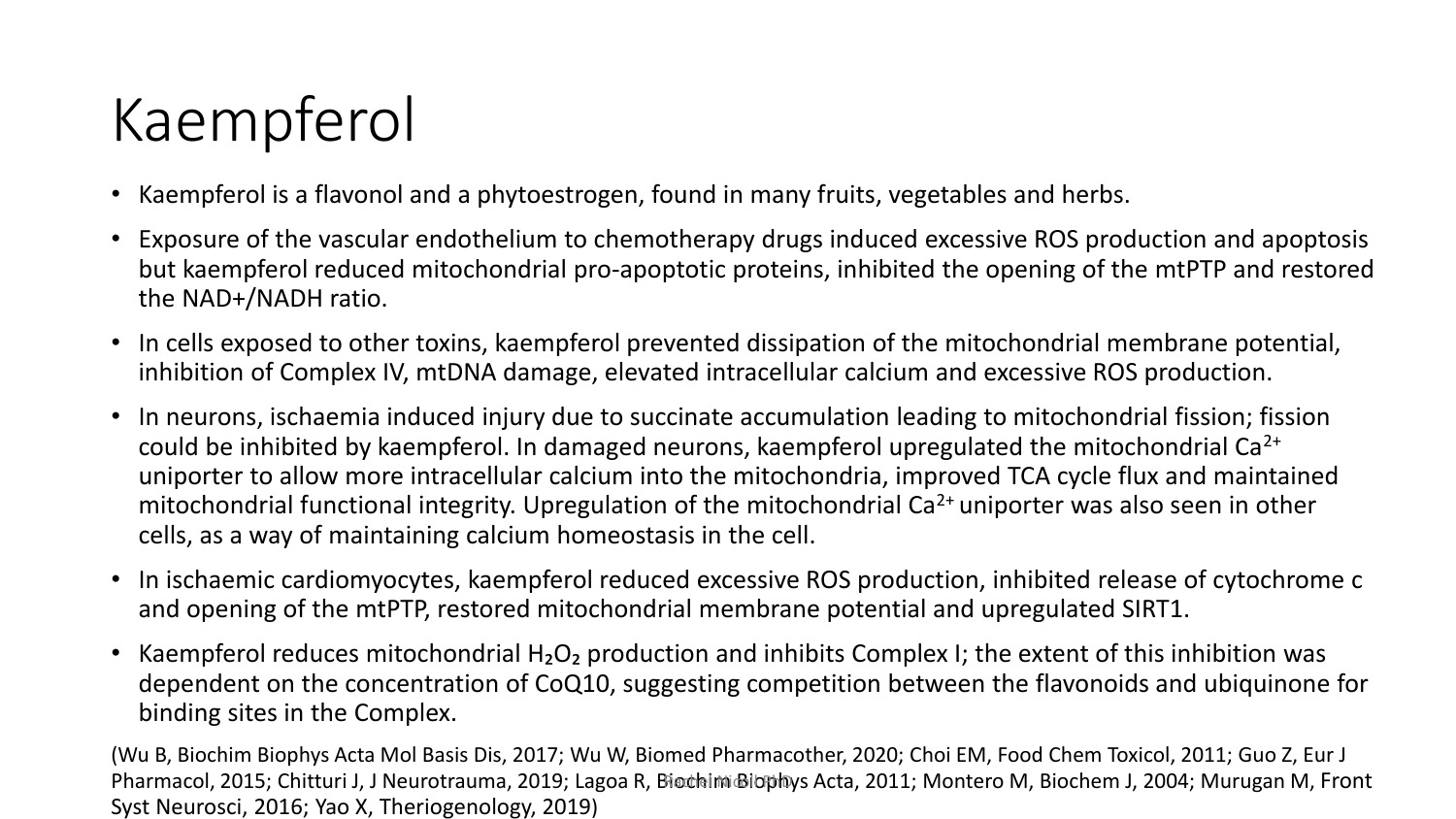### Luteolin

- Luteolin is a flavone produced by many fruits and vegetables and is known as a citrus bioflavonoid.
- After exposure to a mitochondrial toxin, luteolin restored Complex I and IV activity and balance of ROS and mtSOD and prevented dissipation of the mitochondrial membrane potential, elevation in intracellular calcium and cytochrome c release leading to apoptosis.
- In cardiomyocytes subject to oxidative damage, luteolin decreased ROS production, restored mtSOD balance and mitochondrial membrane potential, inhibited opening of the mtPTP and promoted mitophagy.
- Activation of mast cells by extracellular DNA was suppressed by luteolin.
- Most luteolin supplements also contain rutin, with dosage 100-300 mg per serving.

(Choi EM, Toxicol in Vitro, 2011; Xu H, Front Physiol, 2020; Wang Y, Int J Mol Med, 2018; Yang JT, J Cardiovasc Pharmacol, 2015; Liu Z, Phytother Res, 2018; Asadi S, J Neuroinflammation, 2012)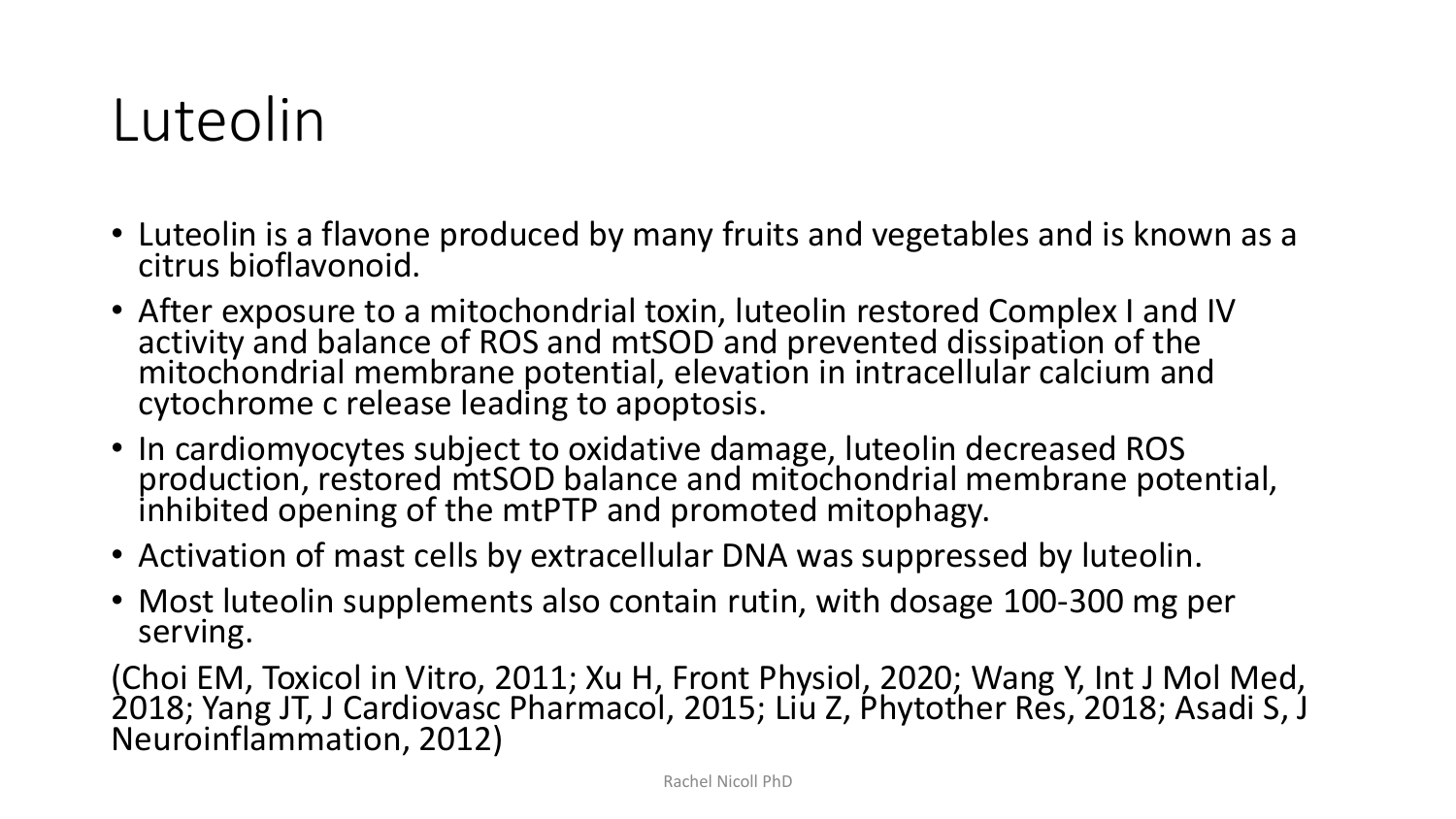### Milk thistle (Silybum marianum)

- Milk thistle is a herb which belongs to the ragweed and daisy family. Silymarin, which contains silybin and silybinin, is one of its important components.
- In ageing mice, silybum raised mtSOD, improved mitochondrial function and decreased pro-apoptotic proteins, while silymarin increased mitochondrial biogenesis and membrane potential.
- In toxin-induced mitochondrial dysfunction, silybin improved mitochondrial function through the upregulation of SIRT3, upregulated mitochondrial biogenesis and prevented mitochondrial ROS production and cardiolipin oxidation.
- In damaged pancreatic β-cells, osteoblasts, hepatocytes and cardiomyocytes, silybinin restored mitochondrial function, increased mtSOD, membrane potential and anti-apoptotic proteins and decreased intracellular calcium and release of cytochrome c, with upregulation of SIRT1.
- Low doses of silybinin increased mitochondrial membrane potential and ATP production but high doses reversed this.
- Standardised milk thistle extracts should contain 70–80% silymarin. Ideally, the silybin content should also be mentioned and account for c40% (the higher the better). The typical silymarin dosage used in most studies was c420 mg/day divided into 2 or 3 doses but dosage may be higher in liver disease and cancer.

(Zhu SY, Pharmacogn Mag, 2014; Li Y, Front Pharmacol, 2017; Serviddio G, Free Radic Biol Med, 2013; Pietrangelo A, J Bioenerg Biomembr, 2002; Esselun C, Oxid Med Cell Longev, 2019; Sun Y, Mol Cell Biochem, 2019; Zhou B, J Pharmacol Sci, 2006; Mao YX, Cell Death Dis, 2018; Bin Feng, Free Radic Biol Med, 2017; Rolo AP, Hepatol Res, 2003)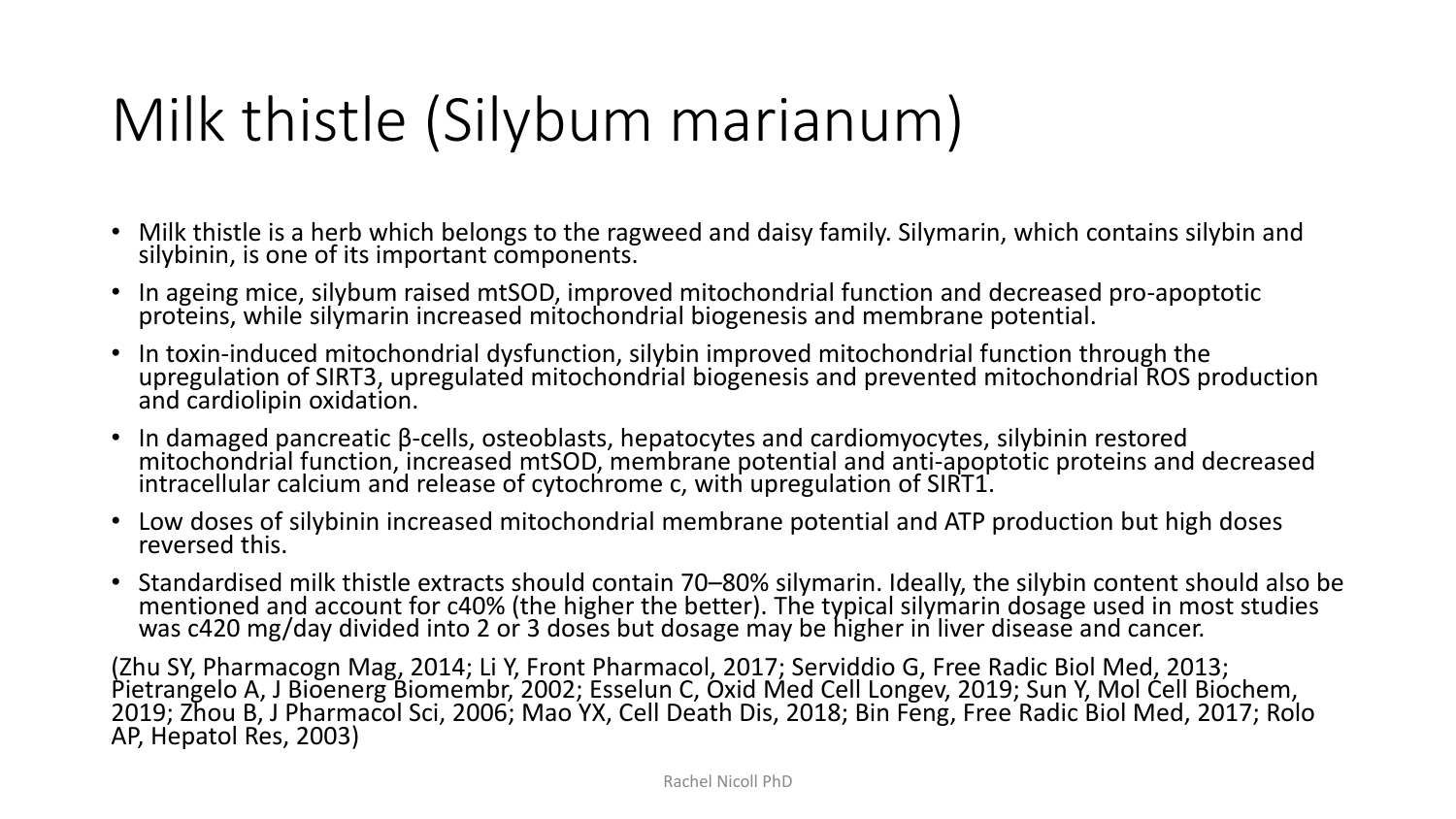### Myricetin

- Myricetin is a flavonol found in many vegetables and fruits and is formed from dihydromyricetin (amelopsin); myricitrin is a metabolite of myricetin.
- In hypoxic or aged skeletal muscle, myricetin restored mitochondrial structure, function and membrane potential, increased biogenesis and mtDNA content through upregulation of AMPK and SIRT1 and improved ETC activity through increased gene expression of Complexes.
- In toxin-exposed cardiomyocytes, myricitrin maintained mitochondrial membrane potential and increased mitochondrial anti-apoptotic proteins, leading to lower caspase activation and apoptosis. Similar results were seen on toxin-exposed neurons, with an improved balance of ROS and mtSOD and increased ATP production; myricetin had a stronger effect in neurons than myricitrin.
- In chondrocytes, dihydromyricetin alleviated mitochondrial dysfunction through upregulation of SIRT3 and in damaged skeletal muscle it stimulated mitochondrial fusion and biogenesis, increased mtDNA, preserved the mitochondrial membrane potential and enhanced OXPHOS. Similarly in injured hepatocytes and endothelial cells, dihydromyricetin reversed depleted ATP production, improved the balance in ROS and mtSOD through activation of SIRT3 and decreased apoptosis.

(Zou D, PLoS One, 2015; Sun J, Evid Based Complement Alternat Med, 2016; Cai Z, Biochem Biophys Res Commun, 2015; Wang YH, J Mol Neurosci, 2014; Franco JL, Environ Toxicol Pharmacol, 2010; Wang J, Int J Biol Sci, 2018; Huang Y, Cell Physiol Biochem, 2018; Zeng X, Antioxid Redox Signal, 2019; Hou X, Life Sci, 2015; Jung HY, Sci Rep, 2017) Rachel Nicoll PhD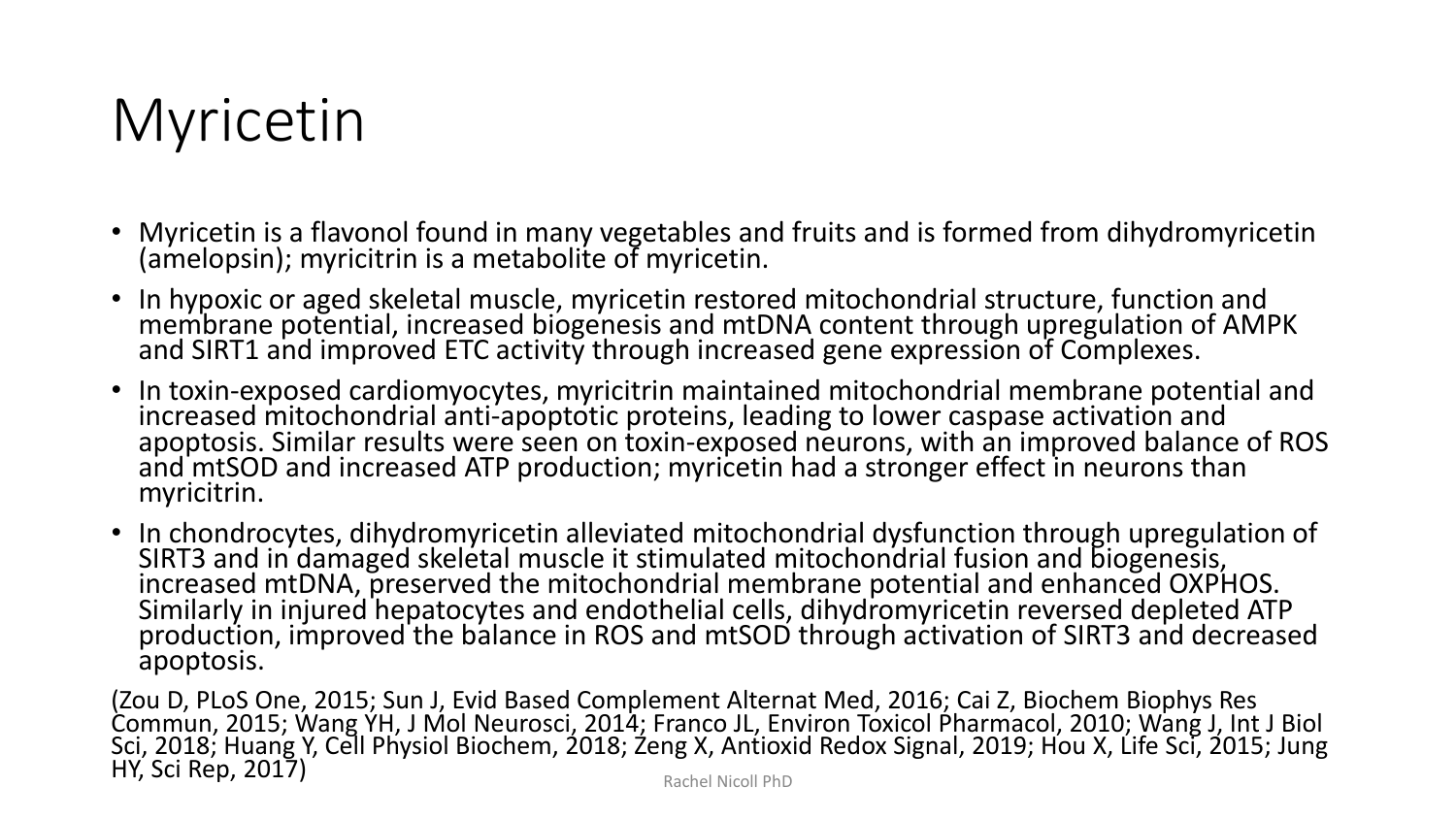### Naringenin/Naringin

- Naringenin is a flavanone, commonly found in grapefruit as well as other fruits and herbs. Naringin is its glycoside.
- In ROS- or toxin-damaged neurons, high dose naringenin or naringin lowered ROS production, restored antioxidant defences, mitochondrial membrane potential. ETC Complexes and ATP production and decreased apoptosis through Nrf2 upregulation. Naringenin is also an iron-chelator in cases of mitochondrial overload.
- In cells with ROS- or toxin-induced mitochondrial dysfunction, naringenin reversed impairment of TCA cycle enzymes, restored the activity of Complexes I and V and ATP production, upregulated antioxidants and reduced apoptosis, through Nrf2 upregulation. Naringin had a similar effect on mitochondrial function, mitochondrial ROS and SOD and apoptosis and upregulated Complex IV.
- In damaged hepatocytes, naringenin normalised ROS generation and antioxidant levels and reduced cytochrome c release, preventing apoptosis.
- In toxin-damaged cardiomyocytes, naringin increased mitochondrial membrane potential, increased the balance of anti-apoptotic protein, inhibited cytochrome c release and inhibited caspases, thereby lowering apoptosis, and lowered mitochondrial lipid peroxides. In hypoxic cardiomyocytes, naringenin decreased mitochondrial oxidative stress and cytochrome c release, enhanced mitochondrial biogenesis by upregulating PGC-1α, SIRT3, AMPK, TFAM and Nrf1 and increased activity of Complexes II, III and IV.

(Wang K, Int J Mol Med, 2017; de Oliveira MR, Neurochem Res, 2017; Kapoor R, Apoptosis, 2013; Kulasekaran G, Mol Cell Biochem, 2015; Sahu BD, Toxicol Appl Pharmacol, 2014; Huang H, Int J Mol Med, 2013; Kumar A, Food Chem Toxicol, 2010; Rajadurai M, Phytother Res, 2009; Chtourou Y, Neurochem Res, 2015; Oluwafeyisetan A, Curr HIV Res, 2016; Kampa RP, Exp Dermatol, 2019; Yu LM, Food Funct, 2019; Kapoor R, Toxicol Rep, 2014) Republic Contract Contract Contract Contract Contract Contract Contract Contract Contract Contract Contract Contract Contract Contract Contract Contract Contract Contract Contract Contract Contract Co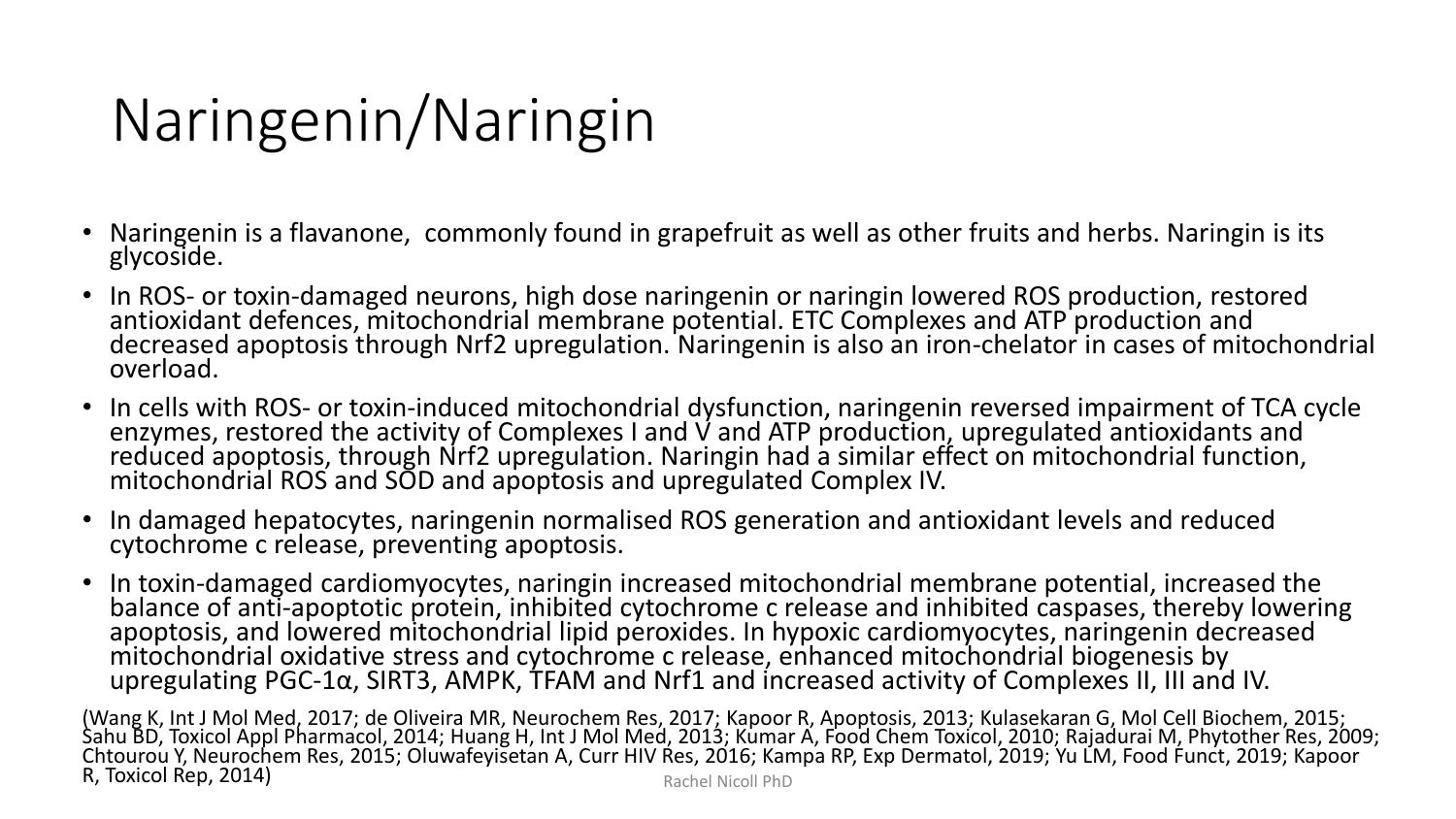### Nobiletin

- Nobiletin is a flavone found principally in citrus fruit.
- In aged skeletal muscle, nobiletin activates genes for mitochondrial ETC Complexes and enhances OXPHOS activity, particularly Complex II activation and supercomplex formation, increasing ATP production and reducing ROS levels.
- In hypothyroid neurons, nobiletin increased ATP production and normalised activity of TCA cycle enzymes.
- In glutamate toxicity and calcium overload, nobiletin induced a partial decrease in mitochondrial membrane potential in neurons to allow potassium influx to reduce calcium overload and excess ROS production.
- Nobiletin can also decrease neuronal mitochondrial oxygen consumption in the presence of glutamate and malate but increases it in the presence of succinate. It can also increase ADP production and decrease excess ROS production.
- In hepatic ischaemia and reperfusion, nobiletin decreased the expression of autophagic proteins and increased mitochondrial dynamics and biogenesis, upregulating SIRT1 and PGC-1α.

(Nohara K, Nat Commun, 2019; Jojua N, Nutr Neurosci, 2015; Dusabimana T, Exp Mol Med, 2019; Lee JH, Korean J Physiol Pharmacol, 2018; Sharikadze N, Nat Prod Commun, 2016)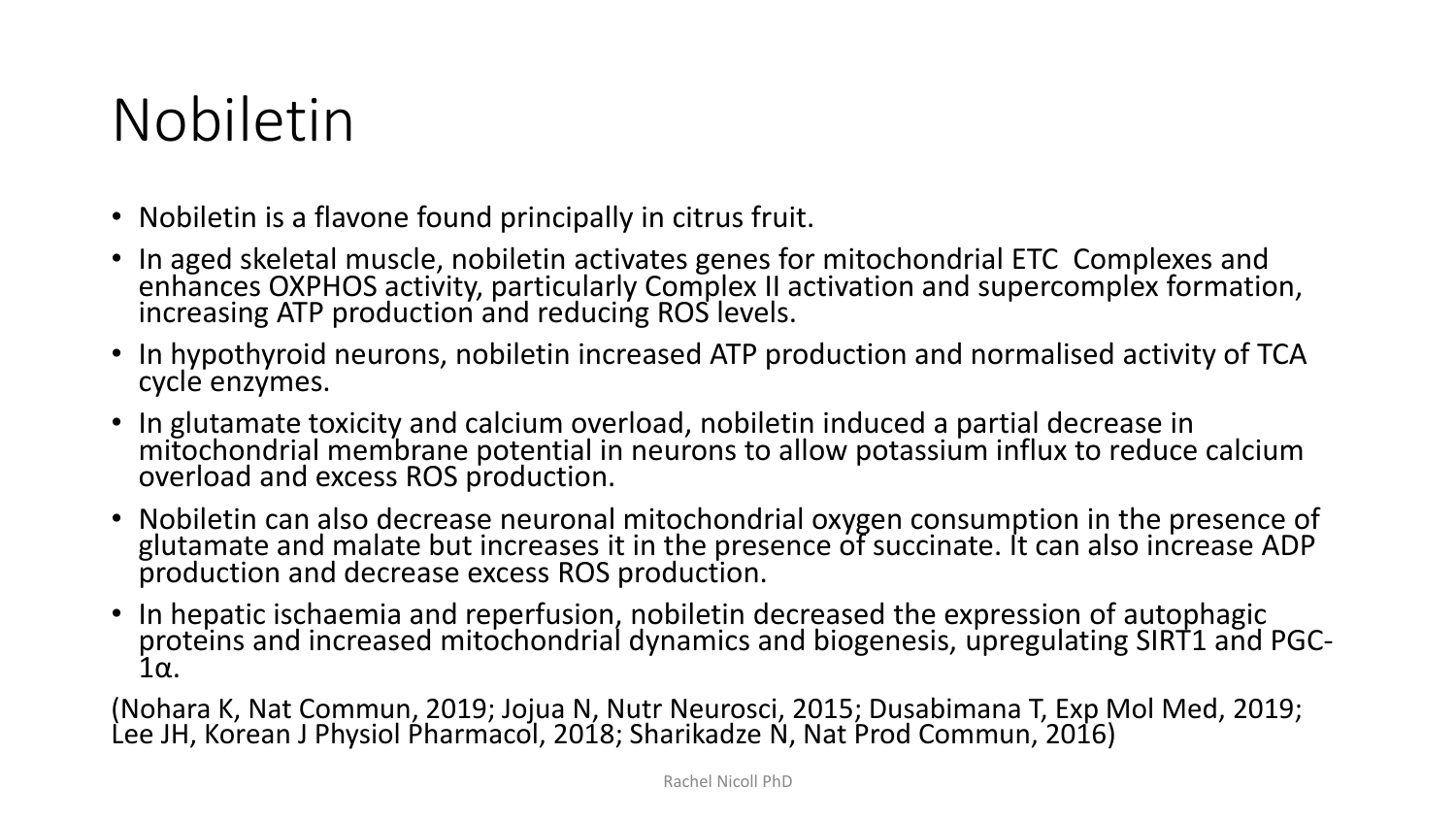### Quercetin

- Quercetin, a polyphenol and member of the flavonoid family, is one of the most prominent dietary antioxidants, found in many plant foods.
- Quercetin reduced the harmful effects of endoplasmic reticulum stress by reducing mitochondrial ROS production and increasing mitochondrial membrane potential and biogenesis.
- In the endothelium, quercetin alleviated mitochondrial fragmentation suppressed mitochondrial fission.
- In hepatocytes exposed to a mitochondrial toxin or glucose-induced stress, quercetin reduced mitochondrial ROS production and lipid peroxidation and upregulated antioxidants, dose-dependently recovering Complex I activity, increasing OXPHOS and reducing proton leak. In NSAID-damaged endothelium, quercetin protected against Complex I inhibition.
- Similar antioxidant results were seen in cardiomyocytes, together with inhibition of mitochondrial caspases, mtPTP opening and apoptosis. In skeletal muscle, quercetin increased mRNA expression of PGC-1α and SIRT1, mtDNA and cytochrome c concentration and suppressed ROS production. In ischaemia/reperfusion, quercetin protected mitochondrial function.
- Quercetin protected against neuronal oxidative toxicity and mitochondrial dysfunction.
- However, other studies have shown that quercetin induces impaired mitochondrial function and opening of the mtPTP.
- Dosage in clinical trials varied from 100mg-1,000mg/day. Quercetin supplements suffer from poor bioavailability and are best taken with fats/oils, in liposomal form or in alcohol-based tinctures.

(Boots AW, Eur J Pharmacol, 2008; Nisha VM, Appl Biochem Biotechnol, 2014; Chen C, Acta Biochim Biophys Sin, 2019; Mahdavinia M, Iran J Basic Med Sci, 2019; Chen X, Toxicol Mech Methods, 2019; Houghton MJ, Free Radic Biol Med, 2018; Davis JM, Am J Physiol Regul Integr Comp Physiol, 2009; Ruiz ML, Oxid Med Cell Longey, 2015; Godoy JA, Mol Neurobiol, 2017; Sandoval-Acuña C, Chem Biol<br>Rachel Nicolae (1990), Carlo Partie Carlo Partie De La Presidence Carlo Partie De La Presiden Interact, 2012; Mukai R, J Nutr Biochem, 2016; Ortega R, J Bioenerg Biomembr, 2009; Brookes PS, Free Radic Biol Med, 2002)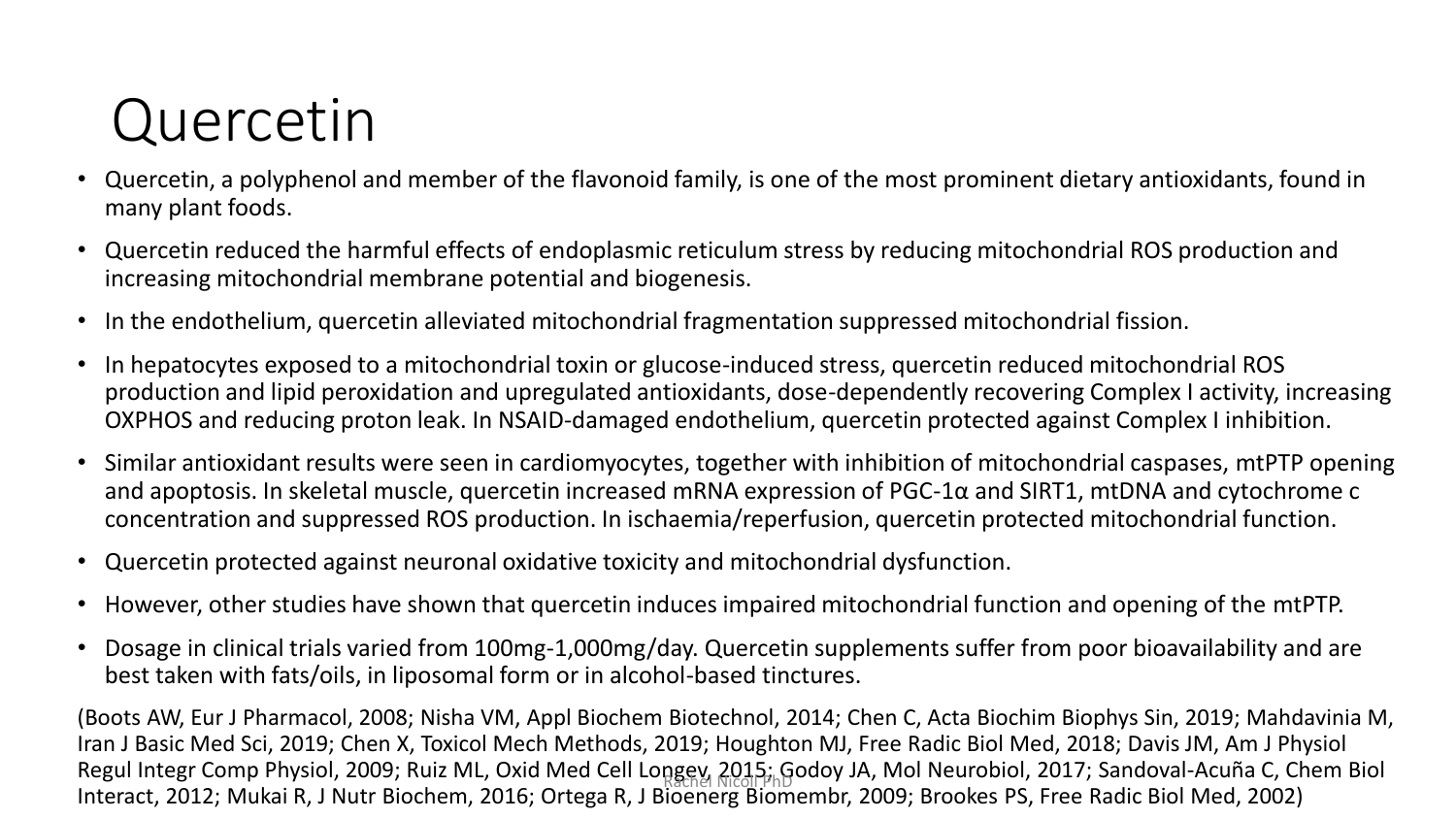#### Resveratrol and Pterostilbene

- Resveratrol (3,4',5-trihydroxystilbene) is a flavonoid, best known as a component of red wine but also found in grapes, berries and peanuts. It can cross the blood-brain barrier, benefitting neuronal mitochondria. Pterostilbene (methylated resveratrol) has a similar chemical structure and function and works synergistically with resveratrol, but resveratrol itself has poor bioavailability, with 75% being excreted in urine, whereas pterostilbene is much better absorbed and has greater metabolic stability. Both can mimic caloric restriction.
- Resveratrol is a potent stimulator of mitochondrial biogenesis through activation AMPK and upregulation of PGC1 $\alpha$ , SIRT1, Nrfs and TFAM and citrate synthase activity. It can improve muscle mitochondrial respiration, increase mitochondrial size, density, mtDNA content and mitochondrial enzyme activity and oxidative capacity. It is also an antioxidant and can trigger or inhibit apoptosis, depending upon dosage; higher dosage trigger apoptosis inn cancer cells. In plants it functions as a biotoxin to deter predators, so it is thought that its effect in the body can act via hormesis. Pterostilbene also restores SIRT1 levels.
- Some studies have shown adverse effects of resveratrol on mitochondrial function.
- Generally, doses range from 100-500mg/day. Resveratrol may interact with and increase the effectiveness of medications such as blood thinners and NSAIDs; in particular, it inhibits aggregation of platelets in high-risk patients who are resistant to aspirin.

(Bayeva M, JACC, 2013; De Paepe B, Nutrients, 2017; De Oliveira MR, Biochim Biophys Acta, 2016; Jardim FR, Mol Neurobiol, 2018; Allard JS, Mol Cell Endocrinol, 2009; Guo Y, Eur J Pharmacol, 2016; Yang J, J Biol Chem, 2009; Timmers S, Cell Metab, 2011; Lagouge M, Cell, 2006; Milne JC, Nature, 2007; Hou X, J Biol Chem, 2008; Dasgupta B, PNAS, 2007; Dai H, Pharmacol Ther, 2018)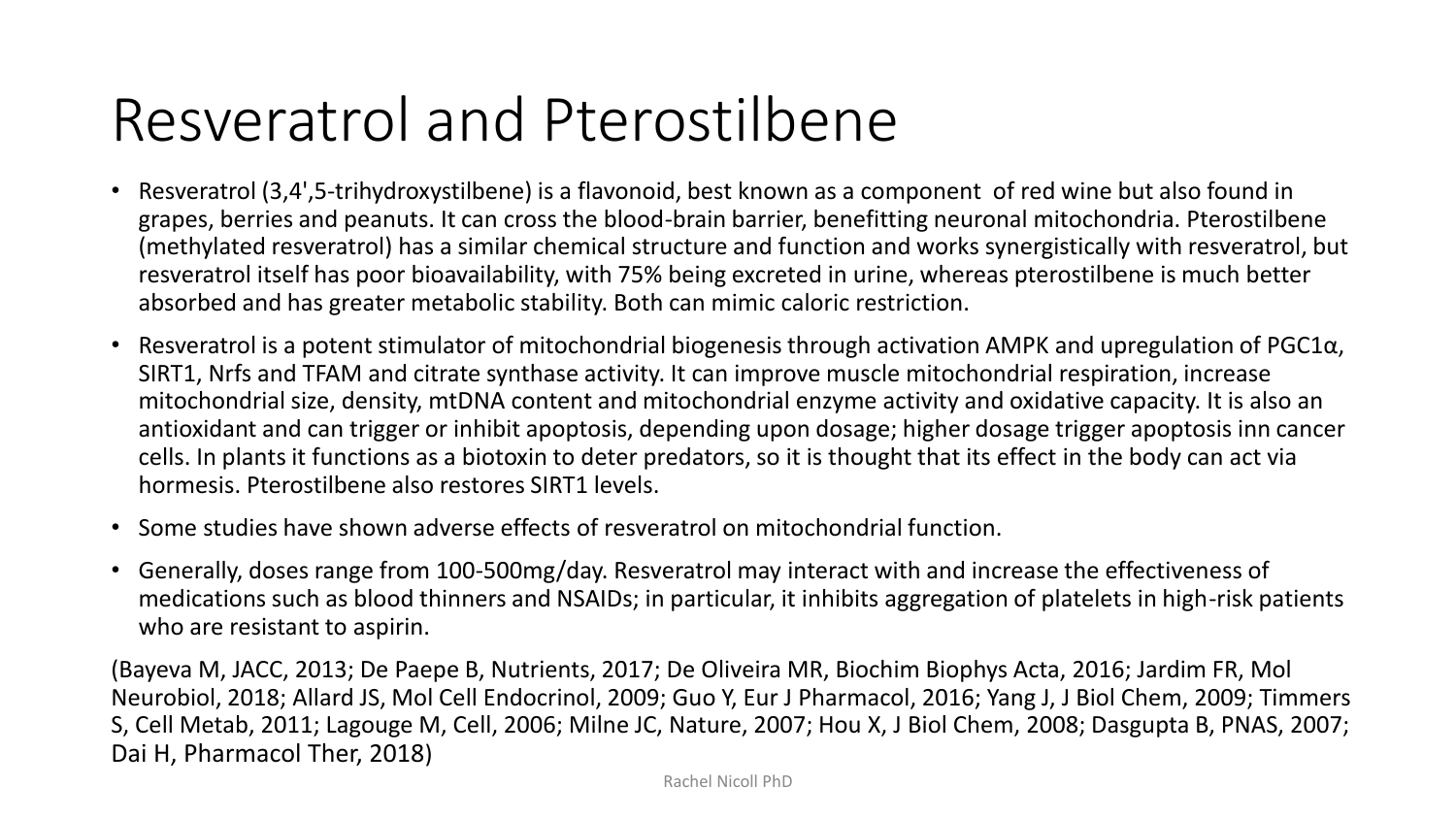### Rutin

- Rutin (aka rutoside, quercetin-3-O-rutinoside and sophorin) is the glycoside combining the flavonol quercetin and the disaccharide rutinose. It is a citrus flavonoid found in a wide variety of plants.
- In endothelial cells, rutin protected against ROS-induced apoptosis by attenuating excessive ROS production and preventing mtDNA fragmentation, mitochondrial membrane potential dissipation and antioxidant depletion. In nephrotoxicity, rutin decreased ROS production and upregulated mtSOD, restored mitochondrial membrane potential and reduced caspase activation.
- In injured neurons or neurotoxicity, rutin restored normal levels of mitochondrial membrane potential, mtSOD and other antioxidants, lipid peroxides, coupling, pro-apoptotic proteins and cytochrome c release, which resulted in downregulated caspases and reduced apoptosis. It also reduced the unfolded protein response and the opening of the mtPTP.
- In skeletal muscle with mitochondrial dysfunction, rutin increased mitochondrial size, mtDNA content and mitochondrial biogenesis by upregulating gene expression of PGC-1 $\alpha$ , NRF1, TFAM, AMPK and SIRT1.
- In cardiomyocytes, rutin showed mild uncoupling ability, which was thought to be protective. In cardiotoxicity, rutin lowered mitochondrial lipid levels and lipid peroxidation and upregulated mitochondrial antioxidants, expression of ETC Complex proteins and hence ATP production.
- Up to 4 g/day orally was well-tolerated and effective in clinical studies, with no side effects.

(Gong G, Eur J Pharmacol, 2010; Zhai X, Neuroimmunomodulation, 2016h Seo SplNutrients, 2015; Elmazoglu Z, Interdiscip Toxicol, 2017; Mostafa DG, Neurol Res, 2019; Trumbeckaite S, Biomed Pharmacother, 2006; Punithavathi VR, Cardiovasc Toxicol, 2010; Suganya SN, Metab Brain Dis, 2017; Qu S, Phytother Res, 2019)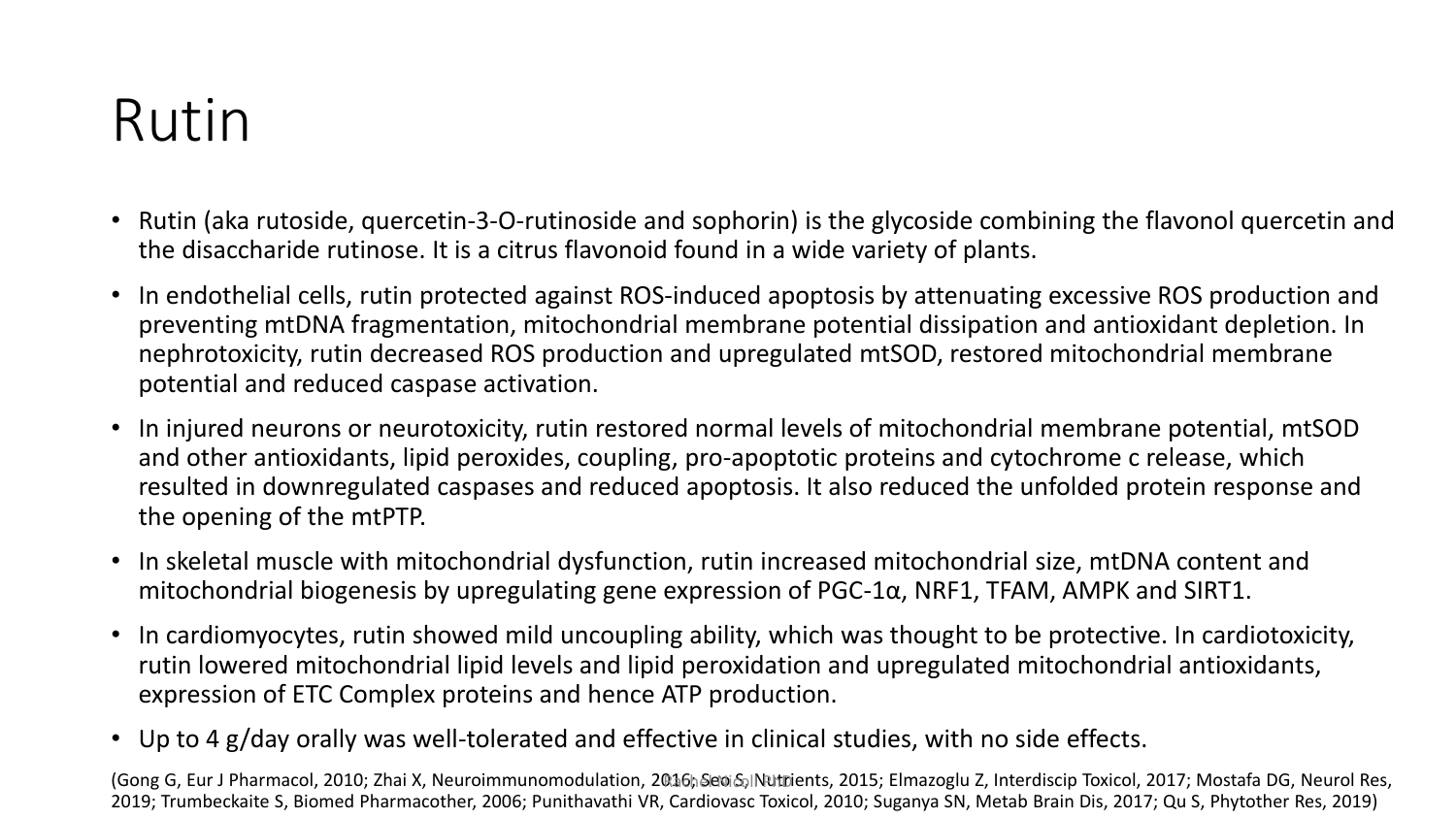#### Isoflavones

- Isoflavones are phytoestrogens, whose chemical structure is similar to oestrogen. They are found in a number of plants and herbs, with the highest amounts in soy and kudzu.
- Phytoestrogens are able to pass through cell membranes due to their low molecular weight and stable structure and they are able to interact with the enzymes and cell receptors.
- Isoflavones with mitochondrial action include:
	- Genistein
	- Daidzein
	- Puerarin, a glucoside of daidzein.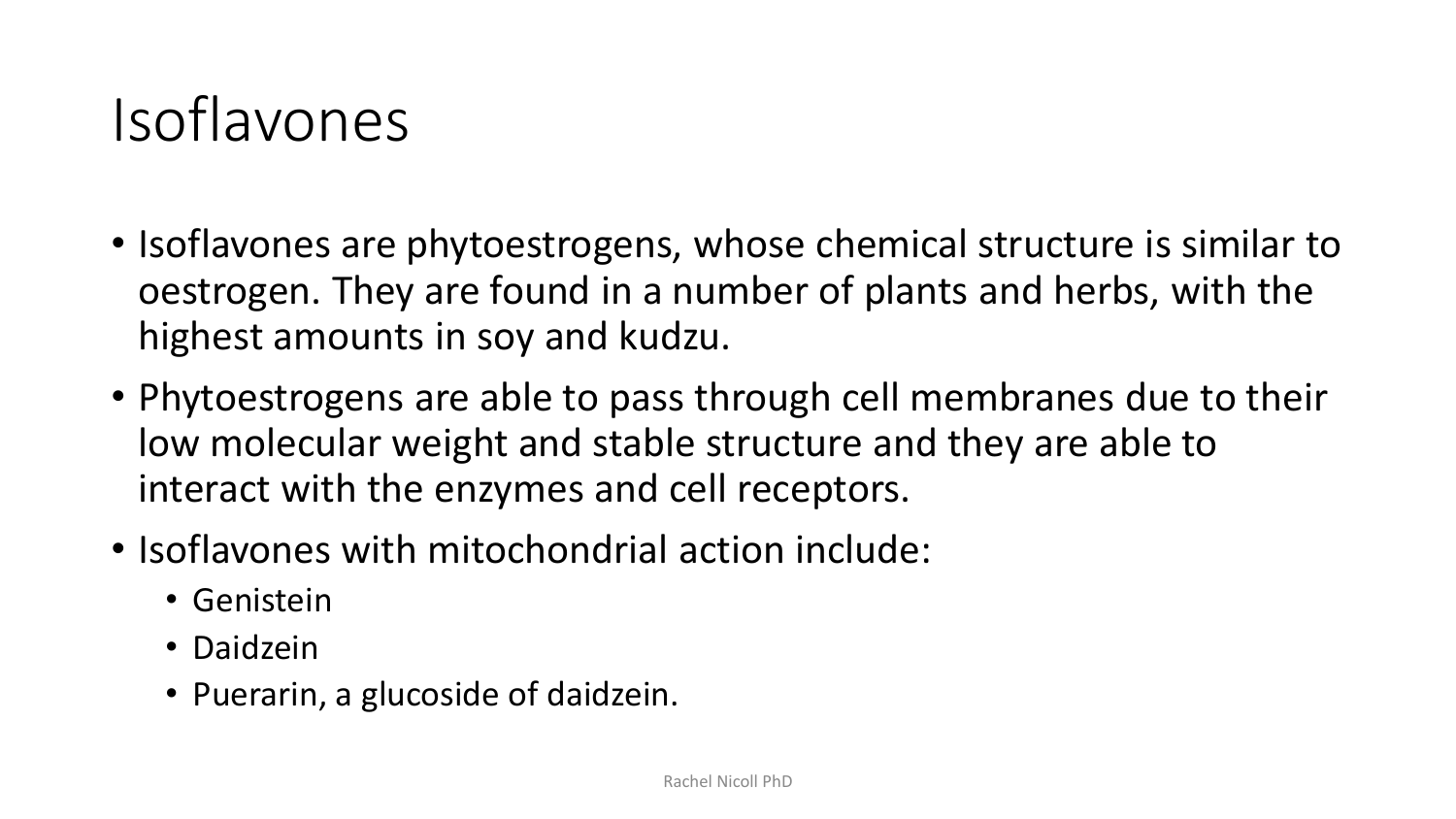#### Genistein

- In obese hepatocytes, genistein increased UCP2 expression, mitochondrial antioxidants and TCA cycle enzymes.
- In damaged or ischaemic neurons, genistein restored the mitochondrial membrane potential and decreased opening of the mtPTP, ROS production and mtDNA deletion. It could also increase mitochondrial antioxidants, improve the balance of anti- versus proapoptotic proteins and decrease release of cytochrome c and caspase 3 activation.
- In cardiomyoblasts with oxidative damage, genistein improved the mitochondrial membrane potential, oxygen consumption and antioxidant status, reducing ROS production.
- In damaged endothelial cells, a combination of genistein and daidzein inhibited apoptosis and upregulated mitochondrial proteins expression.
- In injured nephrons, genistein increased mitochondrial biogenesis through upregulation of PGC-1α and SIRT1.

(Lee YM, Nutrition, 2006; Yu HL, Zhonghua Yu Fang Yi Xue Za Zhi, Zhonghua Yu Fang Yi Xue Za Zhi 2010; Huang YH, Br J Nutr, 2010; Xi YD, J Bioenerg Biomembr, 2011; Wang Y, Neural Regen Res, 2016; Farruggio S, Int J Mol Med, 2019; Qian Y, Neurochem Int, 2012; Ma WW, Neurochem Res, 2013; Fuchs D, J Proteome Res, 2007; Rasbach KA, J Pharmacol Exp Ther, 2008)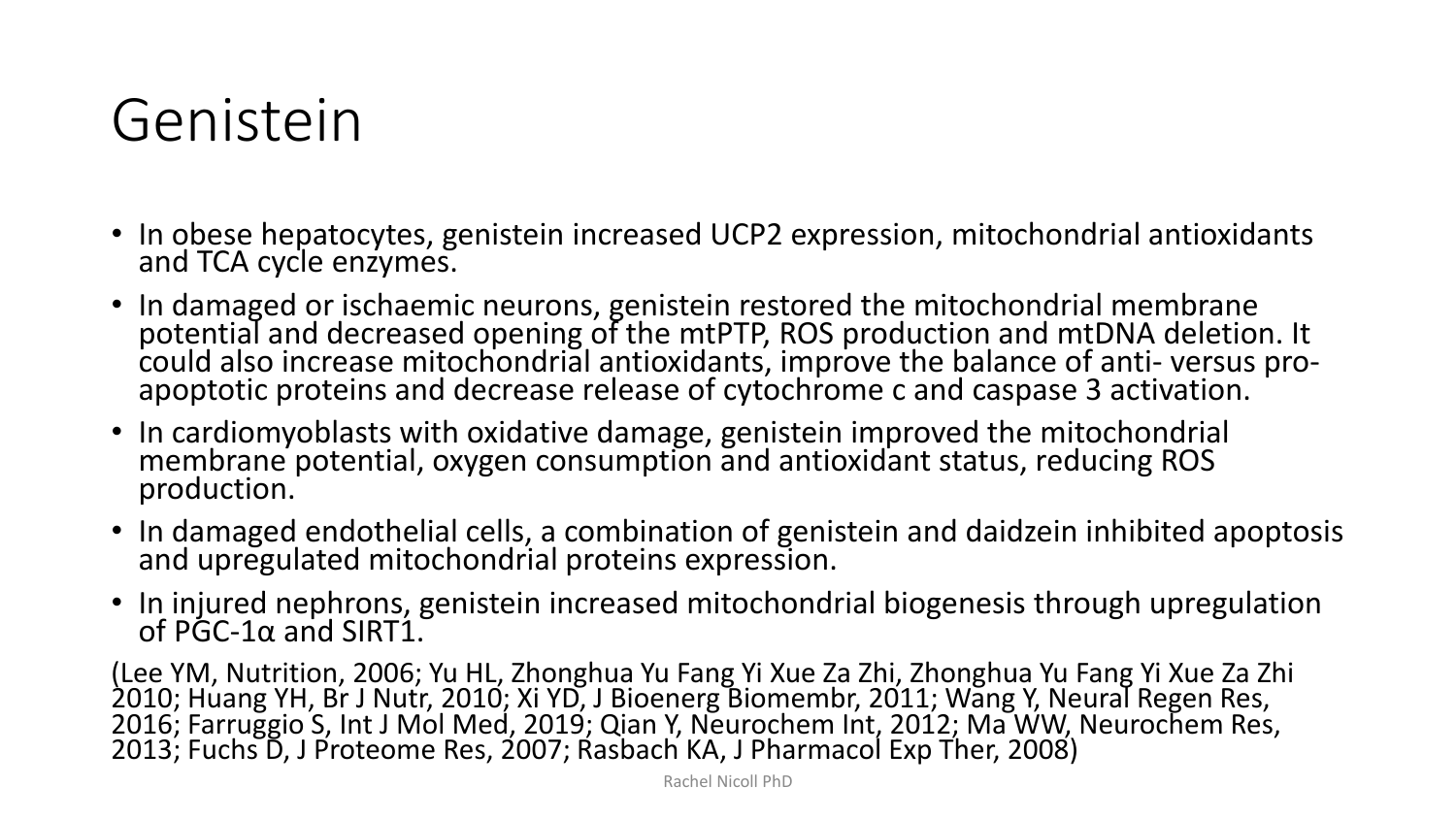#### Daidzein

- In ischaemic neurons, daidzein reduced mitochondrial swelling, elevated the mitochondrial membrane potential, increased mtSOD and glutathione peroxidase activities and decreased mitochondrial lipid peroxides.
- In skeletal muscle cells with dysfunctional mitochondria, daidzein increased synthesis of mitochondrial ETC Complex proteins, SIRT1 activation and TFAM expression, which promoted mitochondrial biogenesis through increased PGC-1 $\alpha$  and Nrf1 and increased mitochondrial content.
- In damaged endothelial cells, a combination of genistein and daidzein inhibited apoptosis and upregulated mitochondrial proteins expression.
- In injured nephrons, daidzein increased mitochondrial biogenesis through upregulation of  $PGC-1\alpha$  and SIRT1.

(Yuan W, Neural Regen Res, 2017; Yoshino M, J Nutr Biochem, 2015; Fuchs D, J Proteome Res, 2007; Rasbach KA, J Pharmacol Exp Ther, 2008)